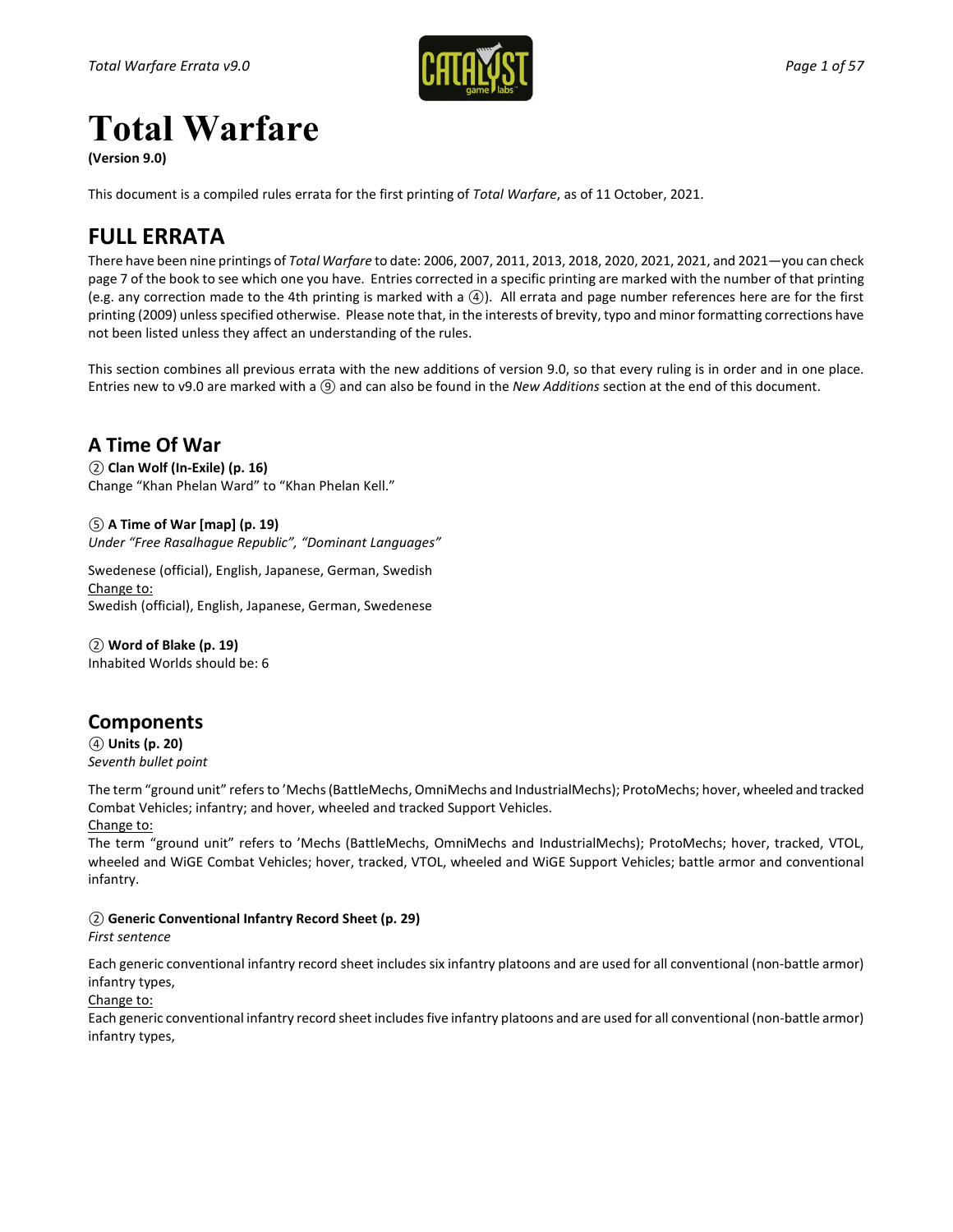

## **Military Organization**

### *③* **Military Organization (p. 34)**

*Under "Lance/Platoon/Squad"*

Battle armor infantry deploy in squads of four to six troopers.

Change to:

Battle armor infantry typically deploy in squads of four to six troopers, and are formed into platoons of four to six squads for administrative purposes.

### *②* **Force Structure (p. 35)**

*Second paragraph, first sentence*

The smallest formation is a Level I, which comprises a BattleMech, fighter, tank or infantry squad. Change to: The smallest formation is a Level I, which comprises a single BattleMech, fighter, tank or infantry platoon.

## **Playing The Game**

## *④* **Determining Damage (p. 38)**

*Second paragraph, first sentence*

At the end of the phase, all damage takes effect immediately. Change to: At the end of the phase, all damage takes effect simultaneously.

### *⑤* **Default Skill Ratings (p. 40)**

*Last sentence*

Rather than defaulting to these skill ratings, players may use the *Experience Ratings and Skills* rules on p. 272. Change to:

Rather than defaulting to these skill ratings, players may use the *Experience Ratings and Skills* rules on page 273.

### *④* **Piloting/Driving Skill and Control Rolls (p. 40)**

*Under "Shutdown and Unconscious Units"*

A shutdown unit or one with an unconscious pilot cannot make a Piloting/Driving Skill or Control roll, and fails it automatically (see *Shutdown*, p. 106).

#### Change to:

A shutdown unit or one with an unconscious pilot cannot make a Piloting/Driving Skill or Control Roll, and fails it automatically (see *Shutdown*, p. 160).

*⑤* **Gunnery Skill Rating (p. 40)** *Last line*

(see *Firing Weapons*, p. 160). Change to: (see *Firing Weapons*, p. 106).

### *⑤* **Damaging a Warrior (p. 41)**

*Under "MechWarriors", "Head Hits"*

The MechWarrior takes 1 point of damage whenever the 'Mech's head is hit, even if the hit does not penetrate the 'Mech's armor. Change to:

The MechWarrior takes 1 point of damage whenever the 'Mech's head suffers 1 or more points of damage, even if the hit does not penetrate the 'Mech's armor.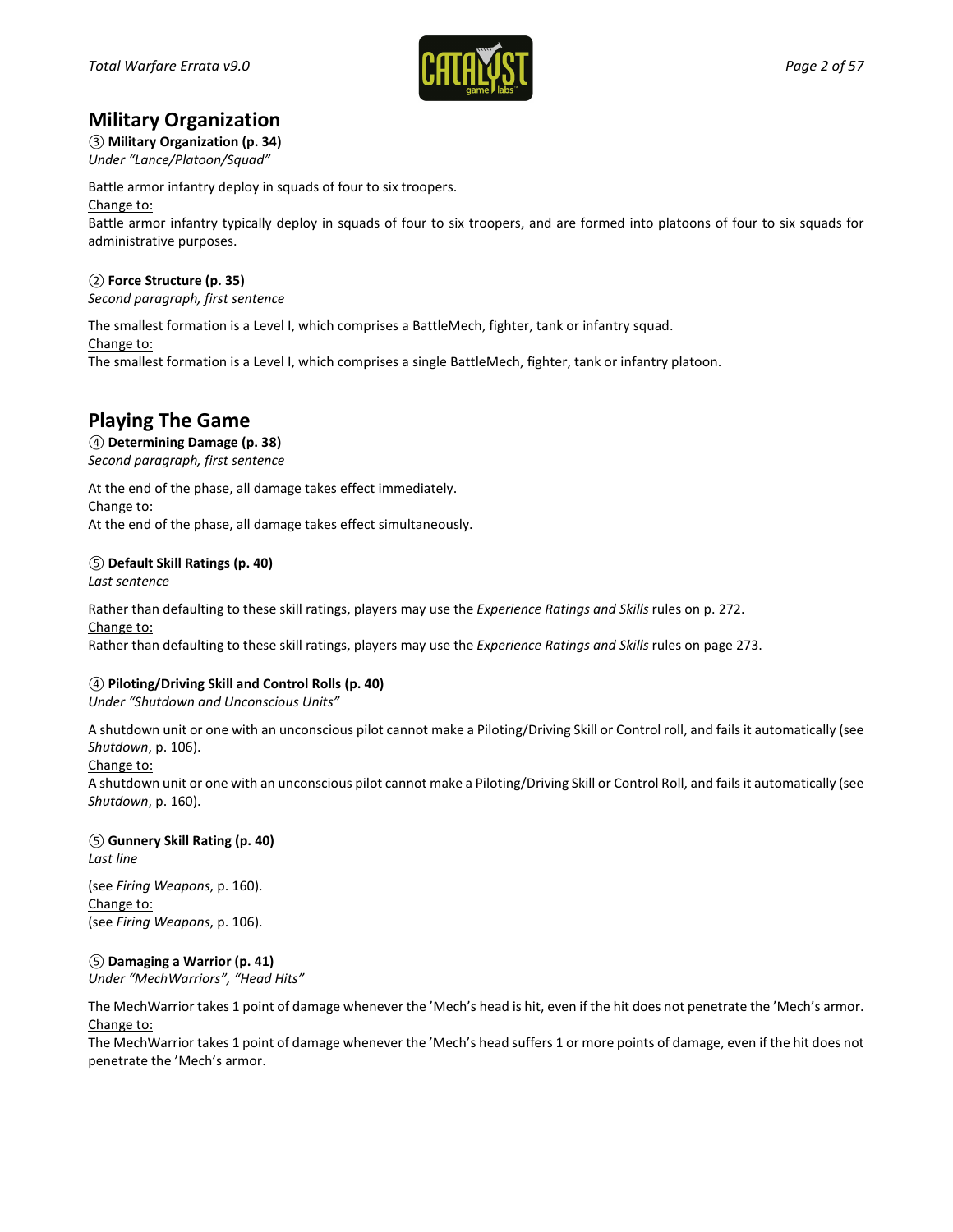

### *⑤* **Consciousness Rolls (p. 42)**

*Under "Piloting Skill/Control Rolls", at the start of the entry insert the following:*

If a Consciousness Roll and a Control or Piloting/Driving Skill Roll is required at the same time, the Consciousness Roll always comes first.

## **Ground Movement**

### *⑦* **Level Change (p. 49)**

*Under "Conflicting Terrain and Levels", replace the second paragraph with the following:*

In such cases, the level of a hex is considered equal to the highest level present in it. If any part of a hex contains a sublevel, the entire hex is considered to be the deepest sublevel marked in it. The exception to this occurs if the hex also contains a level greater than 0, in which case the level of the hill takes precedence as described above.

### *②* **Prone 'Mech Movement (p. 49)**

*Third sentence*

Though a prone 'Mech cannot crawl into another hex, it may expend running MPs," Change to: Though a prone 'Mech cannot crawl into another hex, it may expend MPs,

### *②* **Movement Direction (p. 49)**

*Under "Backward Movement", third paragraph*

VTOL/WiGE Vehicles and submarines, Change to: VTOL Vehicles and submarines,

### *④* **Dropping To The Ground ('Mechs Only) (p. 49)**

*First sentence*

A player may choose to have his 'Mech drop to the ground during combat Change to: A player may choose to have his 'Mech drop to the ground during combat, as long it did not jump that turn

#### **Movement Costs Table (p. 52)**

- 1) *④* "Light Woods" row, "Prohibited Units" column: add footnote 9 to "Hover"
- 2) *⑤ Footnote 4*

Hovercraft may enter all water hexes along the surface and may enter such hexes using flanking movement. Change to: Hovercraft and WiGEs may enter all water hexes along the surface and may enter such hexes using flanking movement.

3) *⑤ Footnote 10* 

Infantry pays only 1 MP (except mechanized infantry, which pays 2 MP) to enter any light woods hex. Change to: Infantry pays only 1 MP (except permitted mechanized infantry, which pays 2 MP) to enter any light woods hex.

4) *⑤ Footnote 11*

Infantry pays only 2 MP (except mechanized infantry, which pays 3 MP) to enter any heavy woods hex. Change to:

Infantry pays only 2 MP to enter any heavy woods hex.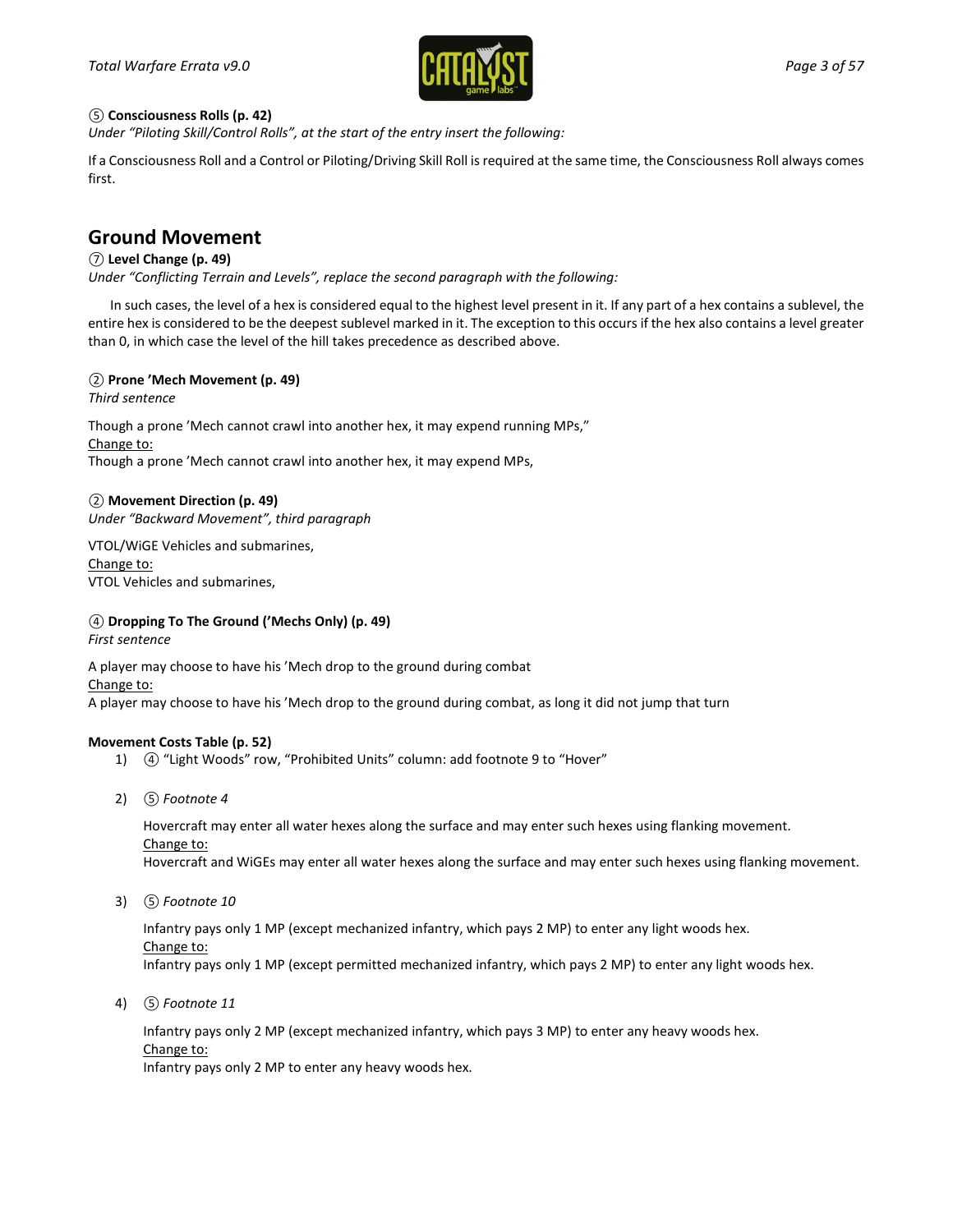

#### **Jumping (p. 53)**

1) *⑤ Second paragraph, fourth sentence*

The player chooses a target hex for the unit to jump into, and then the unit travels to that hex along the shortest possible route landing with any facing desired.

Change to:

The player chooses a target hex for the unit to jump to (this may the same hex the unit is standing in), and then the unit travels to that hex along the shortest path (i.e. the fewest number of hexes required to get there), landing with any facing desired.

2) *⑧ Under "Water", at the end of the entry insert the following new paragraph:*

A 'Mech cannot jump directly into water Depth 1 or deeper, but can end its jump over such a hex. If it does so, it must make a Piloting Skill Roll (see p. 59). If the roll succeeds, the 'Mech is placed standing at the bottom of the hex. If it fails, the 'Mech tumbles to the bottom instead, falling a number of levels equal to the hex's depth (halve the resulting damage; round down).

3) *② Under "Heat", replace the paragraph with the following:*

Jumping generates 1 heat point for every hex jumped, with a minimum cost of 3 heat points. If a 'Mech mounts improved jump jets, the heat from jumping is reduced by half (1 heat point per 2 hexes or portion thereof jumped), to a minimum of 3 heat points. Regardless of what type of jump jets are mounted, if a 'Mech only jumps 1 hex, it builds up 3 heat points for that jump.

*④* **[artwork] (p. 53)** Goshawk 3 *(custom), Twelfth Division (Word of Blake)* Change to: Goshawk 3 *(custom), First Division (Word of Blake)*

### *②* **Jumping [example text] (p. 54)**

*Last paragraph of the left column, second sentence*

*As the jumping MP of the 'Mech equals or exceeds that level (4 (Jumping MP) –1) = 3), the 'Mech can cross that path.* Change to:

*While the jumping MP of the 'Mech equals or exceeds that level (4 (Jumping MP) –1) = 3), the 'Mech could cross that path regardless of the height of the trees as trees do not affect jumping movement.*

### **VTOL Movement (p. 54)**

1) *⑥ First paragraph, last sentence*

As with jumping, a unit using VTOL movement is harder to hit, but finds it more difficult to make an attack (see *Combat*, starting on p. 98).

Change to:

A unit using VTOL movement is considered airborne and therefore is harder to hit (see the Attack Modifiers Table, p. 117).

2) *④ At the end of the third paragraph insert the following:*

A VTOL is a Ground Combat Vehicle and is always considered to be on the ground mapsheet. It is not an aerospace unit, does not fly using Altitudes, and does not use the Low Altitude mapsheet in *Total Warfare* play. A VTOL may achieve a maximum elevation of 500 levels.

#### **WiGE-In-Ground-Effect (WIGE) Movement (p. 55)**

1) *⑤ Second paragraph, second sentence*

While airborne, WiGE vehicles fly one elevation above the underlying terrain, and so are unaffected by water, rubble or rough terrain.

#### Change to:

While airborne, WiGE vehicles fly one elevation above the ground, and so are unaffected by water, rubble or rough terrain.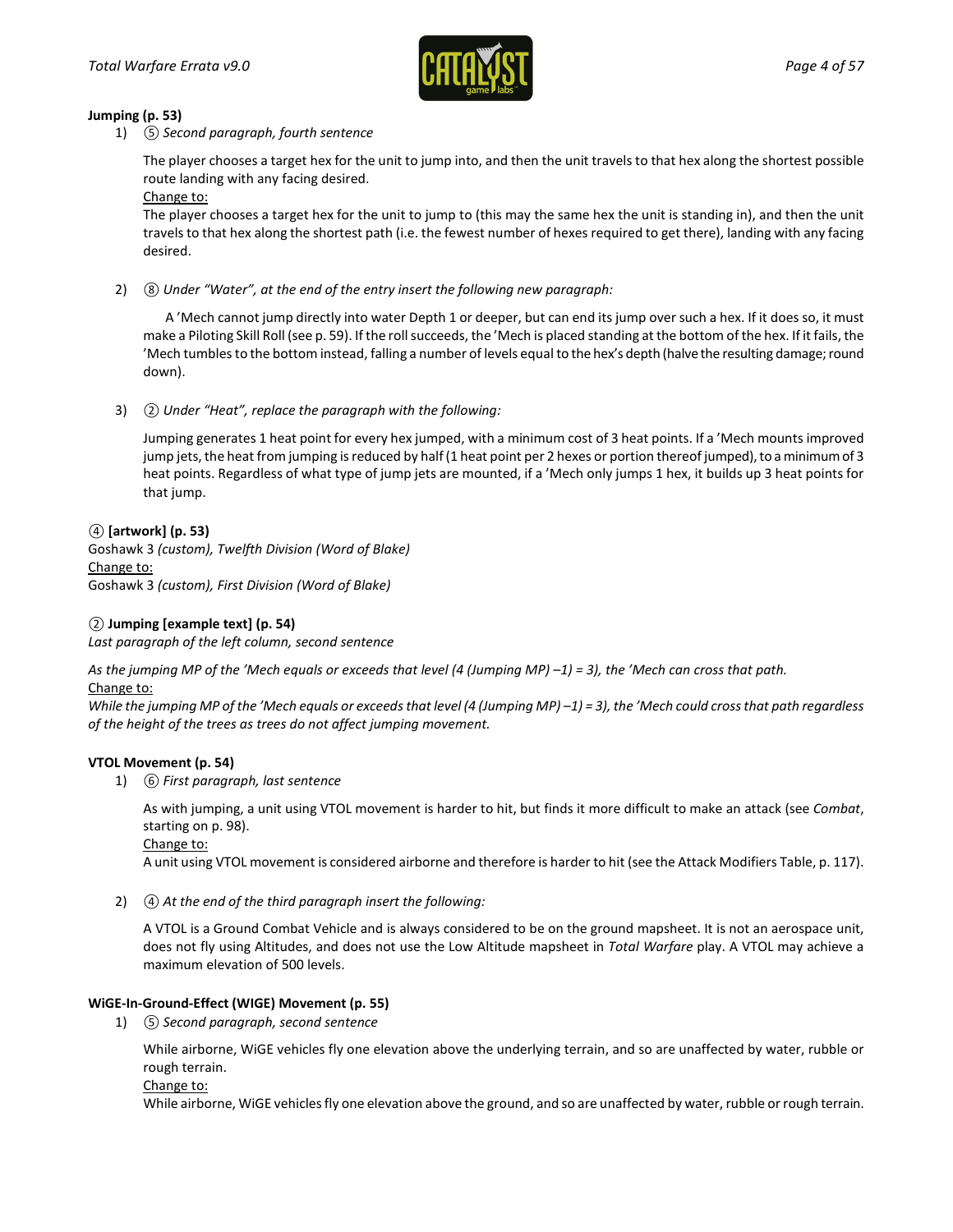

2) *⑤ Before the "Roads" paragraph insert the following new paragraph:*

**Buildings:** A WiGE moving over a building immediately collapses that building if its tonnage x 0.25 exceeds the building's current CF (see *Collapse*, p. 176).

3) *② Under "Sideslipping and Crashes", last sentence*

Additionally, if a WiGE vehicle enters a hex horizontally that contains ground units at the same level as the WiGE's current elevation (whether through voluntary movement or through a sideslip), may accidentally charge said unit(see *Collisions*, p. 67).

Change to:

Additionally, if a WiGE vehicle enters a hex horizontally, through a sideslip, that contains ground units at the same level as the WiGE's current elevation, may accidentally charge said unit (see *Collisions*, p. 67).

4) *⑤ Under "Water"*

WiGE vehicles cannot land on water hexes unless the unit has the Amphibious chassis modification, nor can they descend below Depth 0 in a water hex. If they make either of these movements, they crash and are destroyed. Change to:

All WiGE vehicles float on water and so treat water hexes as clear terrain, including when taking off and landing, though they cannot descend below Depth 0. When landed on water, these units are treated as naval vessels for purposes of line of sight, etc.

5) *② After the "Water" paragraph insert the following new paragraph:* 

**Backwards Movement:** WiGE vehicles cannot move backwards (see *Backward Movement*, p. 49).

### **Underwater Movement (Non-Naval Units) (p. 57)**

1) *⑤ Under "Falling Damage", first sentence*

If a unit below the water's surface falls, it suffers normal falling damage divided by 2 (see *Falling*, p. 68). Change to:

If a unit below the water's surface falls, it suffers normal falling damage divided by 2, rounding the final damage down (see *Falling*, p. 68).

2) *⑤ Under "Prohibited Units", first sentence*

Only 'Mechs may move underwater using these rules. Change to: Only 'Mechs and ProtoMechs may move underwater using these rules.

3) *⑤ After "Prohibited Units", insert the following new paragraph:* 

**Mechanized Battle Armor:** While battle armor lacking UMU cannot enter water of depth 1 or greater, they can still be moved into and underwater by other units as per the normal rules (see p. 227). Mechanized battle armor being transported in such a fashion cannot voluntarily abandon their transport; if forcibly removed or their transport is destroyed, they immediately sink to the bottom of the hex and are rendered immobile.

### **Stacking (p. 57)**

1) *② Under "'Mechs", first sentence*

If the enemy unit(s) located in the hex are only infantry, a 'Mech exit that hex in the same turn it entered. Change to:

If the enemy unit(s) located in the hex are only infantry a 'Mech may exit that hex in the same turn it entered.

2) *⑤ Under "Infantry", last sentence*

This includes infantry using VTOL or underwater movement, though such infantry cannot dismount if it will violate the stacking limit.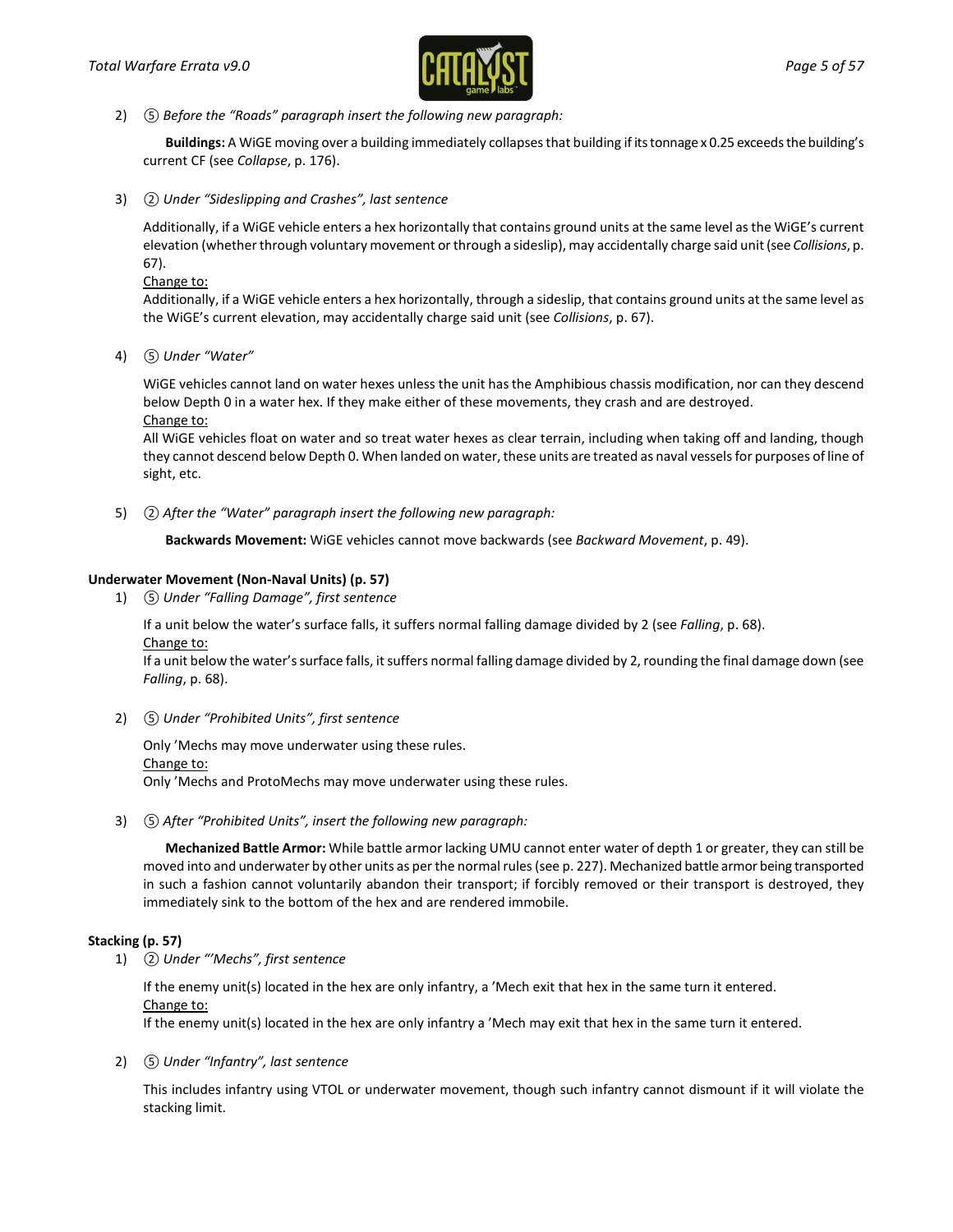

#### Change to:

This includes infantry using VTOL or underwater movement. Infantry dismounts into an adjacent hex of its controller's choice if dismounting in the same hex as the carrier would violate the stacking limit.

#### *③* **Elevation and Depth Rules [example text] (p. 59)**

*Last paragraph, second sentence*

*The one exception is the DropShip in Hex A; the only way for the 'Mech to enter Hex A using Jumping MP is if the unit had a Jumping MP of 11,*

Change to:

*The one exception is the DropShip in Hex A; the only way for the 'Mech to enter Hex A using Jumping MP is if the unit had a Jumping MP of 10,*

#### *⑤* **Making Piloting/Driving Skill Rolls (p. 59)**

*In between the second paragraph and the "Movement Phase" paragraph, insert the following new paragraph:*

You can never choose to automatically fail a Piloting/Driving Skill Roll.

#### **Piloting/Driving Skill Roll Table (p. 60)**

- 1) **(5)** Under "Special Cases", for the "MechWarrior trying to avoid damage" entry, change the modifier to "+1/every level above 1"
- 2) <sup>(3)</sup> Under "Building Movement", change each instance of "entering/leaving" to "entering"
- 3) *⑤* Delete footnote 8.

#### *⑤* **Movement On Pavement (p. 61)**

*Under "Ground Vehicles", at the end of the paragraph insert the following:*

This does not apply to motorized or mechanized infantry.

#### *⑤* **Skidding (p. 62)**

*Under "Collisions", "Buildings", second sentence*

The building hex and skidding unit take damage as if the skidding unit had executed a successful charge attack (see *Charge Attacks*, p. 148).

Change to:

The building hex takes damage as if the skidding unit had executed a successful charge attack (see *Charge Attacks*, p. 148). The unit takes damage equal to the building hex's current CF divided by 10 (round up).

#### **Collisions (p. 63)**

1) *⑨ Under "Other Units", first paragraph, second sentence*

The skidding unit takes damage from the target unit as if the target unit had executed a successful Kick attack. Change to:

The skidding unit takes 1 point of damage for every 10 tons that the target weighs (round fractions up), applied in 5-point Damage Value groupings on the Front/Rear column.

2) *⑤ Under "Other Units", second paragraph, after the first sentence insert the following:*

The skidding unit takes damage from the target unit as if the target unit had executed a successful Kick attack.

3) *⑤ Under "Levels", second sentence*

Group the resulting damage into 5-point groupings, then roll once for each grouping on the appropriate Hit Location Table (always use the Front/Rear column).

Change to:

Group the resulting damage into 5-point groupings, then roll once for each grouping on the appropriate Hit Location Table (based on the attack direction: see p. 119). Treat the attack as if it came from the hex that the skidding unit crashed into.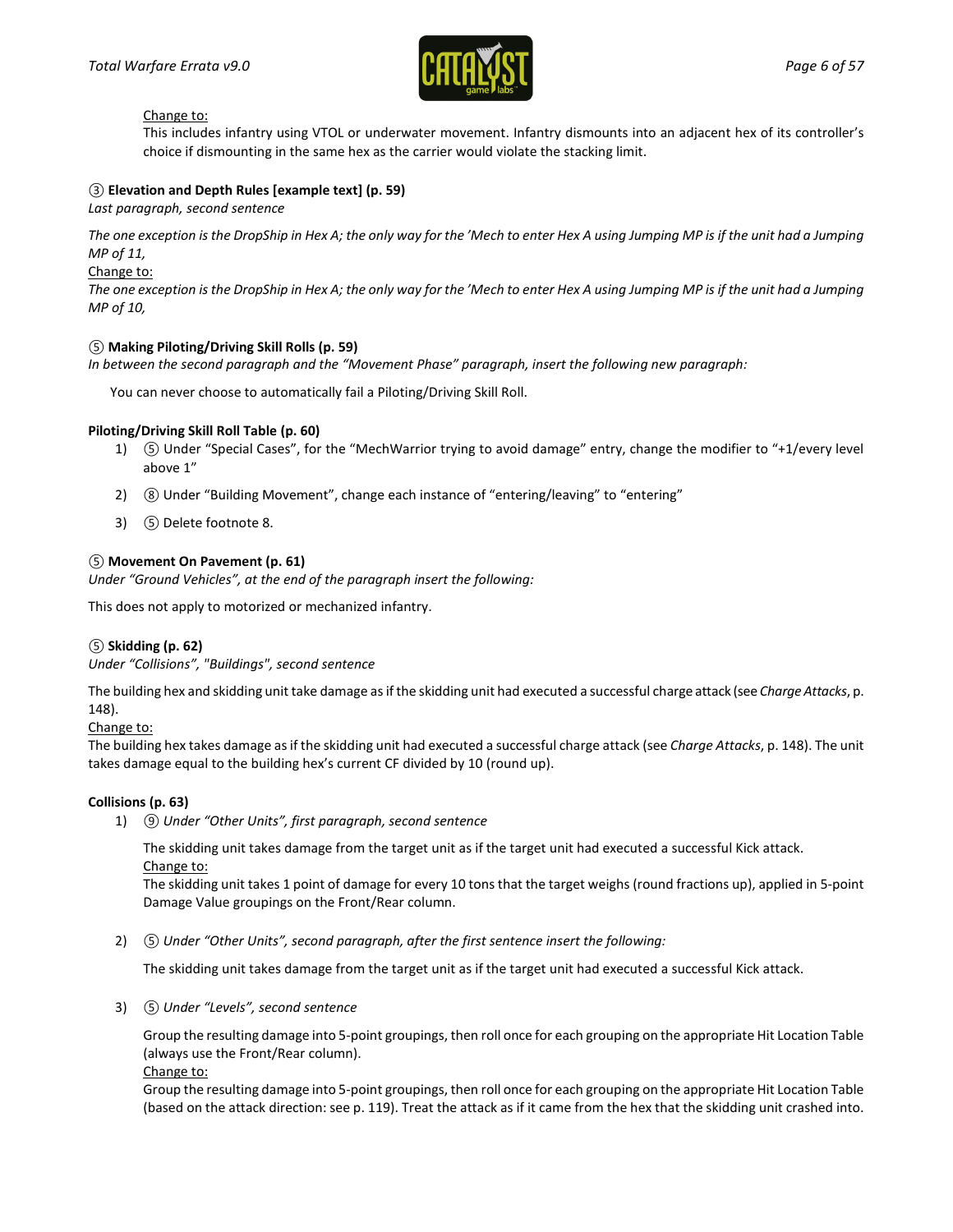

### *②* **Skidding [example text] (p. 64)**

*Left column, first paragraph, first sentence*

*In Skidding Diagram 1, the controlling player wants his BattleMech in Hex A to end its turn in numbered hexside, facing numbered hexside on the City (Skyscraper) map.*

Change to:

In Skidding Diagram 1, the controlling player wants his BattleMech in Hex A to end its turn in Hex H, facing the numbered hexside on *the City (Skyscraper) map.*

### *②* **Skidding [example text] (p. 65)**

*Right column, third full paragraph, first sentence*

*while the target 'Mech is moved into Hex 3B.*

Change to:

*while the target 'Mech is moved into Hex 2C.*

### *⑤* **Skidding [example text] (p. 66)**

*Right column, second paragraph from the bottom, third sentence*

*That hex is five levels below Hex 1F, and so the player must consult the VTOL Rotor Destruction rules (see p. 197) to determine damage.*

Change to:

*That hex is five levels below Hex 1F, and so the player must consult the Unit Displacement rules (see p. 151) to determine damage.* 

### *⑤* **Sideslipping (p. 67)**

*Replace the first paragraph with the following: This ruling has changed from previous errata versions.*

While superficially similar to skidding, sideslipping units do not use any of the rules for skidding unless specified otherwise. Most notably, the *Skidding in Combat*modifiers are not applied, and as a sideslipping unit is not actually touching the ground as it moves, it incurs no damage by sideslipping unless it runs into something.

#### *⑤* **Determining Location After A Fall (p. 68)**

Second paragraph, delete the first sentence ("In general, when a 'Mech falls … ").

### *⑤* **Falling Damage To A 'Mech (p. 68)**

*First paragraph, in between the first and second sentences insert the following:*

If a 'Mech that jumped that Movement Phase falls as the result of a failed Piloting Skill Roll, the 'Mech is considered to have fallen 0 levels.

#### *⑨* **Falling Damage to the MechWarrior [example text] (p. 69)**

*Second sentence*

*It does not have any pre-existing damage, it did not take 20 points of damage in this turn,* Change to:

*It does not have any pre-existing damage, it did not take 20 points of damage this phase,* 

## **Aerospace Movement**

*④* **Space/Atmosphere Interface (p. 79)**

*Second new paragraph (third paragraph on the page), second sentence*

In the unlikely event that an out-of-control unit enters the interface with a Velocity of 0, Change to:

If an out-of-control unit enters the interface with a Velocity of 0,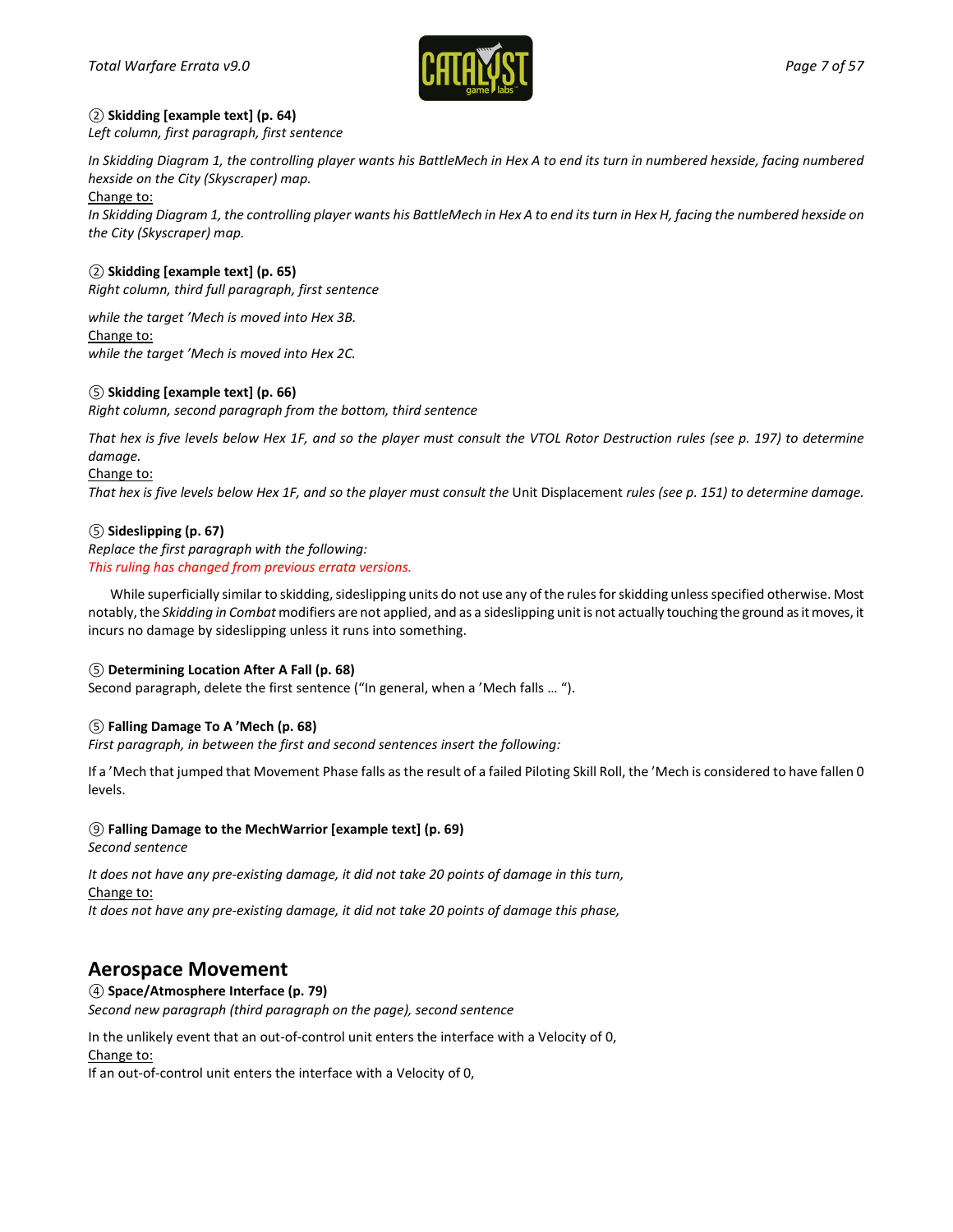

#### *②* **High-Altitude Movement (p. 80)**

*Replace the "Prohibited Units" paragraph with the following:*

**Restricted Units:** Airships and VTOLs are prohibited from entering the low- or high-altitude maps. Such a prohibited move automatically fails and the unit's controlling player must immediately make a Control Roll.

Conventional fighters and Fixed Wing Support Vehicles can enter the high-altitude map, but are restricted to the ground row and atmospheric row 1 (see the High-Altitude Map diagram, p. 75). Propeller-driven Fixed Wing Support Vehicles may only move 1 hex per turn when on the high-altitude map.

### *⑤* **Spheroid Units (p. 80)**

#### *Last two sentences*

A hovering spheroid may sideslip into an adjacent hex for a total cost of 3 Thrust Points (without having to pay to offset gravity). A DropShip can sideslip more than one hex if it has sufficient Thrust Points.

### Change to:

A hovering spheroid may move into adjacent hexes without changing facing at a cost of 3 Thrust Points per hex (and without having to pay to offset gravity).

### *⑤* **Crashes (p. 81)**

1) *Replace the first three sentences of the first paragraph with the following:*

If a unit's altitude matches the level of the hex it occupies and it does not attempt to land (see *Landing*, p. 87), it crashes. If the unit was Out of Control when the crash happened and is a DropShip or larger craft, it is destroyed. Otherwise, the unit's controller rolls 2D6, multiplying the result by 10 and then multiplying again by the current velocity of the unit. If the unit had no velocity when it crashed, use a value of 2 for velocity when calculating damage. The final result is the number of damage points the unit suffers.

### 2) *Replace the third paragraph with the following:*

Players must make several dice rolls to determine the crash hex on the *BattleTech* mapsheet. Roll 2D6: the result is the number of random movement rolls the controlling player must make to determine the crash hex (see *Random Movement*, p. 93). Beginning with your current hex and direction of travel, move the craft according to the random movement chart until all random movement rolls have been made; all results are multiplied by 8 as the unit is now operating on ground mapsheets. The end result of this movement is the crash hex; if the random movement moves the crashing unit off the playing area, it is automatically destroyed. Non-aerospace units (or grounded aerospace units) near a crash site are unaffected unless they are in the crash hex, or the six adjacent hexes if the crashing unit is a DropShip.

### *⑤* **Crashes (p. 82)**

#### *Under "Avoiding and Taking Damage", first paragraph, last sentence*

Any unit in the target hex, regardless of whether or not it took damage, is automatically displaced

Change to:

Any unit in the target hex, regardless of whether or not it took damage, is automatically displaced in the direction opposite to the direction the crashing unit was travelling

#### **Velocity Loss, Stalling and Overspeed (p. 84)**

1) *⑧ Second paragraph, first sentence*

Fighters, aerodyne DropShips and aerodyne small craft that drop to a Velocity of 0 stall.

Change to:

Fighters, aerodyne DropShips and aerodyne small craft that drop to a Velocity of 0 at the end of the Movement Phase (Aerospace) stall.

2) *③ At the end of the second paragraph insert the following:*

If the aerospace fighter, aerodyne small craft or DropShip still has unspent thrust for this turn they may expend thrust to hover, requiring 2 thrust points to do so. If insufficient thrust is available to hover then the craft will stall. If hovering thrust expenditure causes the craft to exceed safe thrust for the turn a control roll is required.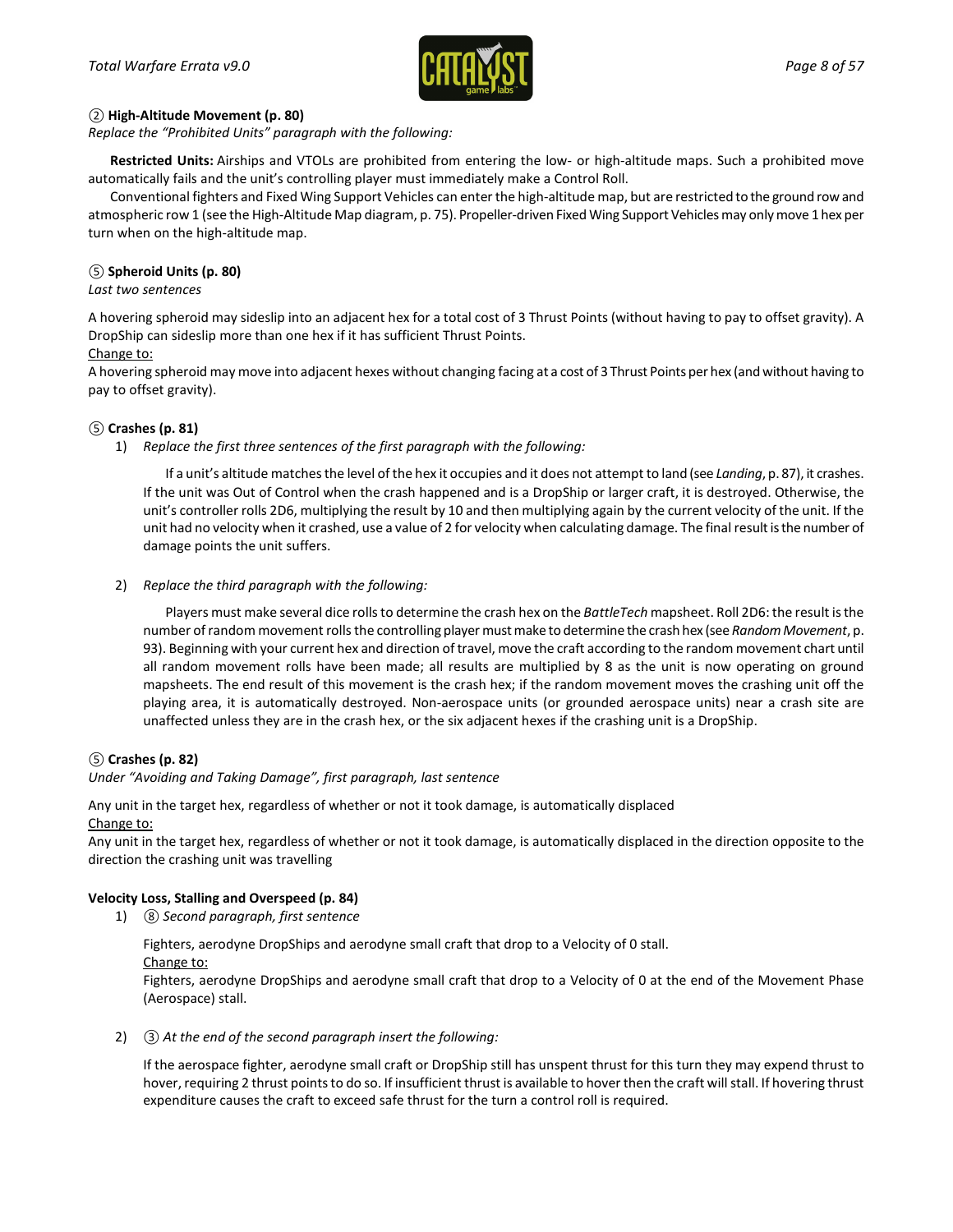

#### **Facing Changes (p. 84)**

1) *④ Second paragraph, first sentence*

Before it can make a facing change, a unit must move in a straight line at least the number of hexes shown on the Straight Movement Table below.

Change to:

Before it can make a facing change on the low-altitude map, a unit must move in a straight line at least the number of hexes shown on the Straight Movement Table below.

2) *⑤ Fourth printing only. Second paragraph.*

Delete the second sentence ("When moving on the ground map, […]")

3) *④ Under "Additional Facing Changes", third sentence This ruling has changed from previous errata versions.*

However, they may not do so if they have already changed facing in that hex or if this is the first hex of their movement. Change to:

However, they may not do so if they have already changed facing in that hex or if this is the first hex of their movement on the low-altitude map. On the ground map, each such change must be preceded by at least eight hexes of movement, which may be split across two turns.

4) *⑤ At the end of the section insert the following new paragraphs:* 

**Airships:** Airships make facing changes like aerodyne DropShips.

**Small Craft:** When consulting the Straight Movement Table, treat aerodyne small craft as aerospace fighters and spheroid small craft as spheroid dropships.

### *⑤* **Changing Altitude (p. 84)**

*After the fourth sentence ("If a unit descends […]") insert the following:*

A unit attempting an air-to-ground attack this turn must declare it, and any corresponding altitude changes and skill rolls required, during the Movement Phase.

### *⑤* **Spheroid DropShips (p. 84)**

*Replace the subsection with the following: This ruling has changed from previous errata versions.*

Spheroid DropShips handle facing differently from fighters, aerodyne DropShips, and aerodyne small craft; see *Attacks By and Against Spheroid DropShips in Atmosphere* on page 250. In order to maintain altitude, spheroid DropShips must spend 2 Thrust Points to hover. They can spend thrust to change altitude in the same way aerodyne craft can, except that they do not gain velocity for decreasing altitude. In addition, spheroid Dropships can spend up to 1 thrust point to move to an adjacent hex. Spheroid DropShips do not carry over velocity between rounds.

*③* **Airship Support Vehicles (p. 84)** Change "Aerospace Units, p. 234" to "Support Vehicles, p. 204."

### *③* **Special Maneuvers Table (p. 85)**

*Under "Side-slip"*, *"Effect" column This ruling has changed from previous errata versions.*

Modifier is –1 for VSTOL units.

#### Change to:

(Modifier is –1 for conventional VSTOL-equipped fighters only.) When using *Aerospace Units on Ground Mapsheets* rules (see p. 91), the unit moves 8 hexes in the front-left or front-right hex direction and then an additional 8 hexes directly forward.

### *③* **Special Maneuvers Table (p. 85)**

*Under "VIFF", "Effect" column*

a VSTOL unit halts its forward momentum and gains one altitude.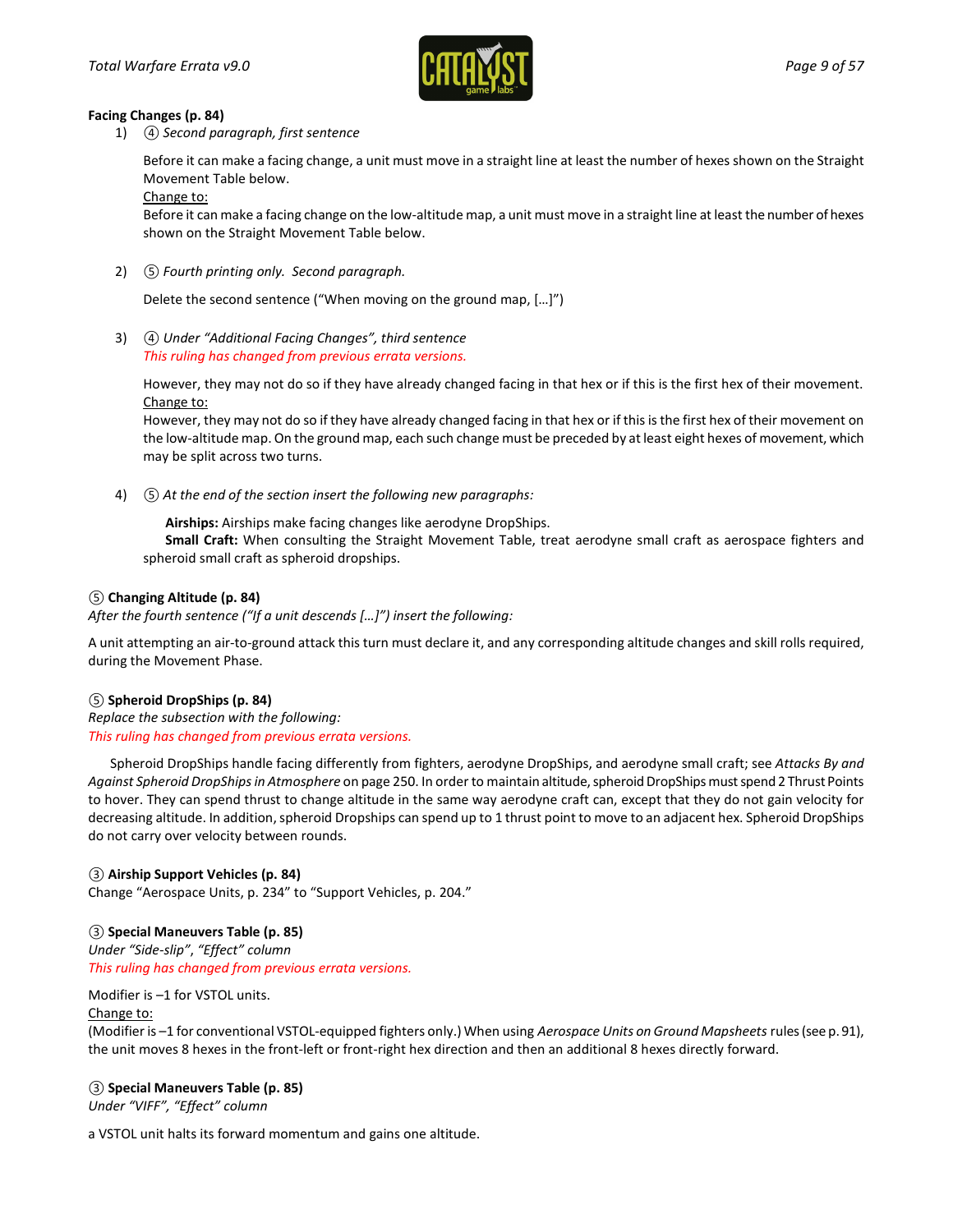

Change to:

any VSTOL unit halts its forward momentum and gains one altitude.

#### *⑤* **Launching (p. 86)**

*Fourth paragraph, after the last sentence insert the following: This ruling has changed from previous errata versions.*

Damaged landing gear has no effect on launches unless more than two units are attempting to launch from the same bay door in a single turn, as per above, in which case the +5 modifier for having damaged gear is applied to the Control Roll as normal.

#### **Landing Modifiers Table (p. 86)**

1) *④ First subtable, fourth line*

| Unit is attempting horizontal landing | +1 per point of Velocity above 3 |
|---------------------------------------|----------------------------------|
| Change to:                            |                                  |
| Unit is attempting horizontal landing | +1 per point of Velocity above 2 |

2) *⑤ First subtable, last row ("Landing Gear Damaged")*

+3 per box crossed Change to: +5

3) *⑧ Second subtable, under "Condition", change "Unit is aerospace fighter making vertical landing +1†" to: This ruling has changed from previous errata versions.*

| Aerospace fighter/aerodyne small craft making vertical landing | $+2/+0^{+}$         |
|----------------------------------------------------------------|---------------------|
| Conventional fighter making vertical landing                   | NA/NA <sup>+</sup>  |
| Conventional fighter with VSTOL making vertical landing        | $+0/NAt$            |
| Fixed wing support vehicle making vertical landing             | NA/NA <sup>+</sup>  |
| Fixed wing support vehicle with VSTOL making vertical landing  | $+2/0$ <sup>+</sup> |
| Aerodyne DropShip making vertical landing                      | $NA/+0+$            |
| Spheroid small craft and DropShip making vertical landing      | $+0/+0+$            |

4) *③ Footnotes*

†Only applies in atmospheres and does not apply to VSTOL-equipped conventional fighters

#### Change to:

†Number on left applies to atmospheric vertical landings, number on right applies to vacuum vertical landings. NA means the craft cannot land vertically; use stalling rules (see p. 84).

#### **Landing (p. 87)**

1) *④ Replace the first paragraph with the following:*

Any units beginning the movement phase one altitude above the underlying terrain can attempt to land on any available ground hex on a map. They may make either a vertical or horizontal landing. The landing replaces the unit's normal movement for the turn, preventing any other air or ground movement. Units using the *Aerospace Units on Ground Mapsheets* rules on page 91 must use the hex they currently occupy instead of choosing any hex on the mapsheet.

2) *⑧ Third paragraph, first sentence This ruling has changed from previous errata versions.*

Conventional Fighters, aerodyne small craft, and aerodyne DropShips must make horizontal landings. Change to:

Conventional Fighters (without VSTOL) and aerodyne DropShips must make horizontal landings.

3) *⑤ Fifth paragraph*

Delete the first sentence ("Fighters equipped with VSTOL […]")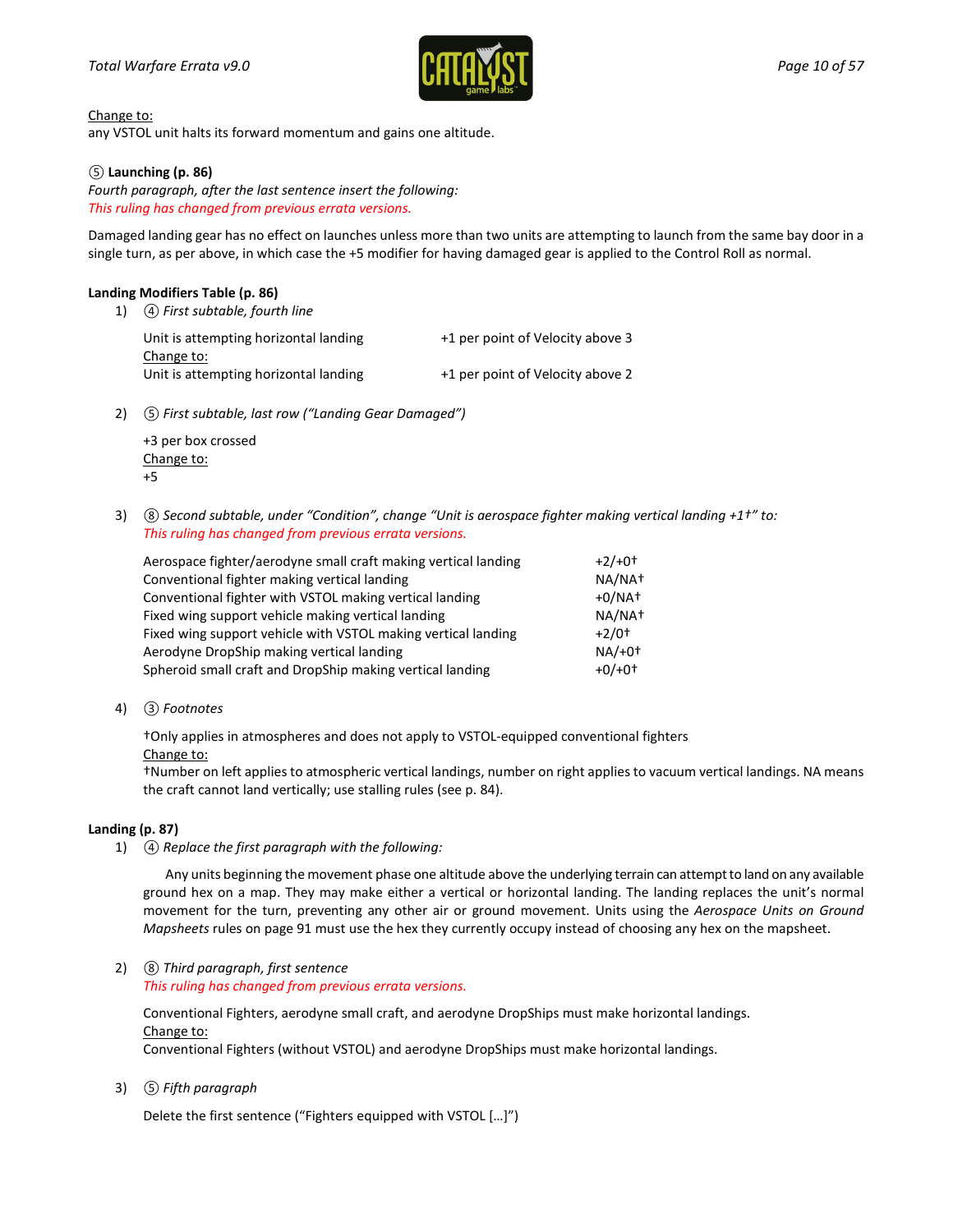

#### *⑤* **Failed Braking Maneuver Table (p. 87)**

*Third Effect, second sentence ("Landing Gear Damaged")*

The unit suffers 20 points of damage on the nose and the landing gear is destroyed. Change to:

The unit suffers 20 points of damage on the nose and the landing gear is damaged.

### **Liftoff (p. 88)**

1) *④ First paragraph, after the last sentence insert the following:*

A horizontal liftoff takes 2 Thrust Points, and places the aerospace unit on the appropriate hex of the atmospheric map at Velocity 1 heading in the direction the landing strip was oriented on the ground map, and may not spend further thrust points that turn. The unit is not subject to Gravity (p. 80) this turn.

2) *⑧ Replace the second paragraph with the following: This ruling has changed from previous errata versions.*

Aerospace fighters, aerodyne small craft, and VSTOL-equipped conventional fighters may lift off or land vertically. Aerodyne DropShips may land and takeoff vertically only in a vacuum; all spheroid DropShips and spheroid small craft lift off vertically. A unit must spend 2 Thrust Points to lift off. A vertical liftoff requires a Control Roll with modifiers as shown on the Vertical Liftoff Modifiers Table. If the roll succeeds, place the unit in the appropriate hex on the atmospheric map. Ifthe roll fails, calculate the Margin of Failure (MoF) and refer to the Failed Liftoff Table. The unit is placed on the appropriate hex of the atmospheric map at Velocity 1, heading in any appropriate direction desired by the pilot, and may not spend further thrust points that turn.

3) *④ After the second paragraph, but before "Taxiing", insert the following new paragraph:*

In both cases, destroyed landing gear prevents any liftoff attempt.

4) *④ Under "Taxiing", second paragraph, after the last sentence insert the following:*

Destroyed landing gear prevents taxiing altogether (merely damaged landing gear has no effect).

#### *③* **Vertical Liftoff Modifiers Table (p. 88)**

Fighter making vertical liftoff Change to: Non-spheroid making vertical liftoff

### *⑤* **Failed Liftoff Maneuver Table (p. 88)**

1) *First Effect*

Unit lifts off. Landing gear damaged (cross off 1 box). Change to: Unit lifts off. Landing gear damaged.

2) *Second Effect, first sentence*

Landing gear damaged (cross off 1 box). Change to: Landing gear damaged.

3) *Third Effect*

The landing gear is destroyed and the unit strikes the ground, Change to: The landing gear is damaged and the unit strikes the ground,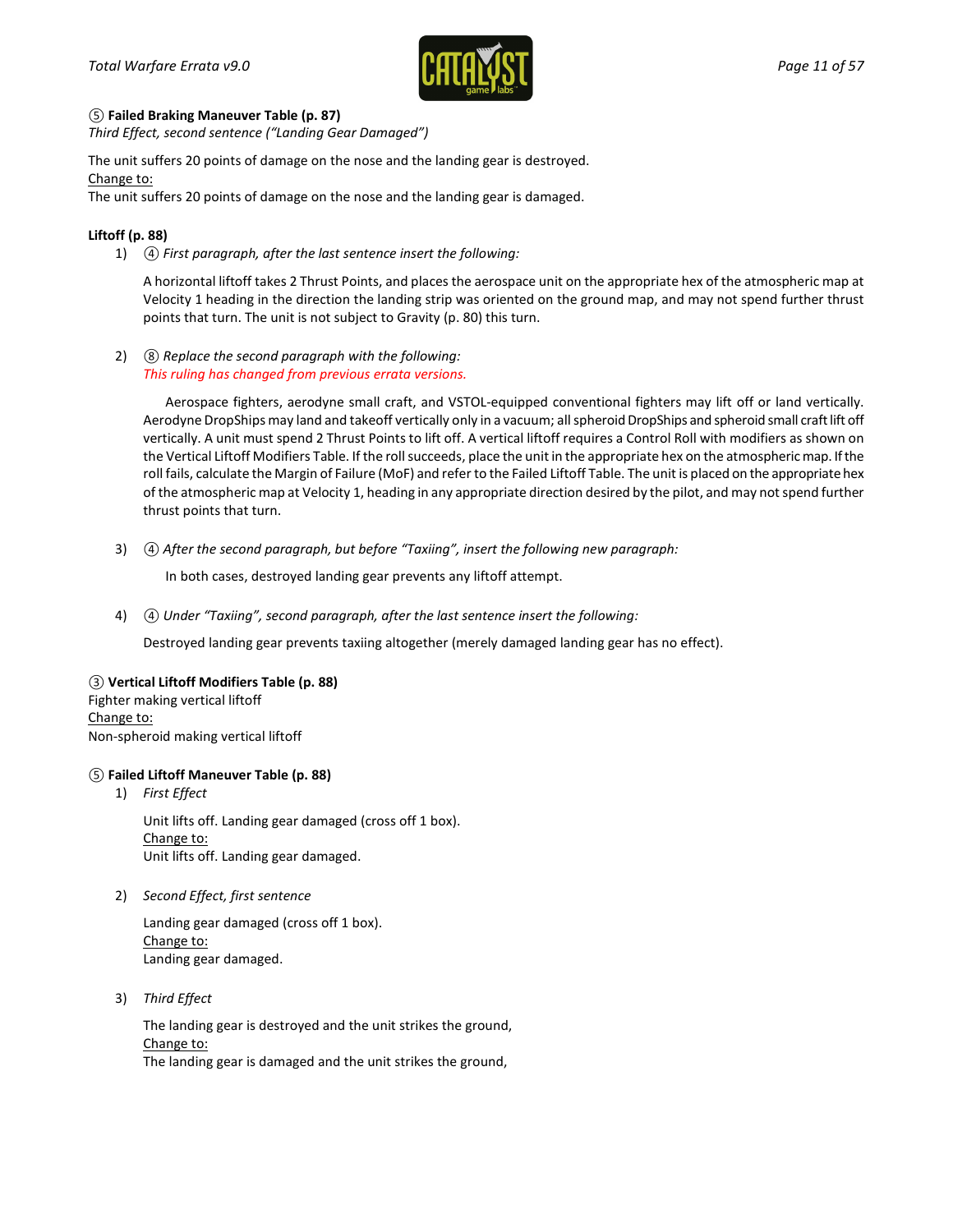

#### 4) *Fourth Effect*

#### *This ruling has changed from previous errata versions.*

The landing gear is destroyed and the unit strikes the ground, causing 100 points of standard-scale damage to the aft side. The unit cannot attempt another liftoff until repairs are completed.

Change to:

The landing gear is damaged and the unit strikes the ground, causing 100 points of standard-scale damage to the aft side.

#### *⑨* **Proximity Damage (p. 88)**

*Replace the first paragraph with the following:*

The fusion exhaust of a DropShip can cause immense damage when it lands or takes off. DropShips inflict damage to according to the DropShip Exhaust Damage Table whenever it lands or takes off. This damage is broken into 5-point Damage Value groupings and applied using the appropriate hit location table; that is, the "attack" occurs along the line of sight between the DropShip's center hex and the affected unit's hex. This is treated as Area-Effect damage (see *Area-Effect Weapon*, p. 113). Spheroid DropShips inflict this damage to all hexes within six of the ones adjacent to the central landing hex, rather than on hexes within six of the central hex.

#### *②* **DropShip Exhaust Damage Table (p. 88)**

| 5 Hexes    | 3D <sub>6</sub> |
|------------|-----------------|
| Change to: |                 |
| 5 Hexes    | 4D6             |

*⑦* **Dismounting (p. 91)** *First sentence, third paragraph*

To dismount, a unit must spend half its standard Walking/Cruising MP; Change to: To dismount, a unit must spend half its standard Walking/Cruising MP (round cost up);

### *⑧* **Aerospace Units on Ground Mapsheets, Movement (pp. 91-92)**

*After the second paragraph insert the following new paragraph:*

*This ruling has changed from previous errata versions.*

At any time during their movement on a low-altitude map, a player can choose to have their aerospace unit exit a low-altitude map and enter the corresponding ground mapsheet. Before moving to the ground mapsheet, the orientation of the ground mapsheet to the low-altitude map must be determined (if it hasn't already; see *Matching Ground Mapsheets to Low-Altitude Hexes* diagram, p. 91). Next, the player must nominate a hex the fighter will first enter along the ground mapsheet edge; the edge of the mapsheet must be perpendicular to the final facing of the aerospace fighter on the low-altitude map (if there are two edges that are equally appropriate, the player can choose either edge). As soon as the aerospace fighter appears on the ground mapsheet it moves according to the rules governing such movement.

#### *⑤* **Control Rolls (p. 92)**

*In between the second paragraph and the "Shutdown Units" paragraph, insert the following new paragraph:*

You can never choose to automatically fail a Control Roll.

#### **Control Roll Table (p. 93)**

- 1) *③* Remove the following row: "Hovering (Spheroids)"
- 2) *⑤* Remove the following row: "Atmospheric re-entry"

#### **Out-Of-Control Effects (p. 93)**

*After the fourth paragraph insert the following new paragraphs: This ruling has changed from previous errata versions.*

*⑤***Airships:** In addition to the normal effects, out-of-control Airships roll once on the Airship Random Altitude Change Table each turn that they are out-of-control (see p. 205).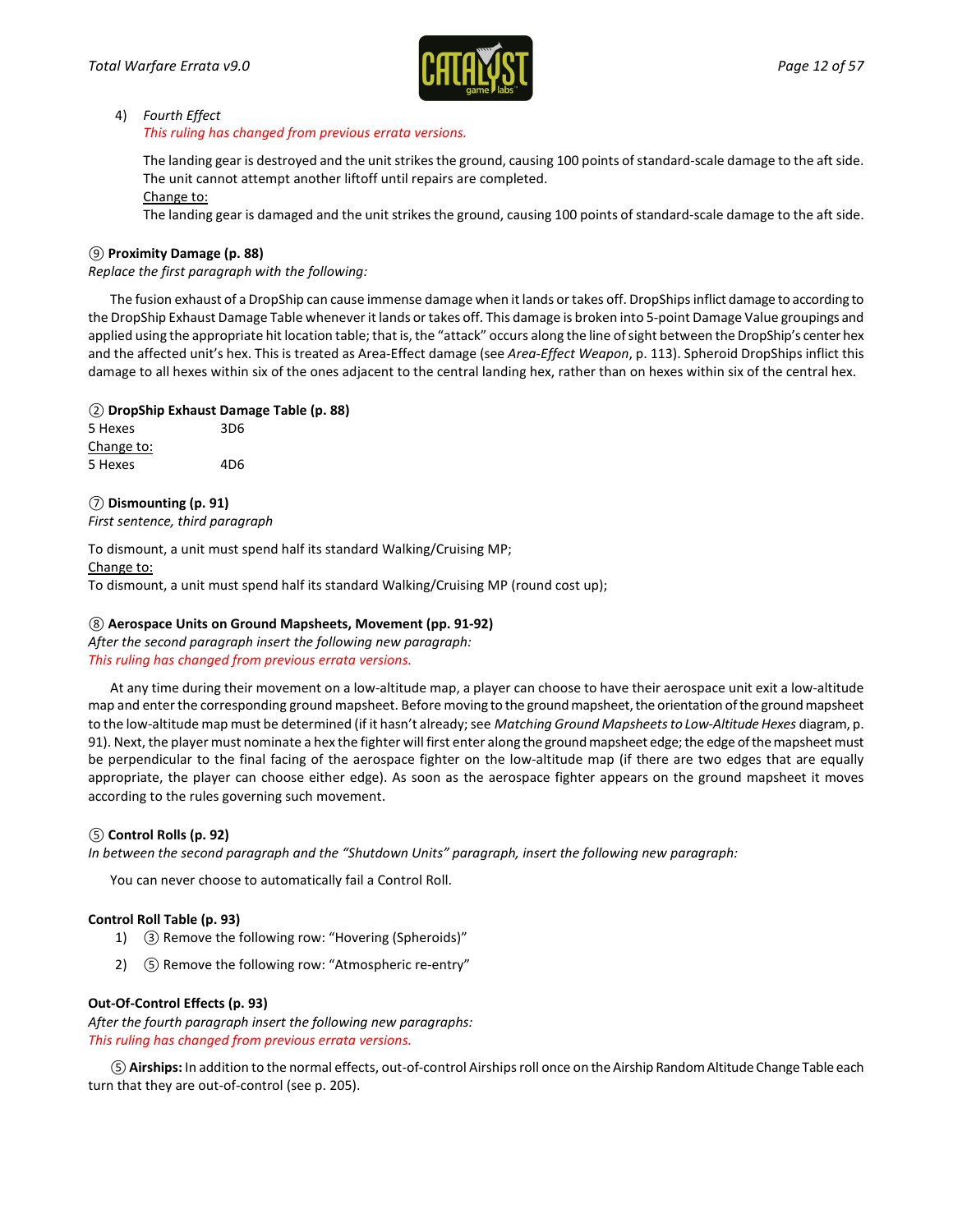

*⑦* **Recovering Out-Of-Control Units:** At the start of the End Phase of each turn after the turn in which the unit went out-ofcontrol, the controlling player rolls 2D6. If the result is equal to or greater than a standard Control Roll with all applicable modifiers from the Control Roll Table, the unit regains control and can move normally at the start of the following turn.

### *⑤* **Random Movement (p. 93)**

*First paragraph, replace the last sentence with the following:*

The starting hex for a unit's random movement is either the hex closest to the unit that shot at it (essentially, the hex it was in when it was struck), or the hex it performed an air-to-ground attack in, whichever is further along its flight path. If multiple hexes apply (such as if the unit attacked multiple hexes or was attacked by multiple ground units), use the hex furthest along the flight path. If the aerospace unit in question did not interact with ground units in any way (such as one struck solely by air-to-air fire), use the hex closest to the flight path's midpoint. Repeat this process until all points of velocity have been used.

## **Combat**

### *⑨* **Attack Declaration (p. 98)**

*At the end of the section insert the following:*

**Spotting:** If a player declares an LRM indirect fire attack (see p. 21), they must also declare which unit is spotting for that attack. One unit can spot for multiple attacks, but only if all those attacks are against a single target.

### *⑨* **Line of Sight (p. 99)**

*At the end of the third paragraph insert the following new paragraph:*

You can check for LOS before declaring an attack.

### *⑤* **Target Movement (p. 100)**

*Under "Water", last sentence*

See also *Water Hexes*, p. 102; *Terrain Modifiers*, p. 108; and *Partial Cover*, p. 102 (see Multi-Purpose Missiles, p. 229, for the exception).

#### Change to:

See also *Water Hexes*, page 102; *Terrain Modifiers*, page 108; and *Partial Cover*, page 102 (see Torpedo Launcher, p. 138, and Multi-Purpose Missiles, p. 229, for the exceptions).

### *④* **Line of Sight [example text] (p. 101)**

*Ninth paragraph, first sentence This ruling has changed from previous errata versions.*

*The VTOL in Hex I is at Elevation 14, and because it only rises one elevation above its terrain, it is considered to be at Elevation 14 for the purposes of LOS.*

Change to:

*The VTOL in Hex I is at Elevation 14, and because it only rises one elevation above its terrain, it is considered to be at Elevation 15 for the purposes of LOS.*

### *④* **Underwater Attacks [example text] (p. 102)**

In the fourth paragraph, both references to "Hex 4" should be changed to "Hex 5".

### *⑤* **Ammunition Expenditure (p. 104)**

*Replace the "Infantry" paragraph with the following:*

**Infantry Weapons:** Infantry units and vehicles mounting Conventional Infantry Weapons do not need to keep track of ammunition, with the exception of certain battle armor missile attacks (see *Battle Armor Attacks*, p. 217).

#### *⑦* **Firing Arcs (p. 104)**

*After "ProtoMechs" insert the following new paragraph:*

**Split-Location Weapons:** A weapon on a 'Mech whose critical slots are split between a torso and arm location uses the torso firing arc.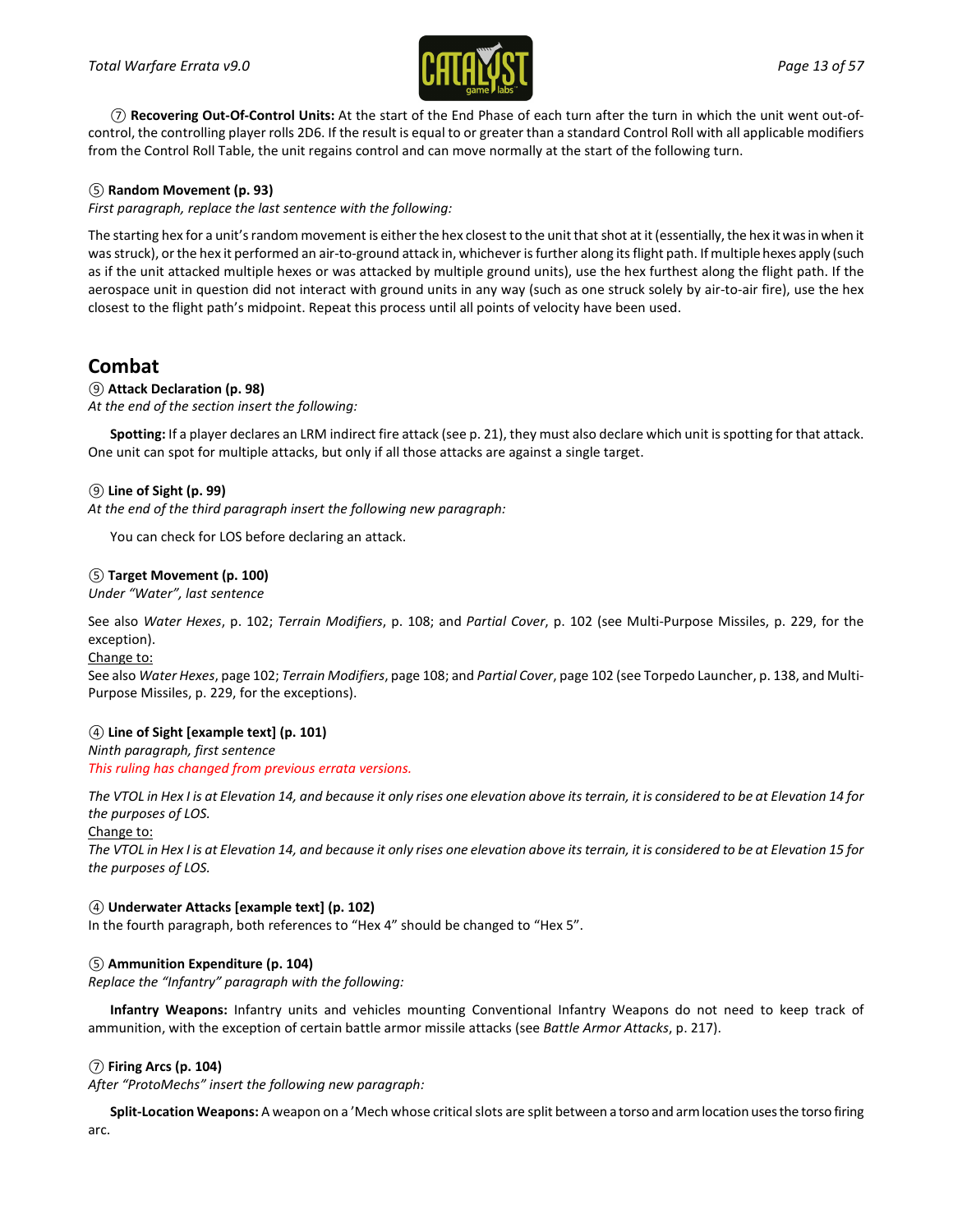

#### *④* **Firing Arcs (p. 105)**

*Replace the first and second paragraphs on the page with the following:*

Whether the airborne aerospace unit is operating on a low-altitude map, or whether it is using the Aerospace Units on Ground Mapsheets rules, LOS to the target from the attacker is drawn to the hex on the designated flightpath that is closest to the attacker. If the attacker is on the flightpath, LOS is drawn to the hex the fighter would be in prior to entering the hex of the attacker. The attacker must take the angle of attack into account when firing at an airborne aerospace unit (see *Angle of Attack*, p. 236).

### **Reversing (Flipping) Arms (p. 106)**

1) *⑤ First paragraph, first sentence*

'Mechs constructed without hand and lower arm actuators in both arms can flip their arms over and fire backward. Change to:

'Mechs constructed without hand and lower arm actuators in both arms and which do not have any weapons split between torso and arm locations can flip their arms over and fire backward.

2) *⑤* Second paragraph, delete the last sentence ("The one exception to this rule […]").

### 3) *⑨* **Reversing (Flipping) Arms (p. 106)**

*Third paragraph, after the first sentence insert the following:*

A 'Mech cannot punch or make arm-mounted physical weapon attacks while its arms are reversed.

### *⑦* **Non-Aerospace Units Attacking Airborne Aerospace Units (p. 107)**

*Replace the entry with the following: This ruling has changed from previous errata versions.*

The range from any attacking non-aerospace unit, or grounded aerospace unit, to an airborne aerospace unit is based on the distance from the attacker's hex to the hex of the airborne unit's designated flight path (see p. 242) that is closest to the attacker, regardless of whether the airborne aerospace unit is operating on a low altitude map (see p. 80) or is using the *Aerospace Units on Ground Mapsheets* rules (see p. 91).

Add two hexes to this range for each altitude the target is operating at. (For example, a fighter flying at Altitude 3 on the lowaltitude map, whose flight path lies 4 hexes away at its closest point to the attacker, would add 6 hexes to the 4-hex attack range for altitude, for a final attack range of 10 hexes.) Weapon minimum ranges are not taken into account when attacking airborne aerospace units.

If the attacking unit lies within the airborne aerospace unit's flightpath, the base range to the target is considered to be 2 hexes for each altitude level the aerospace unit is operating at.

### *④* **Underwater Range Table (p. 107)**

*Between "Snub-nose PPC" and "ER Micro Laser" entries insert the following line:*

Support PPC 0 1 2–3 4–5

### *⑤* **Terrain Modifiers (p. 109)**

*Under "Partial Cover", at the end of the paragraph insert the following:*

Remember that an attacker firing downhill negates its target's partial cover (see *Partial Cover*, p. 102).

#### *④* **Underwater Line Of Sight Table (p. 109)**

- 1) Replace both instances of "'Mech at Depth 1" with "'Mech at Depth 1"
- 2) "Underwater" column, last entry: change "Yes6" to "Yes<sup>6"</sup>

### *⑤* **Multiple Targets Modifier (p. 110)**

*In between the third paragraph and the "Physical Attacks" paragraph insert the following new paragraph:* 

**Multiple Firing Arcs:** Through torso twisting, a 'Mech with both upper-body and leg-mounted weapons may have more than one firing arc at once. Regardless of its number of firing arcs, a 'Mech may only have one primary target each turn.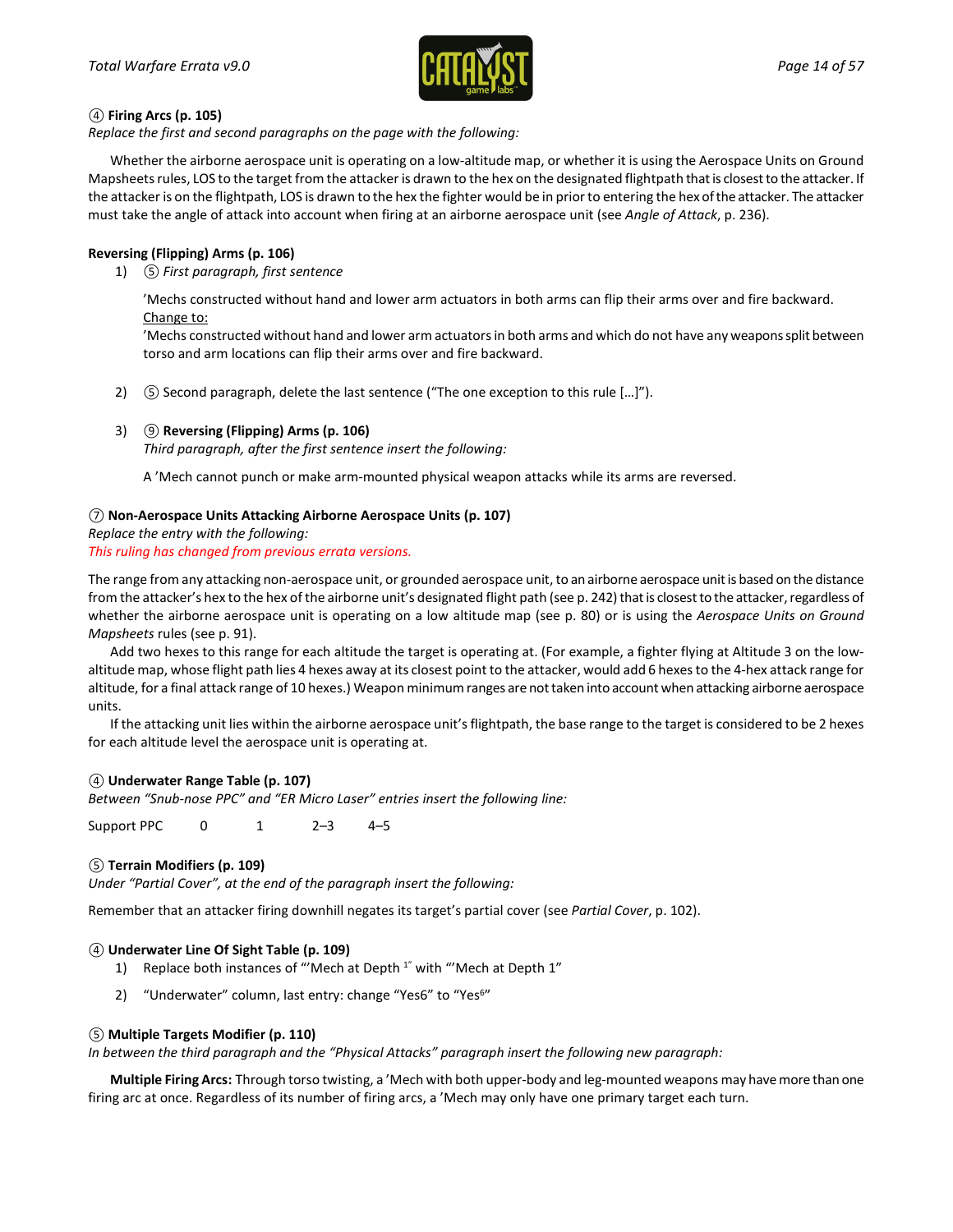

#### **Firing At Immobile Targets (p. 110)**

1) *⑤ Replace the first paragraph with the following: This ruling has changed from previous errata versions.*

Players may aim for a specific hit location, but only against immobile targets (unless the attacker has a Targeting Computer; see below). The following attack types cannot be aimed shots: Area-Effect, Cluster, or Flak (a weapon's type may be found by consulting the Weapon and Equipment tables, beginning on p. 303; see p. 113 for an explanation of each type). Additionally, indirect fire attacks and Rapid-Fire weapons firing more than one shot cannot be aimed shots. Otherwise, any ranged weapon may be used.

When firing on an immobile 'Mech or vehicle (this includes grounded fighters or small craft that are shut down or whose warriors are unconscious), the attacking player can make an aimed shot by naming a target location. Against any hit location except a head, the player makes the to-hit roll using the standard –4 to-hit modifier for firing at an immobile target.

2) *③ Under "Aimed Shots", first paragraph, first sentence*

Players may make aimed shots against units that are shut down or whose warrior is unconscious, using any weapons other than missile launchers and LB-X autocannon firing cluster munitions. Change to:

Players may make aimed shots against units that are shut down or whose warrior is unconscious, using any weapons other than missile launchers, LB-X autocannon firing cluster munitions, Hyper-Assault Gauss Rifles, or Rapid-Fire weapons firing more than one shot.

3) *② Under "Aimed Shots", second paragraph, third sentence*

For any other result the player rolls normally on the 'Mech Hit Location Table. Change to:

For any other result, the player rolls normally on the appropriate Hit Location Table.

### **Non-Aerospace Units Firing at Airborne Aerospace Units (p. 111)**

1) *⑤ Under "Infantry"*

Unless specifically stated otherwise by the rules for that unit, infantry cannot attack aerospace units.

Change to:

Unless the platoon has Special Feature "A" (see p. 215), or unless specifically stated otherwise by the rules for that unit, infantry cannot attack airborne aerospace units.

2) *④* Delete the final sentence ("However, if an…")

#### **LRM Indirect Fire (p. 111)**

1) *④ First paragraph, second sentence*

Indirect fire allows a unit without a direct line of sight to a target to attack that target, though a friendly unit must have a valid line of sight to the target (this unit is referred to as the spotter).

Change to:

Indirect fire allows a unit without a direct line of sight to a target to attack that target, though a friendly ground unit must have a valid line of sight to the target (this unit is referred to as the spotter).

2) *④ First paragraph, in between the second and third ("An attacker with a valid LOS […]") sentences insert the following:*

In order to serve as a spotter, the unit must not have charged or launched a Death From Above attack that turn.

3) *⑤ Fifth bullet point, in between the first and second sentences insert the following:*

If no spotting unit is required (due to an attached Narc beacon, for example), no terrain modifiers apply.

4) *⑤ Last bullet point, replace the last sentence (in parenthesis) with the following:*

(Regardless of whether partial cover shields the target from either the spotting unit or the attacking unit, Damage Value groupings from LRM indirect fire always strike the target and not the partial cover, even if they hit a leg location. The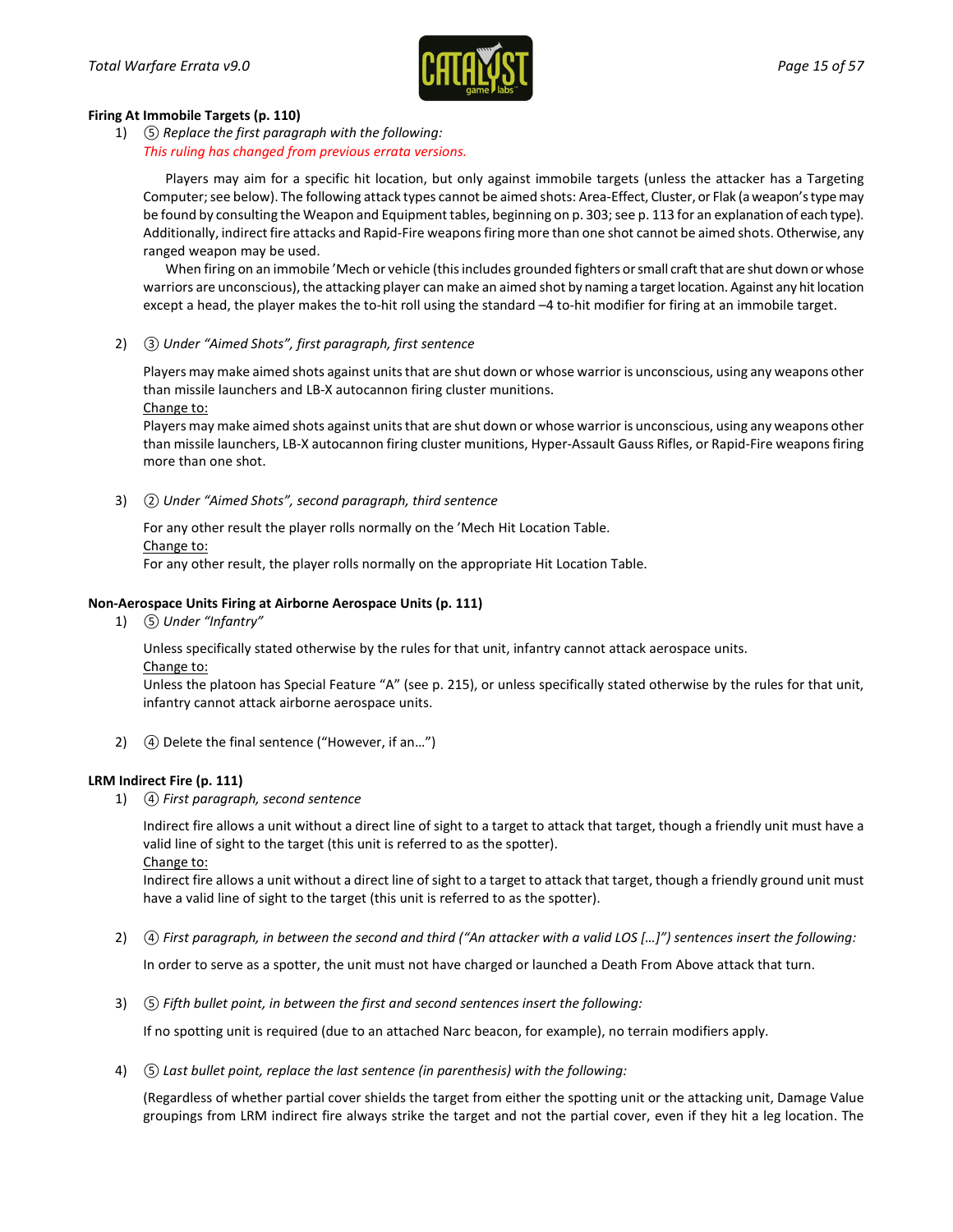

exception is if the partial cover is provided by water: in this case, the indirect fire strikes the water and does no damage, unless it is an area effect weapon (see *Partial Cover*, p. 102, and *Area-Effect Weapon*, p. 113).

5) *④ Third paragraph (first paragraph after the bullet points), first sentence*

Finally, if the spotting unit makes any attacks in the turn that it spots for another unit, apply a +1 modifier to all of the spotting unit's attacks, as well as a +1 modifier to the LRM indirect fire attack. Change to:

Finally, if a unit makes any attacks during the Weapon Attack Phase of a turn that it also spots for another unit, apply a +1 modifier to those attacks, as well as a +1 modifier to the indirect fire attack.

6) *⑤ After the third paragraph (just before the example text), insert the following new paragraph: This ruling has changed from previous errata versions.*

**Aerospace Units:** Aerospace units (with the exception of grounded spheroid DropShips) cannot spot for LRM indirect fire unless they strike a target with Target Acquisition Gear (since TAG automatically spots the target for indirect fire as well).

### *②* **AE: Area-Effect Weapon (p. 113)**

*At the end of the paragraph insert the following:*

If an area-effect weapon strikes a water hex, treat the water hex as though it were a building hex and resolve damage as appropriate. For example, an AE weapon that damages a single water hex would apply its standard damage to all units on the surface of that water hex (this includes any hover vehicles in that hex), while it would deal half its standard damage (round up) one elevation above the surface of the water (which would damage a WiGE vehicle, if it were in the target hex), and Depth 1 below the surface of the water. See *Resolving Damage*, page 173, for full details.

#### *⑤* **Weapons and Equipment (p. 114)**

1) *Under "Rapid-Fire (Multi-Firing) Weapon", third bullet point, last sentence*

This means that for two or three shots, the jamming only occurs on a to-hit result of 2, for four to five shots the jamming occurs on a to-hit result of 3 and so on.

Change to:

This means that for two or three shots, the jamming only occurs on a to-hit result of 2, for four to five shots the jamming occurs on a to-hit result of 3 or less, and so on.

2) *Replace the "OS: One-Shot Weapon" entry with the following: This ruling has changed from previous errata versions.*

**• OS: One-Shot Weapon.** One-shot weapons can only be fired once in a scenario. The single shot carried by an OS launcher may be of any munition type available to that launcher type. OS type weapons do not explode due to critical hits or excess heat.

- 3) Change **PD: Point-Blank Weapon** to **PB: Point-Blank Weapon**.
- 4) *Under "E: Electronics", at the end of the entry insert the following:*

Any Type E item may be turned either on or off in the End Phase of a turn.

5) *Replace the "Flak" entry with the following: This ruling has changed from previous errata versions.*

**• F: Flak.** When used against a unit that presently has an Altitude or Elevation, or that expended any VTOL or WiGE MP or Thrust Points that turn (even if it landed at the end of that Movement Phase), apply a –2 to-hit modifier in addition to any other modifiers such weapons might convey. However, flak conveys no bonus above low altitude.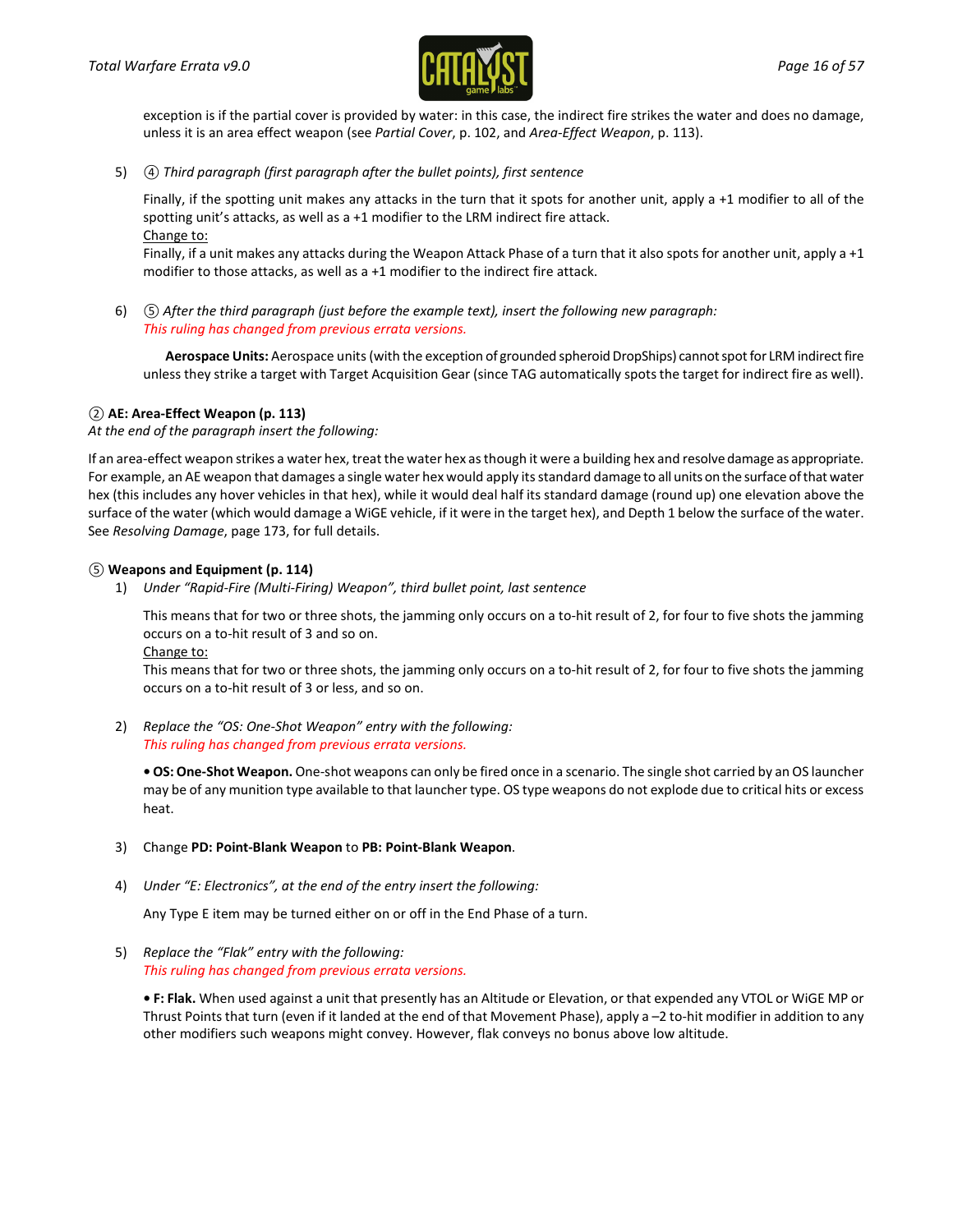

*④* **To-Hit Roll (p. 114)** *Daishi-X example text, seventh bullet point*

*SRM-4*  Change to: *SRM-4 with Artemis IV FCS*

### *④* **To-Hit Roll (p. 116)**

*Example text, seventh bullet point*

*Roll result for the SRM-4 is a 2; one missile strikes the target.*

### Change to:

*Roll result for the SRM-4 is a 2; Ray applies a +2 modifier for the Artemis IV FCS and gets a total of 4, meaning two missiles strike the target.*

### *②* **Attack Modifiers Table (p. 117)**

Under "Target (modifiers cumulative)", delete the row: Airborne VTOL unit +1

### *⑥* **Attack Modifiers Table (Continued) (p. 118)**

*Under "Physical Attacks"*

- a) Change the modifier for "Upper or lower leg actuator hit (each)" to +2 and half damage to all kick attacks
- b) Change the modifier for "Foot actuator hit" to +1 to all kick attacks

### *④* **Determining Hit Location [example text] (p. 120)**

*Right column, under second instance of "Against the vehicle", second bullet point*

*Hit location result for the SRM-4 is 11; a 2-point Damage Value grouping is assigned to the turret.*

Change to:

*Hit location results for the SRM-4 are 11 and 11; two 2-point Damage Value groupings are assigned to the turret.*

### *④* **Damage (p. 121)**

*After the first paragraph, just before "Underwater Units", insert the following new paragraph:* 

**Cluster Weapon:** Certain weapons use the Cluster Hits Table, and can hit multiple locations. Each cluster is resolved as its own separate hit.

#### **Leg Destruction (p. 122)**

1) *④ Second paragraph, replace the first and second sentences with the following:*

In subsequent turns, during the Movement Phase (Ground), the 'Mech may attempt to stand on its remaining leg by making a Piloting Skill Roll with a +5 modifier, plus any modifiers for other damage. It may only make one attempt per turn. If the 'Mech manages to stand, it has a Walking MP of 1 (this overrides all MP increases) and cannot run.

2) *⑤ Fifth paragraph*

Delete "The MechWarrior automatically takes damage from this fall."

3) *④ Last paragraph, at the end of the paragraph insert the following:*

A 'Mech that loses both of its legs cannot move. If it wasn't prone, it automatically falls and has 0 MP available. The MechWarrior automatically takes damage from this fall. The 'Mech cannot change hexsides or attempt to stand, though it can still attempt to prop itself up to fire if it has both arms.

4) *⑤ Under "Four-Legged 'Mechs", replace the entry with the following:*

The effects of loss of legs are applied to a quad 'Mech as follows:

• **One destroyed leg:** Immediately falls and loses all movement and combat bonuses gained from being four-legged: it can no longer make lateral shifts, it loses its –2 modifier to Piloting Skill Rolls, it must make a successful PSR to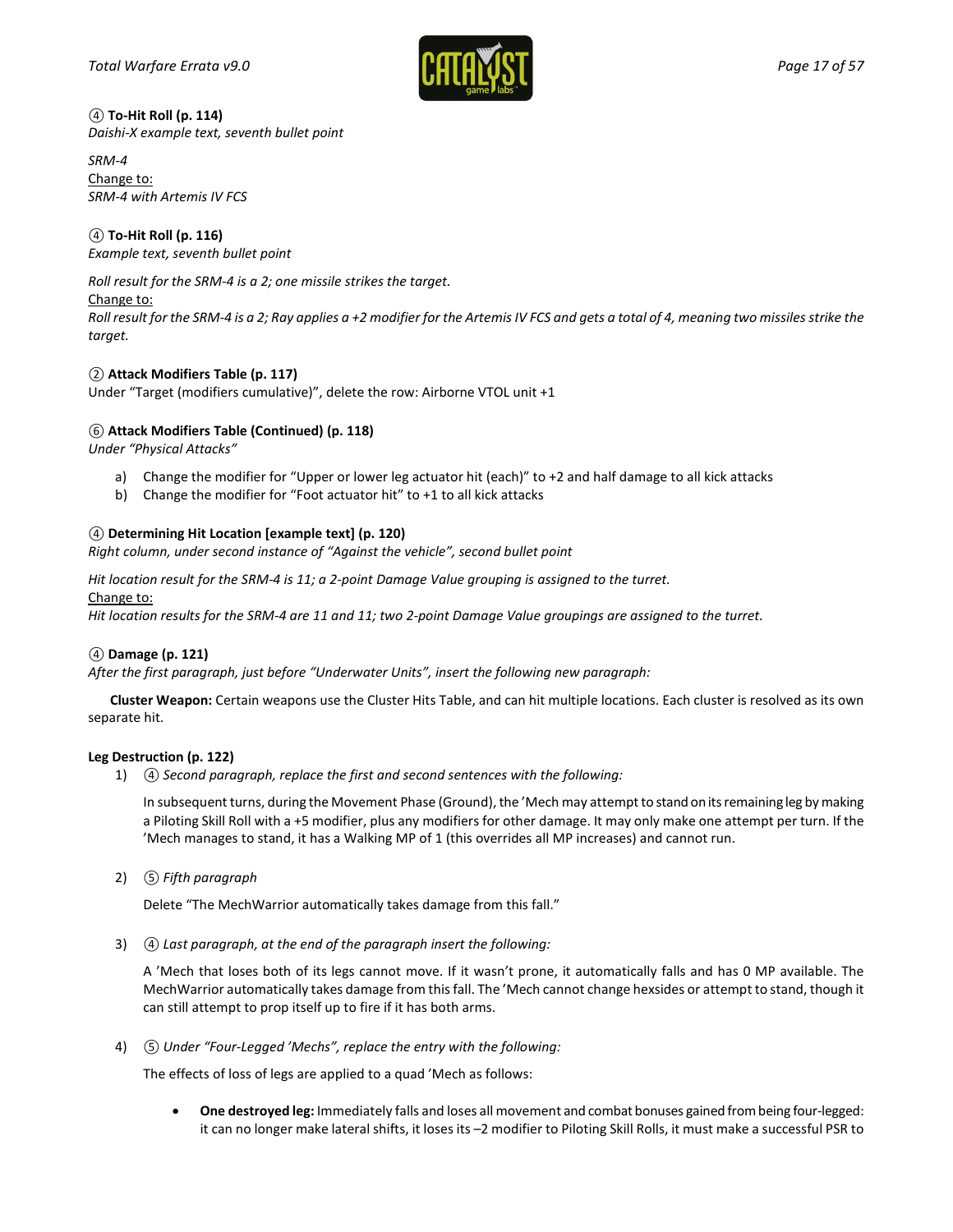

stand after falling, and it suffers a +2 modifier to Target Numbers for firing when prone. In addition, a –1 MP penalty replaces any penalties associated with damaged leg actuators in the destroyed leg. If the 'Mech jumps, it still must make the usual PSR required for jumping and missing a leg, with a +5 modifier.

- **Two destroyed legs:** Functions with the same restrictions described above for a biped 'Mech that has lost one leg: it immediately falls, has only 1 MP, and so on.
- **Three destroyed legs:** Functions with the same restrictions described above for a biped 'Mech that has lost both legs: it immediately falls, has only 0 MP, and so on.
- **Four destroyed legs:** Automatically falls (if not already prone) and is immobile (see p. 110).

### **Critical Damage (p. 123)**

1) *② First paragraph, first sentence*

Every time the internal structure of a 'Mech, ProtoMech, vehicle or aerospace unit takes damage (from a weapon attack, physical attack, falling, ammo explosions and so on), an internal component may take critical damage. Change to:

Every time the internal structure of a 'Mech, ProtoMech or aerospace unit takes damage (from a weapon attack, physical attack, falling, ammo explosions and so on), an internal component may take critical damage; vehicles determine critical damage differently (see *Critical Damage*, p. 192, in *Combat Vehicles*).

2) *④ Second paragraph, first sentence*

To determine whether a unit takes critical damage from an attack that damages the internal structure, Change to:

To determine whether a unit takes critical damage from a hit that damages the internal structure,

#### 3) *④ Third paragraph, first sentence*

Each successful attack that damages internal structure creates only one opportunity for the attacker to inflict a critical hit, regardless of the number of internal structure circles destroyed by a single weapon or other attack Change to:

Each hit that damages internal structure creates only one opportunity for the attacker to inflict a critical hit, regardless of the number of internal structure circles destroyed by a single hit or other event

#### **Critical Damage (p. 124)**

1) *④ Under "Multiple Locations", second paragraph, last sentence*

If a single attack damages the internal structure of two different locations, the attacker makes a roll to determine critical damage for both locations.

Change to:

If a single hit damages the internal structure of multiple different locations, the attacker makes a roll to determine critical damage for each of those locations.

2) *⑤ Under "Hit Location Critical Hits", first sentence* 

Certain results on the hit location tables provide the chance for a critical hit, even if the attack did not damage internal structure.

Change to:

Certain results on the hit location tables provide the chance for a critical hit, even if the attack did not damage internal structure (though the attack must still have dealt at least 1 point of damage).

3) *⑤ Under "Hit Location Critical Hits", at the end of the entry insert the following new paragraph:*

If the chance for a hit location critical hit occurs in a location that has already been destroyed (for example, an attacker scores a chance for a critical hit against a 'Mech by rolling a 2 on the Left Side hit location table, but the left torso has already been destroyed), then that chance for a critical hit transfers to the next location inwards along with the damage from the attack (in the example above, to the center torso).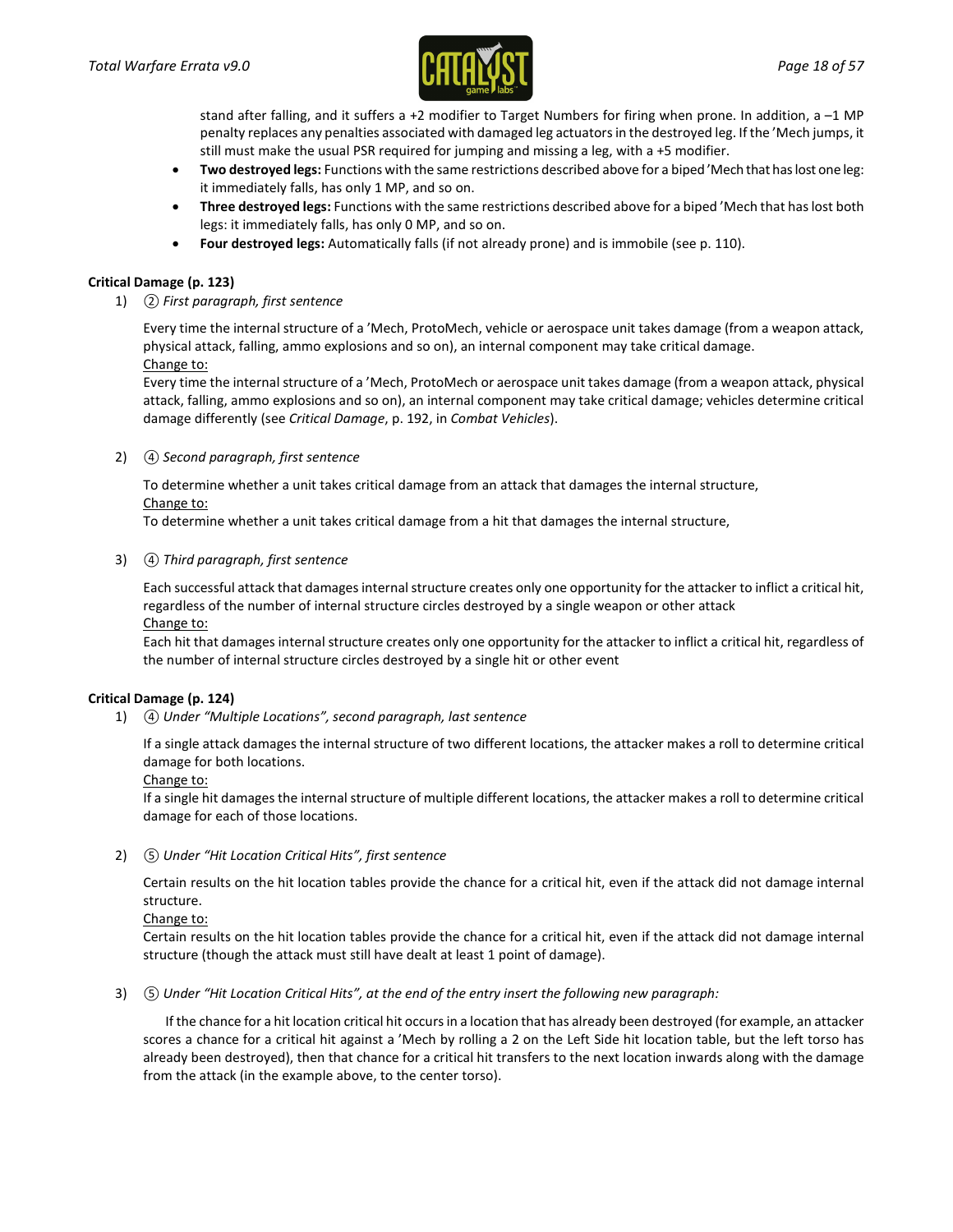

#### 4) *⑤ Under "Destroyed Location", replace the entry with the following:*

When a location is destroyed, rather than just damaged, no check for critical hits in that location is made unless it contains one or more explosive slots. In that case, any resulting critical hits that strike explosive slots in that location are resolved as normal (see *Ammunition*, p. 125); hits that do not are always discarded without transferring.

#### *⑤* **'Mech Critical Hits (p. 124)**

*Replace the first paragraph with the following:*

When an attacker inflicts a critical hit on a target, he rolls dice for each critical hit and the target player marks off the damage inflicted on the Critical Hit Table.

### *②* **Ammunition (p. 125)**

*First paragraph, first sentence*

(explosive ammunition will be noted appropriately in *Other Combat Weapons and Equipment*, Change to:

(all ammunition is explosive unless specifically noted otherwise in *Other Combat Weapons and Equipment*,

#### *⑥* **Foot Actuator (Leg) (p. 126)**

*Second paragraph, last sentence*

For each foot actuator critical, apply a +1 to-hit modifier to a kick attack. Change to:

For each foot actuator critical, apply a +1 to-hit modifier to all kick attacks.

### **Gyro (Torso) (p. 126)**

1) *⑧ Second paragraph, first sentence*

After the first critical hit to the gyro, the controlling player must make a Piloting Skill Roll at the end of the phase in which the critical hit occurred,

Change to:

After the first critical hit to the gyro, the controlling player must make a Piloting Skill Roll when the critical hit occurred,

2) *⑨ Under "Heavy-Duty Gyros", second sentence*

on the first critical hit, a +1 modifier applies to all Piloting Skill Rolls, but no such rolls are required when the 'Mech runs or jumps;

Change to:

the first critical hit does not force a Piloting Skill Roll, but simply applies a +1 modifier to all future such rolls;

### *⑥* **Heat Sinks (Leg) (p. 127)**

*Replace the third paragraph with the following:*

Remember that the destruction of any heat sinks during the Weapon or Physical Attack Phases means they will not dissipate any heat during that turn's Heat Phase.

## *④* **Hip (Leg) (p. 127)**

*Second paragraph, first sentence*

The 'Mech's Walking MP is cut in half (round up).

Change to:

The 'Mech's Walking MP is cut in half (round up; apply before any leg or foot actuator damage MP reductions).

#### *⑥* **Lower Leg Actuator (Leg) (p. 127)**

*Second paragraph, last sentence*

For each lower leg actuator critical, apply a +2 to-hit modifier to a kick attack to-hit modifier and inflict half the standard damage (round down).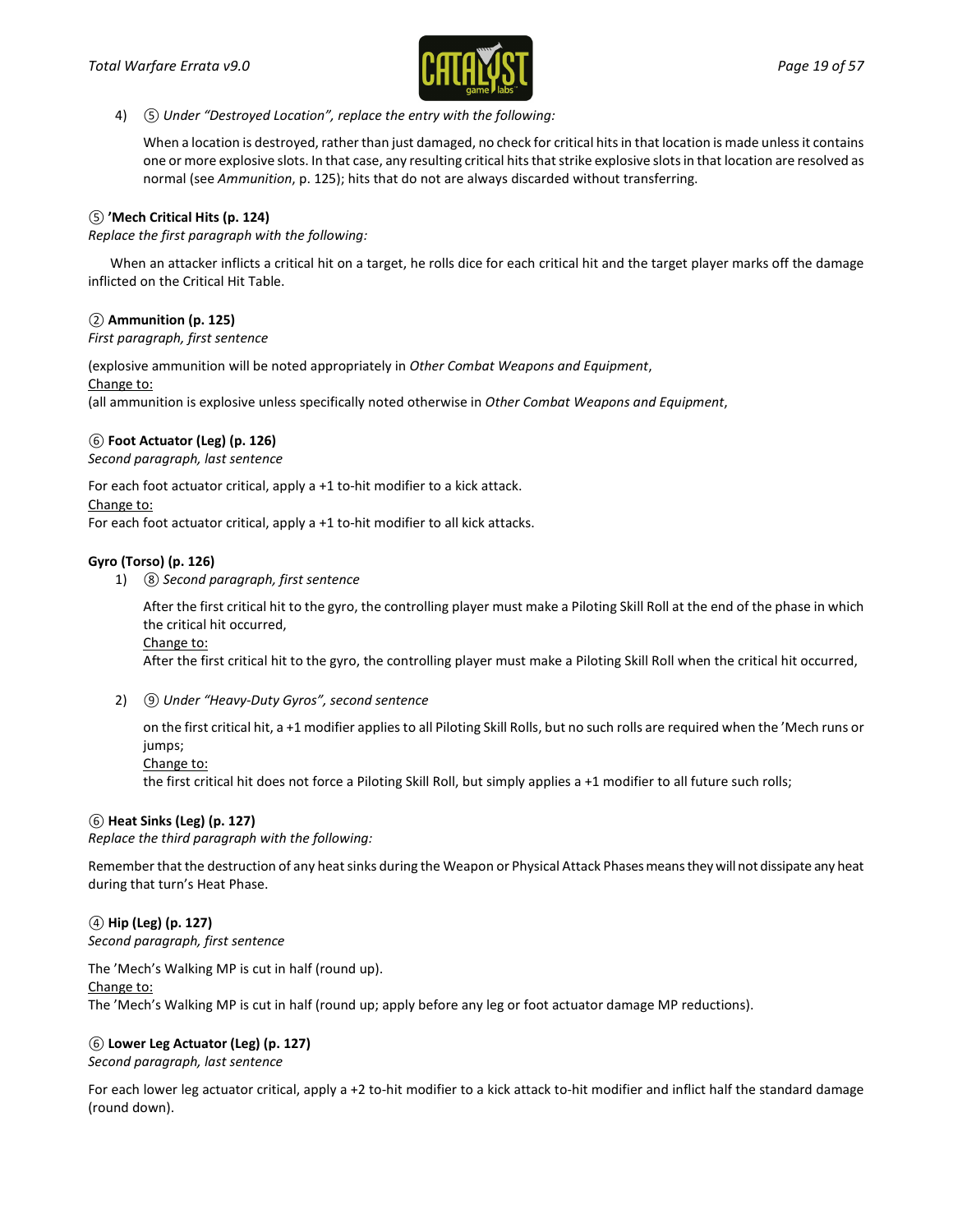

Change to:

For each lower leg actuator critical, apply a +2 to-hit modifier to all kick attacks and they inflict half the standard damage (round down).

### *⑥* **Upper Leg Actuator (Leg) (p. 128)**

*Second paragraph, last sentence*

Kick attacks made with the affected leg have a +2 to-hit modifier and inflict half the standard damage (round down). Change to:

All kick attacks have a +2 to-hit modifier and inflict half the standard damage (round down).

### *④* **Destroying A Unit (p. 128)**

*Under "Vehicles", first sentence This ruling has changed from previous errata versions.*

A vehicle is considered destroyed and out of the game when all of its internal structure circles in one location (including the turret, if any) are marked off (this never includes a VTOL's Rotor location), or when its Critical Hit Effects indicates that it is destroyed. Change to:

A vehicle is considered destroyed and out of the game when all of its internal structure circles in one location (including the turret, if any) are marked off, or when its Critical Hit Effects indicates that it is destroyed.

### **Active Probe (p. 129)**

1) *④ Second paragraph, first sentence*

Under the *Hidden Units* rules, an active probe can detect any hidden 'Mech, battle armor or vehicle (but not conventional infantry),

Change to:

Under the *Hidden Units*rules, an active probe can detect any hidden 'Mech, battle armor or vehicle (but not conventional infantry, or battle armor infantry equipped with any type of stealth armor),

2) *② Replace the "Water" paragraph with the following:*

If an active probe is in a location of a unit that is above the surface of a water hex, it cannot detect a unit hidden underwater. In other words, for an active probe to work underwater, it must have a clear LOS to the hidden unit that passes only through underwater hexes. The one exception is naval vessels. If an active probe is located in the "body" of a naval vessel, on the surface, the probe can be used to locate hidden units both above and below the water.

### *⑤* **Anti-Missile System (p. 129)**

1) *Replace the first paragraph with the following: This ruling has changed from previous errata versions.*

Any time a successful to-hit attack is made with a Missile Weapon (see p. 113) against a unit carrying an AMS, and strikes in the attack direction covered by the firing arc where the AMS is mounted, the defending player can choose to engage the AMS. Each AMS cannot engage more than one missile attack per turn. The result is as follows:

2) *Third bullet point*

If the missile weapon normally fires only a single missile in a shot (such as a Narc Missile Beacon), roll 1D6: Change to:

If the missile weapon attack is only a single missile (such as a Narc Missile Beacon), roll 1D6:

### **Anti-Missile System (p. 130)**

1) *⑨ Second paragraph (first on the page, following the bullet points), replace the paragraph with the following:*

One shot of ammunition is marked off and 1 heat point generated each time the AMS engages a missile weapon.

2) *④ Before "Cluster Hit Table Modifiers" insert the following new paragraph:*

AMS only works against weapons that are Type M (Missile Weapons: see p. 113). Weapons that lack this Type, regardless of their name or any other factor, are unaffected.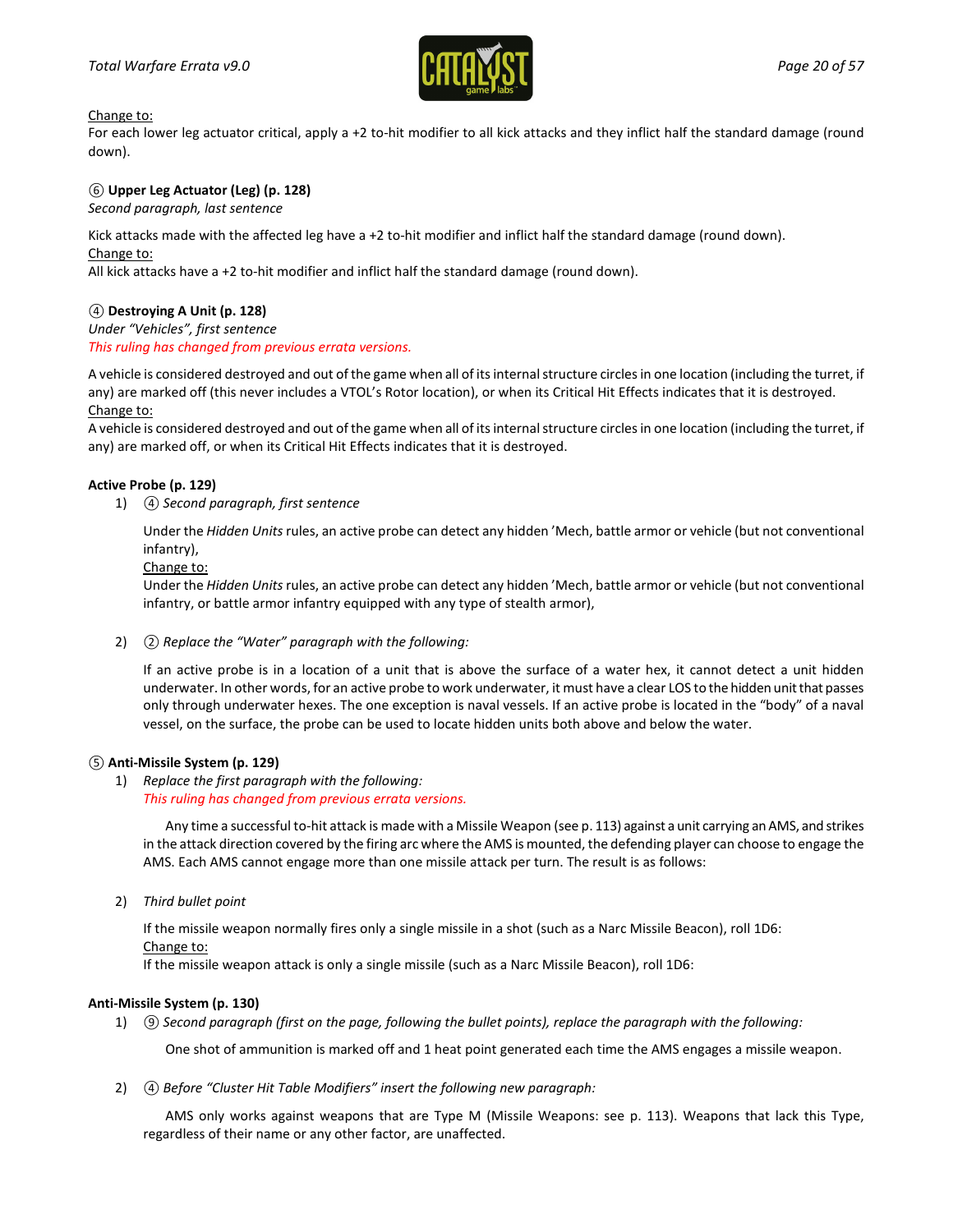

### *⑤* **Anti-Battle Armor Pods (B-Pods) (p. 130)**

*Second paragraph, second sentence*

B-Pods mounted in the legs or center torso can be used against leg attacks, while those on the arms, front torsos or head can engage swarm attacks.

Change to:

B-Pods mounted in the legs or center torso can be used against leg attacks, while those on the arms, head, or any torso location can engage swarm attacks.

### *⑤* **Bridge-Layer (Light, Medium, Heavy) (p. 130)**

*Replace the first two paragraphs with the following:*

While a unit is carrying this one-hex-long folding bridge, any attacks that otherwise would have hit the locations where the bridge is mounted will hit the bridge instead, reducing its CF by a like amount of damage. Once the bridge's CF has fallen to 0, it is considered destroyed, and the location takes attack damage normally. Critical hits to the bridge disable the mechanism that deploys it. Additional critical hits have no effect. If the bridge has not yet been deployed, the unit cannot make attacks from any weapons mounted in its location.

The bridge-layer's controlling player may declare that the unit is deploying the bridge during any End Phase. The unit must remain stationary during the following turn. At the end of that turn, the bridge is placed in the hex directly in front of the bridge-layer, along the same facing as the unit. (The bridge cannot extend away from the bridge-layer at an angle. A bridge may be placed in any water hex, but must be adjacent to at least one land hex or another bridge).

#### **Bulldozers (p. 131)**

1) *⑤ First paragraph, break the last two sentences into a new paragraph and change as follows:*

While clearing rubble, the Support Vehicle must remain in the hex, though it can make facing changes as usual. It can also make weapon attacks, though all shots are modified as though the Support Vehicle were moving at Flank speed (+2 modifier).

Change to:

A vehicle with a bulldozer can clear a rubble hex even if the type of vehicle the bulldozer is mounted on would normally be prohibited from entering rubble. While clearing rubble, the vehicle must remain in the hex, though it can make facing changes as usual. It can also make weapon attacks, though the vehicle is treated as if it were moving at Flank speed when calculating its attacker to-hit modifiers.

#### 2) *⑨ Third paragraph, second sentence*

Each time the bulldozer takes damage to its front armor, roll 2D6. Change to: Each time the vehicle takes damage to the location mounting the bulldozer, roll 2D6.

#### **C3 Computer (p. 131)**

1) *④ After the third paragraph, before the TAG paragraph, insert the following new paragraph:*

While a unit may mount both a C**<sup>3</sup>** Master and a C**<sup>3</sup>** Slave, it may not use both at once. For units so equipped, at the start of game designate which C**<sup>3</sup>** system is operational. A unit may only belong to a single network.

2) *⑤ In between the "TAG" and "LRM Indirect Fire" paragraphs, insert the following new paragraph: This ruling has changed from previous errata versions.*

LOS: While units must have LOS to a target to make an attack using a C<sup>3</sup> system, the C<sup>3</sup> system itself need not have LOS. For example, in the C<sup>3</sup> Diagram on page 132, if there were a Level 2 hill in hex 0409 (blocking LOS between the unit in Hex B and the target in Hex A), the units in Hexes C and D would still be able to target the 'Mech in Hex A as though they were at a Range of 2 (see *Water*, below, for the exception).

3) *⑤ Under "LRM Indirect Fire", replace the paragraph with the following:*

A  $C<sup>3</sup>$  network does not help when launching or spotting targets for indirect fire (see p. 111). Note that TAG (which conveys the benefits of spotting if it hits) does benefit, however.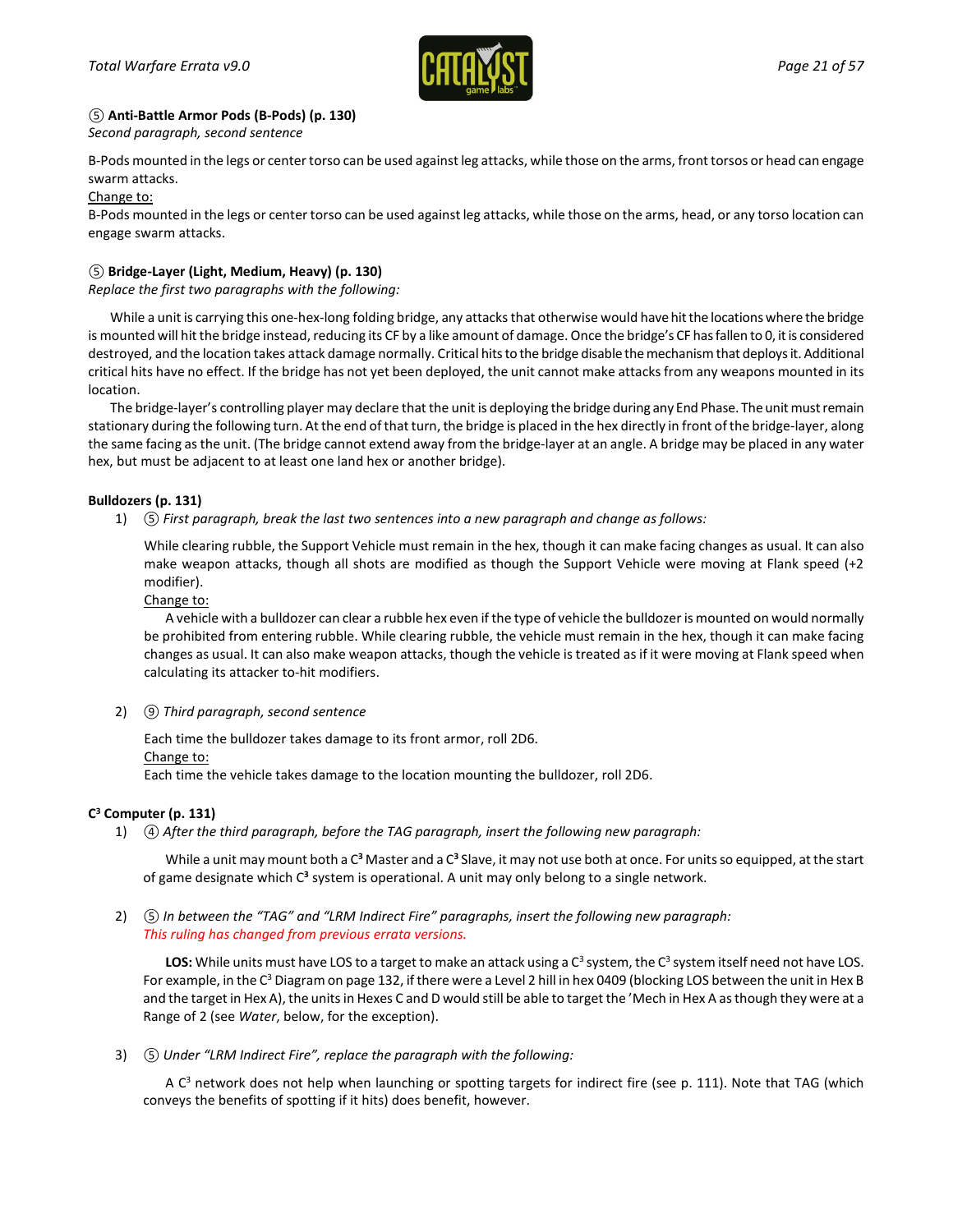

#### 4) *④ Under "Stealth Armor", replace the paragraph with the following:*

Armor that inflicts range modifiers against attacking units does not confuse a  $C<sup>3</sup>$  network. Only apply the additional range modifiers based on the range between the target and the nearest unit in the network; do not apply modifiers based on the range between the target and the attacking unit in the network. The only modifiers to consider between the attacking unit and the target are Minimum Range modifiers.

5) *② After the "Stealth Armor" paragraph, insert the following new paragraph:* 

Water: If a C<sup>3</sup> of any kind is in a location of a unit that is above the surface of a water hex, it cannot be linked to a  $C<sup>3</sup>$  system underwater. In other words, for a  $C<sup>3</sup>$  of any kind to be linked underwater, it must be able to draw an LOS to the other units in the C<sup>3</sup> system that passes only through underwater hexes. The one exception is for naval vessels. If a C<sup>3</sup> of any kind is located in the "body" of a naval vessel, on the surface, the  $C^3$  can be linked to units both above and below the water.

### *⑨* **Cargo Bays (p. 133)**

*At the end of the section insert the following:*

If this cargo slot is linked to other cargo slots, destroy all cargo in all linked slots.

### *④* **CASE (Cellular Ammunition Storage Equipment) (pp. 133-134)**

*First paragraph, replace the first and second sentences with the following:*

If ammo (or any other explosive component, such as a gauss rifle) in a CASE-equipped location explodes, it damages the internal structure in that location. Any excess damage simply dissipates, rather than transferring to an additional internal structure location. Change to:

If ammo (or any other explosive component, such as a Gauss rifle) in a CASE-equipped location explodes, it still damages the internal structure in that location as normal. However, any excess damage simply dissipates, rather than transferring to an additional internal structure location.

### *⑤* **Combine (p. 134)**

*At the end of the entry insert the following new paragraph:*

Against conventional infantry, the combine delivers 1D6 damage; this damage is applied as though the attack came from another infantry unit (see *Attacks Against Conventional Infantry*, p. 215).

### *②* **Dual Saw (p. 134)**

*Under "Support Vehicles", second paragraph, last sentence*

Against conventional infantry, the chainsaw deals 1D6 damage;

Change to: Against conventional infantry, the dual saw deals 1D6 damage;

### *②* **ECM Suite (p. 134)**

*After the "C3 and C3i Computer" paragraph, insert the following new paragraph:* 

**Water:** If an ECM Suite is in a location of a unit that is above the surface of a water hex, it cannot affect units underwater. In other words, for an ECM Suite to affect units underwater, it must be in a location that is underwater. The one exception is naval vessels. If an ECM Suite is located in the "body" of a naval vessel, on the surface, the ECM Suite can affect units both above and below the water.

### *④* **Extended Fuel Tanks/Cells (p. 135)**

*Replace the first paragraph with the following:*

Extended Fuel Tanks that are filled or partially filled fuel tanks explode like ammunition (such that CASE may mitigate the effects of this blast as normal) for 20 points of damage. Empty Extended Fuel Tanks are treated as empty ammunition bins (see p. 125).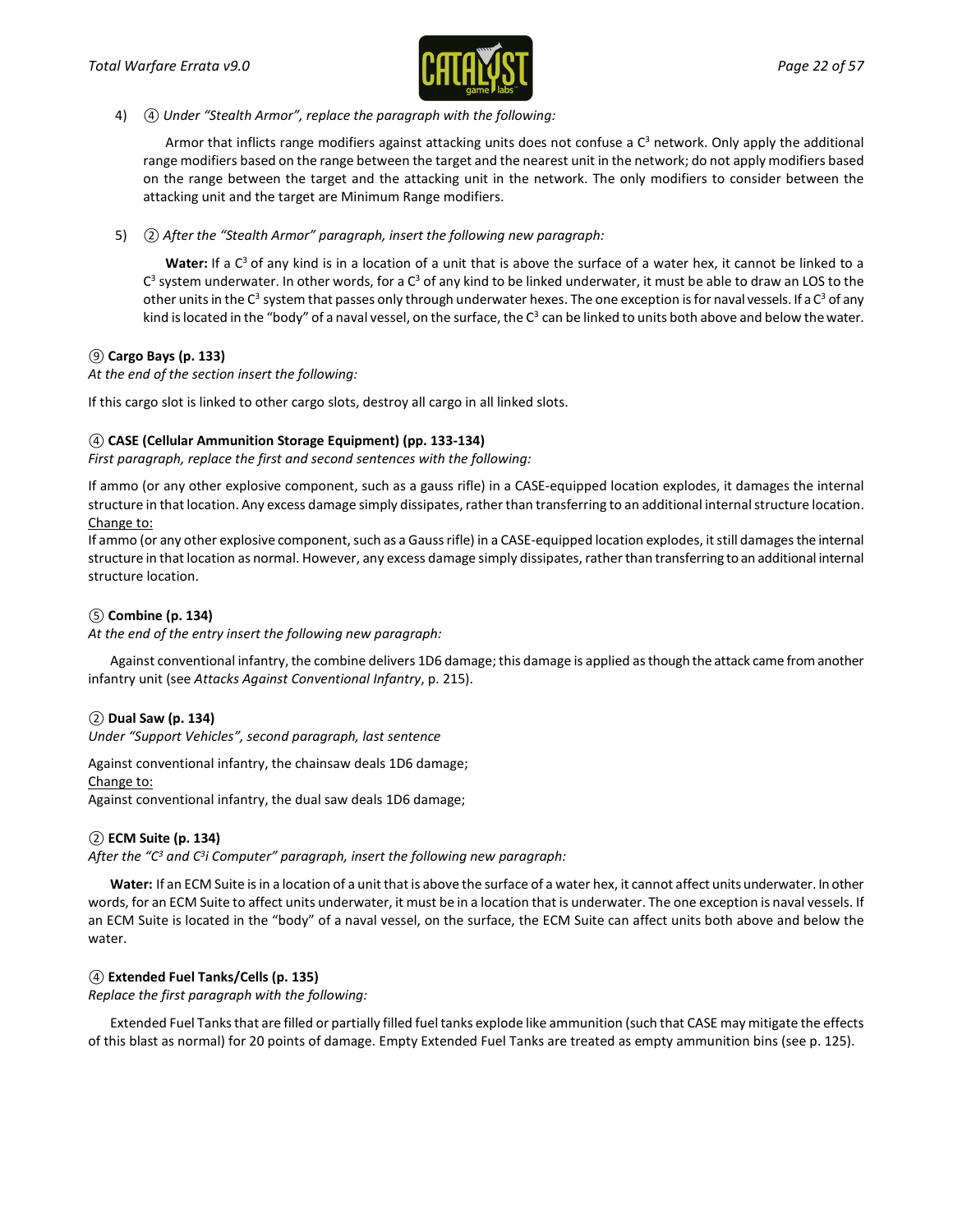

#### *③* **Gauss Rifle (p. 135)**

*Second paragraph, first sentence*

A critical hit on the gauss rifle itself destroys the capacitors that power the weapon, causing a catastrophic discharge of the capacitor's stored energy with results identical to an ammunition explosion. If a gauss rifle takes a critical hit, treat the result as a 20 point ammunition explosion in the location containing the rifle.

Change to:

A critical hit on the Gauss rifle itself destroys the capacitors that power the weapon, causing a catastrophic discharge of the capacitor's stored energy with results identical to an ammunition explosion; only mark off as destroyed the critical slot that was hit. If a Gauss rifle takes a critical hit, treat the result as a 20-point ammunition explosion in the location containing the rifle. The Gauss rifle is immediately powered down and further hits to other critical slots have no effect during game play.

### **Hyper-Assault Gauss Rifle (p. 136)**

1) *⑤ Under "Flak"*

When used against any airborne target, Change to: When used against an eligible target (see p. 114),

2) *④ After the "Flak" header in the second column, add the following new paragraph: This ruling has changed from previous errata versions.*

**Targeting Computer:** This weapon can use a targeting computer when making attacks, except when using the Flak weapon effect or for aimed shots (see *Targeting Computer*, p. 143).

### *⑤* **Lift Hoists (p. 137)**

*Delete the last paragraph of the main entry (Lift hoists cannot be used to lift [...]) and after the "Combat" paragraph insert the following new paragraphs:*

**Units Carrying Non-Infantry Units:** Lift hoists cannot be used to lift another unit of any kind during combat. However, a unit can begin the scenario transporting another non-infantry unit (infantry units are carried as normal cargo). A transported unit is inactive and so cannot perform any action. A dropped unit does not risk destruction as cargo does, but instead suffers damage as if it fell a number of levels equal to the distance between the transporting unit and the surface directly below it (minimum 1).

Area effect attacks damage both the carrying unit and its transported unit equally; any other attacks may strike either the carried unit or the transport. Roll a D6 after each such successful attack on the carrying unit: on a 1-3 the transported unit is hit instead, with the direction of attack determined as if the transported unit was facing the same direction as its carrier.

### *⑤* **Machine Gun Array (MGA) (p. 137)**

#### *Third paragraph, last sentence*

This means that if an MGA 4 rolls on the Cluster Hits Table, with three machine guns hitting, and then roll's the target 'Mech's head as its hit location, the weapon causes 3 MechWarrior hits and subsequently requires three Consciousness Rolls. Change to:

This means that if an MGA 4 rolls on the Cluster Hits Table, with three machine guns hitting, and then rolls the target 'Mech's head as its hit location, the weapon causes 3 points of damage to the MechWarrior and subsequently forces three Consciousness Rolls.

### **MASC (Myomer Acceleration Signal Circuitry) (p. 137)**

1) *④ Second paragraph*

On a result of 3 or higher, the 'Mech can run that turn at a speed equal to double its standard Walking MP. Change to: On a result of 3 or higher, the 'Mech can run that turn at a speed equal to double its current Walking MP.

2) *⑤ Fifth paragraph, second sentence*

For example, a player using MASC for three consecutive turns needs a result of 7 or higher on the third turn to stay mobile. Change to:

For example, a player using MASC for three consecutive turns needs a result of 7 or higher on the third turn to avoid inflicting critical damage.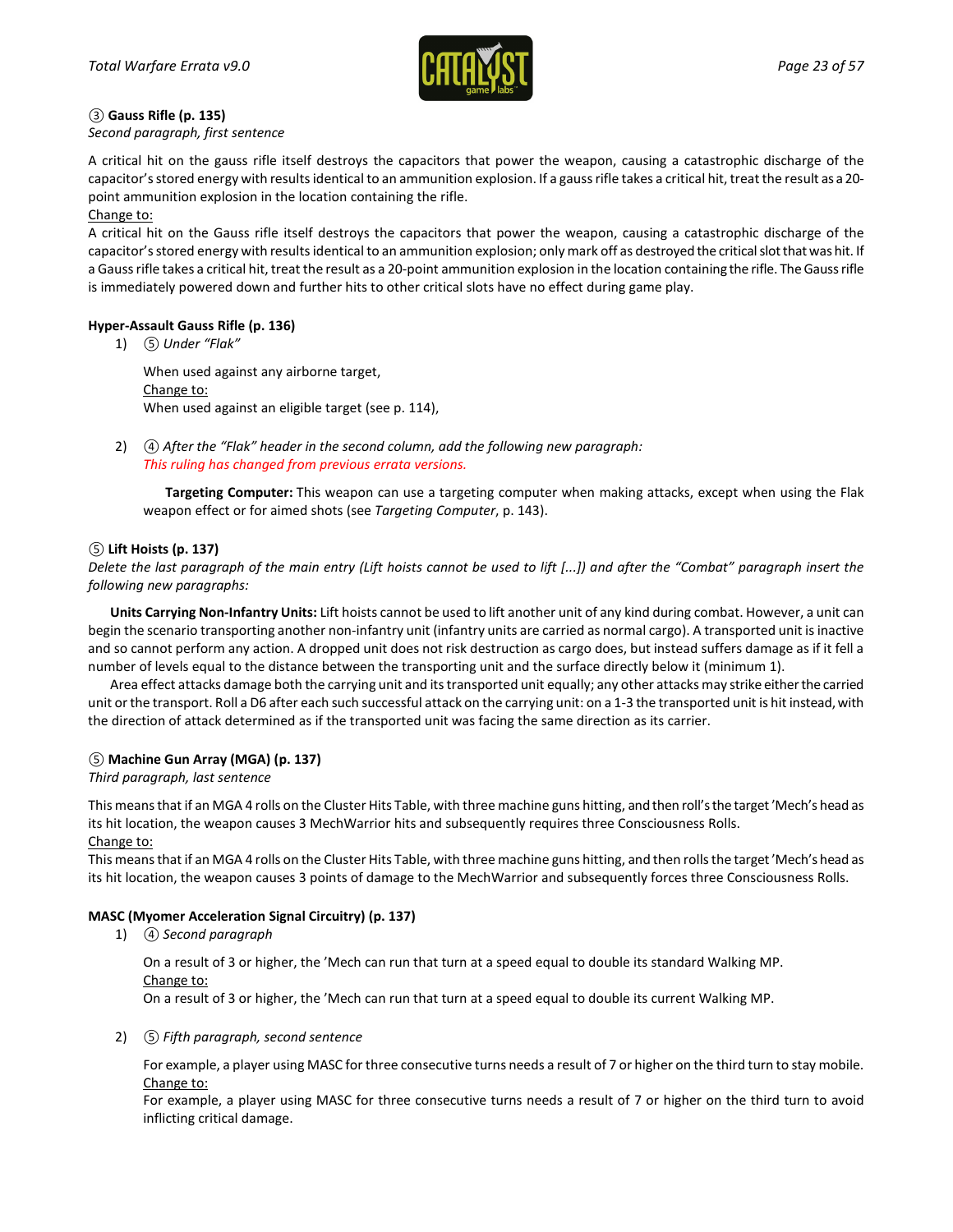

### *④* **Multi-Missile Launcher (p. 138)**

*Under "Missile Ammo" This ruling has changed from previous errata versions.*

A unit can carry LRM, SRM and torpedo ammo slots for the MML, announcing during attack declaration which ammo type will be used.

Change to:

A unit can carry LRM and SRM ammo slots for the MML, announcing during attack declaration which ammo type will be used. A oneshot MML may have for its single shot any munition type available to MML.

### **Torpedo Launcher (p. 138)**

1) *⑤ At the end of the first paragraph insert the following:*

When using torpedo launchers, a submerged attacker may fire on a target on the surface of the water, or an attacker on the surface may fire at a submerged target, in exception to the normal rules on *Intervening Terrain* (see p. 100).

2) *③ After the first paragraph insert the following new paragraph:*

If a torpedo hits a location that is not submerged or in the water (a turret, for example), re-roll the location.

#### *②* **Nail/Rivet Gun (p. 138)**

*At the end of the first sentence append the following:*

; a nail/rivet gun attack inflicts 1D6 points of damage.

#### *④* **Plasma Weapons (p. 139)**

*At the bottom of the section insert the following new paragraph:* 

**Conventional Infantry:** Against infantry, the damage dealt by plasma weapons (both the base damage, if any, as well as any variable damage rolled) is not reduced due to the weapon's Type. For example, even though it is a Direct Energy weapon, a plasma rifle hit deals its full 10+2D6 damage.

#### *⑤* **Plasma Rifle (p. 140)**

*Last sentence*

apply this damage to the unit as a whole, rather than to each trooper).

Change to:

apply each grouping as per the normal rules for attacks against battle armor: see p. 219).

#### *⑤* **Rotary Autocannon (p. 140)**

*Last sentence*

The player may attempt to clear a single weapon only once per turn, though he or she may try to clear multiple rotary autocannons in the same turn (making a Gunnery Skill Roll for each jammed weapon).

Change to:

Any rotary autocannon that jams may be subject to a clearing attempt, though each individual weapon may only be the subject of a single clearing attempt per turn (a separate Gunnery Skill Roll is made for each attempt).

#### **Armor-Piercing Ammunition (p. 140)**

1) *② First paragraph, third sentence*

Apply a modifier to the target number based on the type of autocannon used: Change to: Apply a modifier to the die roll based on the type of autocannon used:

2) *⑦ At the end of the first paragraph insert the following:*

Damage that transfers to a location with armor does not trigger a new critical damage check in that location.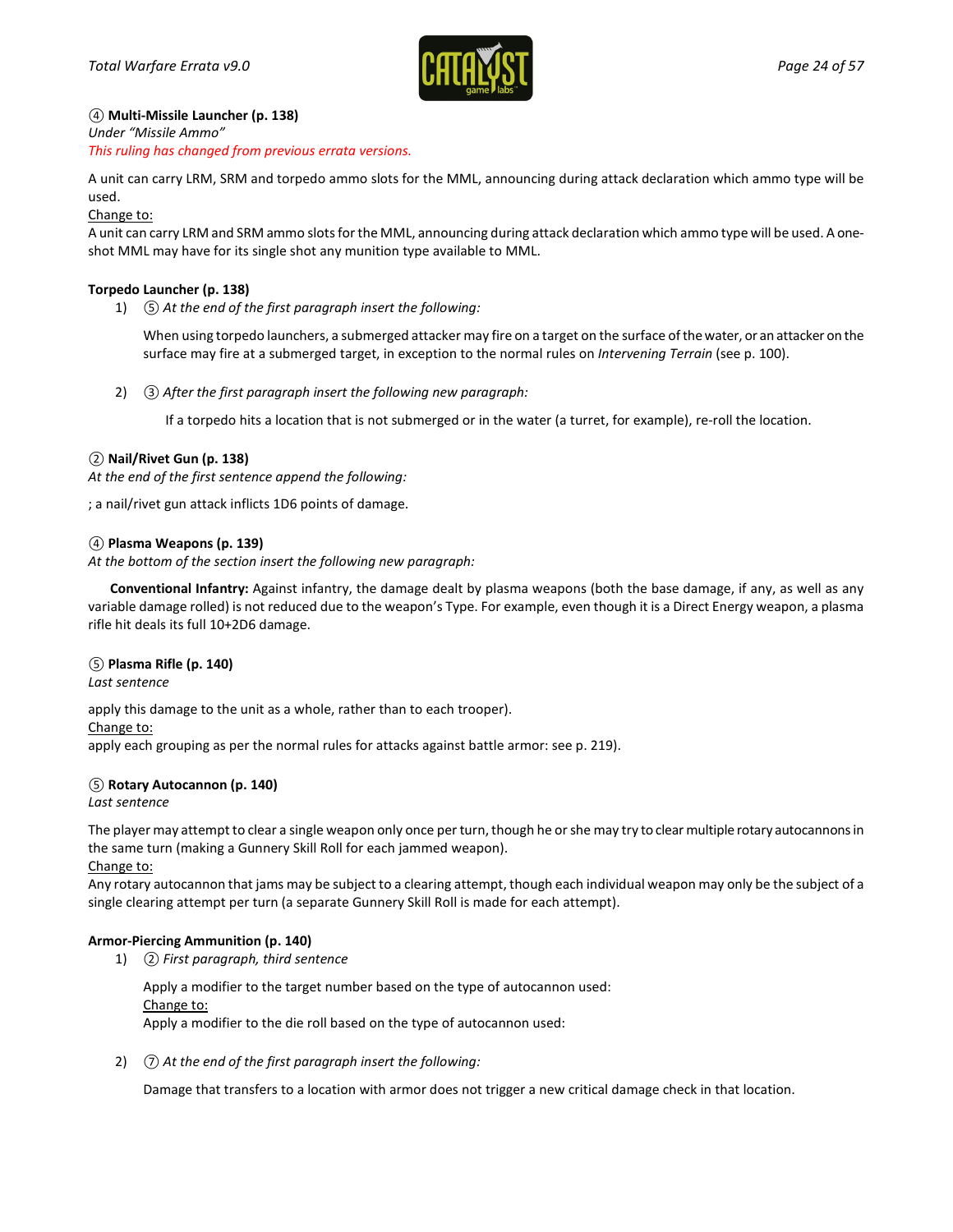

### *②* **Flechette Ammunition (p. 141)**

*First sentence*

Double the standard Damage Value against conventional infantry;

Change to:

Apply the standard Damage Value of the autocannon to conventional infantry as though the attack were from an infantry unit;

### *②* **Fragmentation Missile (p. 141)**

#### *First sentence*

Double the standard Damage Value against conventional infantry;

#### Change to:

Apply the standard Damage Value of the missile launcher (do not roll on the Cluster Hits Table) to conventional infantry as though the attack were from an infantry unit;

#### **Homing Pod (p. 141)**

- 1) *③* Change "below" to "p. 142"
- 2) *② Second sentence*

apply a –1 to-hit modifier to all Narc-capable missile attacks made against a target that has been hit with a homing pod. Change to:

apply a -1 to-hit modifier to all Narc-capable missile attacks made against a target that has been hit with an iNarc homing pod.

3)  $\circled{7}$  Under "Technology Base", change "Inner Sphere" to "Clan or Inner Sphere".

### **Infernos (p. 141)**

1) *④ Under "Building Hexes", replace the entry with the following:*

Each missile that strikes a building hex inflicts 2 points of damage to the hex. Additionally, each missile that strikes a building hex may also affect units inside the building on the level of the building that was hit by inferno missiles. For every unit on the level of the building that was hit, roll 1D6. On a result of 1-4, the missile has no effect against that unit. On a result of 5- 6, the missile also strikes the unit, with the following rules for each unit type in effect. It is possible for one missile to strike multiple units on the same level of the building hex. Note that inferno missiles are an exception to the *Attacking Units Inside Buildings*rules (see p. 171) for all unit types except infantry. If an infantry unit inside a building is struck as described above, consult the Infantry Damage in Buildings Table (see p. 172) to see what percentage of missiles also affect the infantry (round normally).

2) *② After the "Woods" paragraph, insert the following new paragraph:* 

**ProtoMechs:** Every three missiles that strike a ProtoMech unit potentially destroy a ProtoMech location. After all inferno attacks against a ProtoMech have been resolved, add together the total number of inferno missiles that struck the target. For each three missiles, roll once on the ProtoMech Hit Location Table; note that the result of a near miss is still a near miss and so the infernos would have no effect. That location is destroyed; automatically mark off the shaded box furthest to the right in that location on the Hit Locations and Critical Hits section of the record sheet.

3) *⑤ Under "Infantry", after the first sentence insert the following:*

In neither case is this modified by terrain or infantry type.

#### *⑤* **Infernos (p. 142)**

*Under "'Mechs, Aerospace Fighters, and Small Crafts", at the end of the paragraph insert the following:*

The additional Heat lasts for only 1 turn.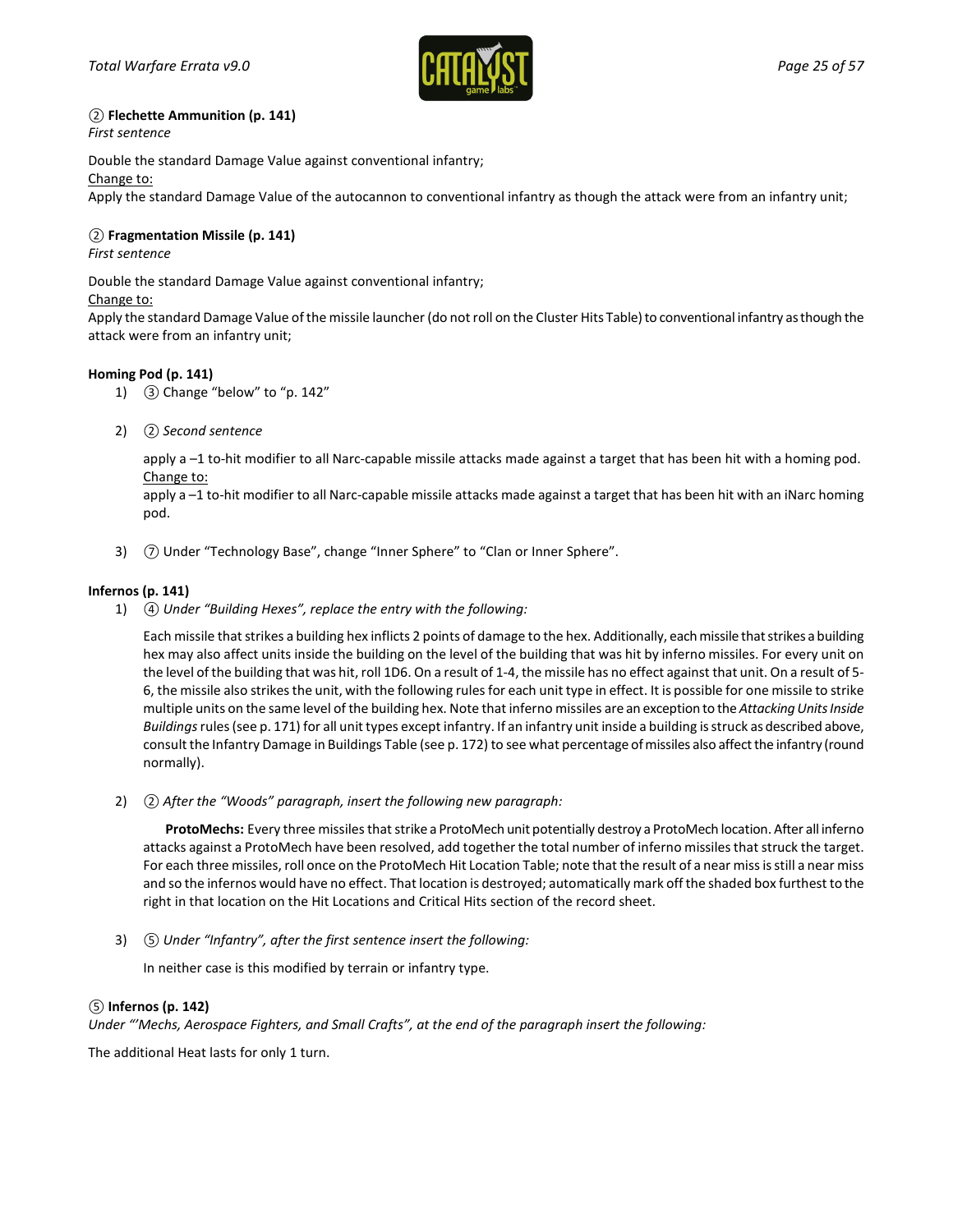

#### *④* **Nemesis Pod (p. 142)** *Second sentence This ruling has changed from previous errata versions.*

Friendly units that use Artemis IV-capable missiles, semi-guided missiles or Narc-equipped missiles to attack an enemy unit may instead hit the Nemesis-tagged unit, if that unit is within LOS of such attacks.

Change to:

Units friendly to a tagged target that fire Artemis IV-capable missiles, semi-guided missiles or Narc-equipped missiles will attack the Nemesis-tagged unit instead of their enemy, if it is along the LOS between the attacker and the target, and LOS exists between the attacker and the Nemesis-tagged unit and the Nemesis-tagged unit is not underwater.

### *⑤* **Semi-Guided Missile (p. 142)**

### *Replace the first paragraph with the following:*

When firing semi-guided missiles at any target in range successfully designated by a friendly TAG (below), the attacker ignores the target movement modifier (if firing indirectly, also ignore indirect fire, terrain and spotter movement modifiers).

### **Stealth Armor System (p. 142)**

1) *④ First paragraph, third sentence*

When the stealth armor system is engaged, the ECM continues to function normally, but the 'Mech suffers effects as if in the radius of an enemy ECM suite (see p. 134).

Change to:

When the stealth armor system is engaged, the ECM does not function, but the 'Mech suffers effects as if in the radius of an enemy ECM suite (see p. 134).

2) *⑤ After "Critical Hits", insert the following new paragraph: This ruling has changed from previous errata versions.*

**Infantry:** A unit that is carrying or being swarmed by infantry of any type does not lose its stealth modifiers. Transported battle armor does not receive any benefits from a carrying unit's stealth armor.

### *⑤* **TAG (Target Acquisition Gear) (p. 142)**

*Replace the second and third paragraphs with the following: This ruling has changed from previous errata versions.*

To use TAG equipment for target designation, calculate the to-hit number as for a standard weapon attack. As using TAG occurs before the Weapon Attack Phase, it does not count towards the number of targets a unit engages in the Weapon Attack Phase.

Successful TAG designation also spots the target for Indirect LRM Fire (see p. 111), but as it occurs before the Weapon Attack Phase, no spotting to-hit modifier is incurred if the unit also fires weapons in the Weapon Attack Phase. This counts as the one target a unit can spot each turn.

If the to-hit roll fails (meaning the TAG spotter fails to designate the target), TAG has no further effect. If the to-hit roll is successful, the system designates the target for that turn's Weapon Attack Phase; the target unit is designated for any number of attacks from any number of units using TAG-guided ammunition, such as semi-guided missiles (p. 142).

### *②* **TAG (Target Acquisition Gear) (p. 143)**

*After the "ProtoMech" paragraph insert the following new paragraph:* 

**Vehicles:** TAG mounted in a vehicle's body location is considered to have a front firing arc.

### *②* **Targeting Computer (p. 143)**

1) *First paragraph, first sentence*

(see the appropriate Weapons and Equipment table to determine which weapons can be used with a targeting computer). Change to:

(see *DE/DB: Direct-Fire Energy or Ballistic Weapon*, p. 113, to find which weapons can be used with a targeting computer).

2) *Before the "LB-X Autocannons" paragraph insert the following new paragraph:* 

**Hyper-Assault Gauss Rifles:** Hyper-Assault Gauss Rifles may not use a targeting computer to make an aimed shot.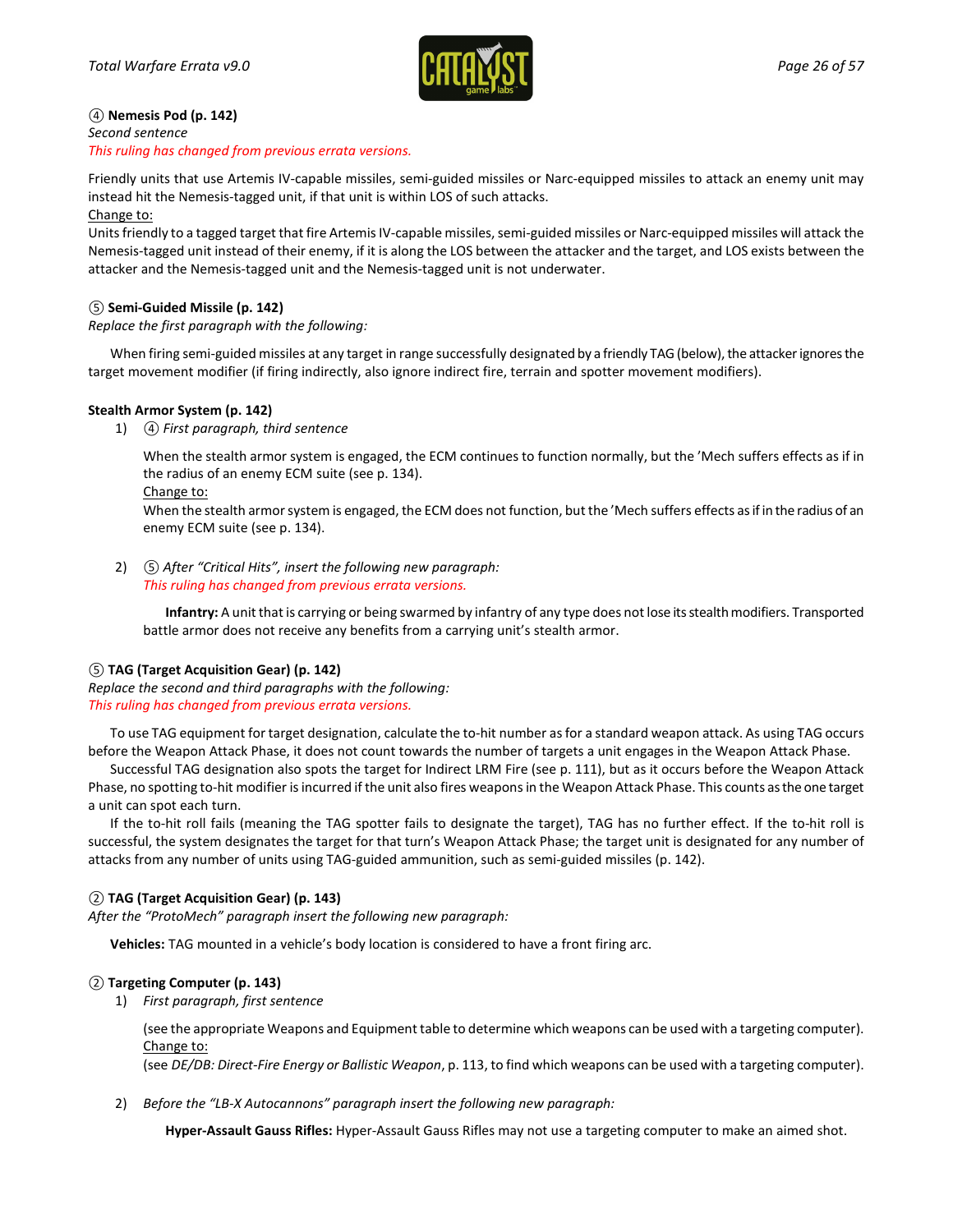

#### **Physical Attacks (p. 144)**

1) *⑤ Under "ProtoMechs"*

ProtoMechs cannot make physical attacks; they can, however, make a single "frenzy" attack (see p. 186). Change to:

ProtoMechs cannot make physical attacks; they can, however, make a single "frenzy" attack (see p. 187).

2) *⑧ Under "Vehicles"*

The only physical attack a vehicle can make is a charge (ram). Change to: The only physical attack a vehicle can make is a charge (ram), unless it has a physical weapon installed.

3) *④ Under "Initiative and Displacement", first sentence*

If one unit's charge, push or DFA attack would displace the target of another unit's charge, push or DFA, Change to:

If one unit's charge, push or DFA attack would displace the target of another unit's physical attack,

4) *③ At the end of the section insert the following new paragraph:*

**Shutdown Targets**: For the purposes of determining targetsfor Charge, Ram, Death From Above, and similar attacks, a unit that begins the turn shutdown or unconscious should be treated as though it automatically took its movement action first.

### *②* **Physical Attack Modifiers Table (p. 144)**

*First (\*) footnote*

Whenever one unit charges another, compare their Piloting Skill Levels and use the difference between the two skill levels as a modifier to the to-hit number. If the target's skill level is lower, add the modifier to the to-hit number. If the attacker's Piloting Skill Level is lower, subtract the modifier from the to-hit number.

Change to:

Whenever one unit charges or DFAs another, compare their Piloting Skill Ratings and use the difference between the two skill ratings as a modifier to the to-hit number. If the target's skill rating is lower, add the modifier to the to-hit number. If the attacker's Piloting Skill Rating is lower, subtract the modifier from the to-hit number.

### *④* **Modified To-Hit Number (p. 144)**

*After the first paragraph insert the following new paragraph:*

Physical attacks are not Piloting Skill Rolls, and as such, Piloting Skill Roll modifiers do not affect physical attacks.

#### *④* **Club Attacks (p. 145)**

*First paragraph, replace the first sentence with the following:*

To attack another unit with a club, both the 'Mech's shoulder actuators must be undamaged and it must have two undamaged hand actuators. The 'Mech can also not have fired any arm-mounted weapons in that same turn, though it may fire weapons mounted in the torso, legs and head.

### **Punch Attacks ('Mech only) (p. 145)**

1) *② First paragraph, first sentence*

In a single turn, a 'Mech may punch with one or both arms. Change to: In a single turn, a 'Mech may punch with one or both arms; a separate to-hit roll is made for each arm.

2) *② Fourth paragraph, first line*

Change "See Modified To-hit Number, p. 106," to "See Modified To-hit Number, page 144,"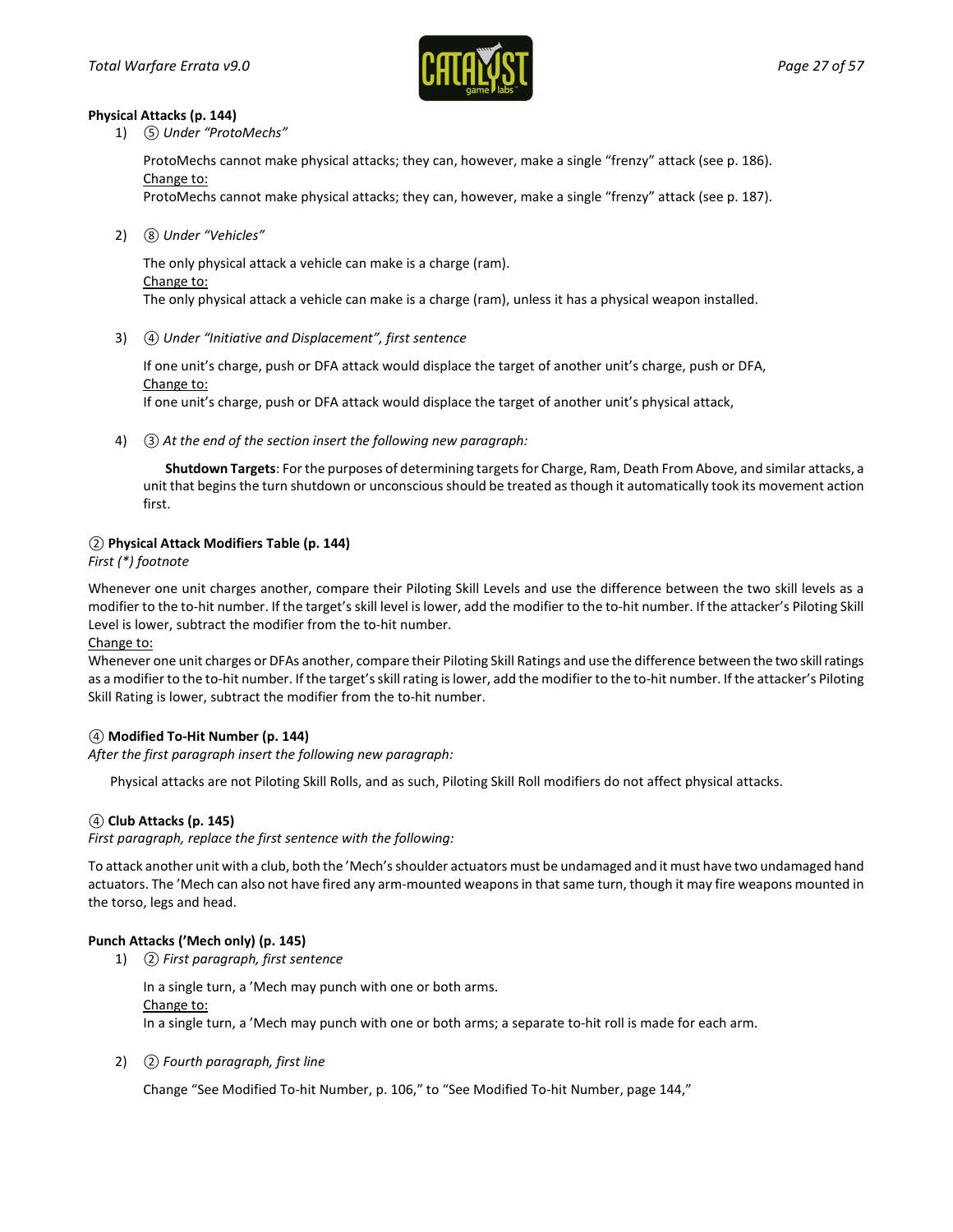

3) *⑤ Under "Missing Actuators", last sentence*

Likewise, 'Mechs that do not come equipped with a lower arm actuator on the punching arm must add a +2 modifier to the to-hit number (in place of the +1 modifier for punching without a hand actuator), Change to:

Likewise, 'Mechs that do not come equipped with a lower arm actuator on the punching arm must add a +2 modifier to the to-hit number,

#### *②* **Punch Attacks ('Mech Only) [example text] (p. 145)**

- 1) Change "*A Grasshopper with Piloting Skill Level 5*" to "*A Grasshopper with Piloting Skill Rating 5*"
- 2) Change "*(Piloting Skill Level)*" to "*(Piloting Skill Rating)*"
- 3) Change "*is 7*" to "*is 8*"
- 4) Change "*–1 (punching attack modifier)*" to "*+0 (punching attack modifier)*"
- 5) Change "*= 7.*" to "*= 8.*"

### **Physical Weapon Attacks ('Mech Only) (p. 146)**

1) *② At the end of the first paragraph insert the following:*

A 'Mech can either deliver a physical weapon attack using its arm or fire the weapons on that arm, but it may not do both.

2) *④ After "Critical Hits" insert the following new paragraph:* 

**Grounded Spheroid DropShips:** Physical attacks made against grounded spheroid DropShips are resolved as Side hits, rerolling any Nose locations.

#### *⑤* **Physical Weapon Attacks Table (p. 146)**

Under "Damage Value", apply the dagger footnote symbol to the Chainsaw and Dual Saw.

#### *④* **Push Attacks (p. 147)**

*First paragraph, second sentence*

The target 'Mech cannot execute a charge attack this turn. Change to: The target 'Mech cannot be performing a charge or death from above attack this turn.

#### *④* **Kick Attacks (p. 147)**

*Under "Four-Legged 'Mechs", first sentence*

A quad 'Mech can kick into its rear arc, but cannot kick into the front and rear arc in the same turn.

Change to:

A quad 'Mech can kick into its rear arc (provided the hip actuators of both legs used in the kick are undamaged), but cannot kick into the front and rear arc in the same turn.

#### *⑤* **Charge Attacks (p. 148)**

1) *First paragraph, first sentence*

In order for a unit to charge, the target must be in the hex directly in front of the charging unit (disregarding torso twists) at the beginning of the Physical Attack Phase.

Change to:

In order for a unit to charge, it must not have jumped that turn and its target must be in the hex directly in front of the charging unit (disregarding torso twists) at the beginning of the Physical Attack Phase.

#### 2) *Second paragraph, first sentence*

Charging attacks must be declared during the Movement Phase (Ground), but like all other physical attacks, they are resolved during the Physical Attack Phase.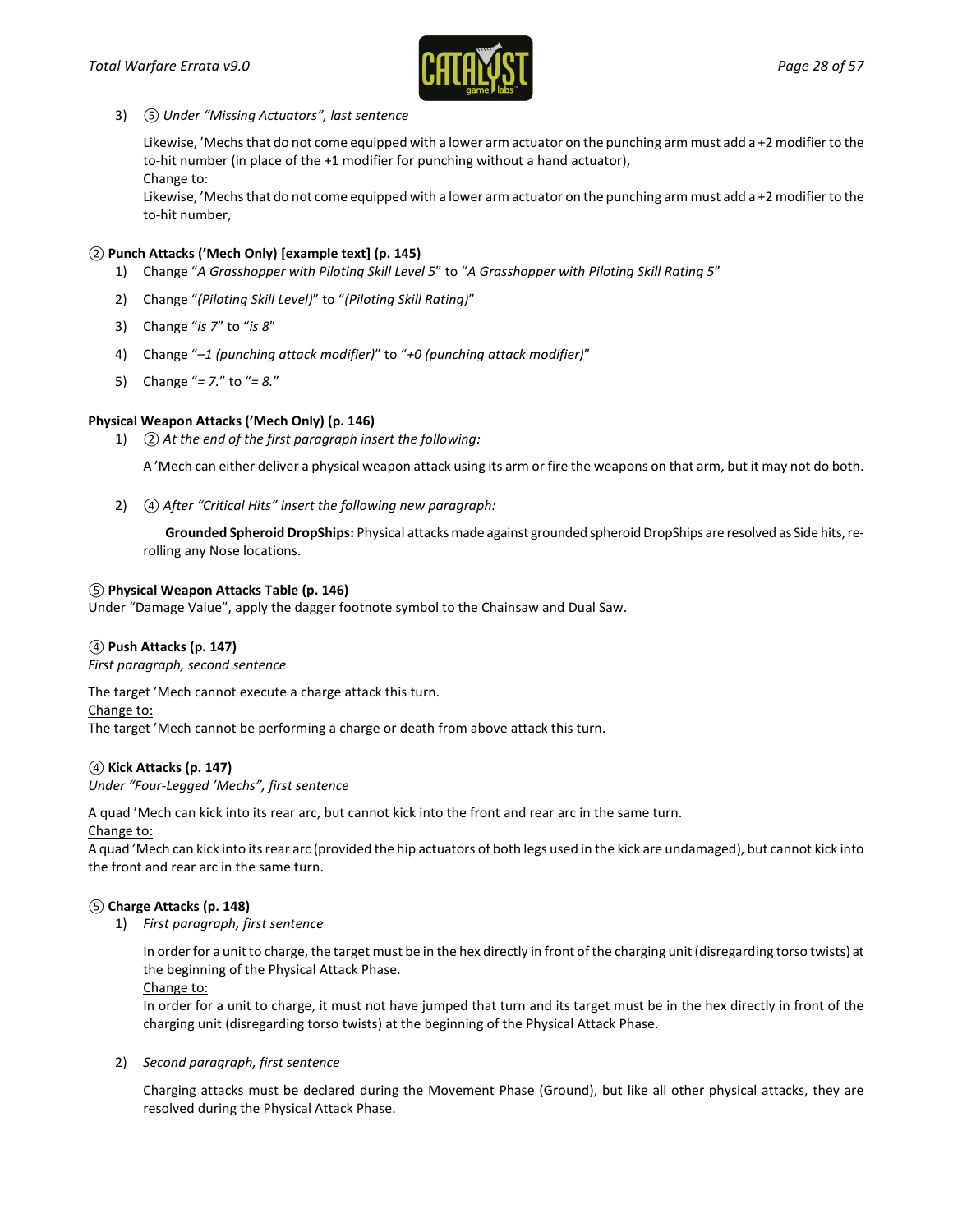

#### Change to:

Charging attacks must be declared during the Movement Phase (Ground), when the charging unit is directly in front of the target's hex, but like all other physical attacks, charges are resolved during the Physical Attack Phase.

#### **Damage (p. 148)**

1) *⑤ Replace the first paragraph with the following:*

If the attack succeeds, both units take damage from the collision. To determine damage to the defender, divide the charging unit's weight by 10, then multiply the result by the number of hexes moved by the attacker in the Movement Phase (the hexes moved do not count the hex containing the target). Round fractional damage up. If the attacker moved both backward and forward that phase, base the number of hexes it moved from the hex in which the 'Mech last reversed its movement. If the attacker fell in the Movement Phase, no hexes it moved before the fall apply. The charging unit takes 1 point of damage for every 10 tons the target weighs (round fractions up).

2) *④ Under "Vehicles", first paragraph, after the first sentence insert the following:*

Against a 'Mech in Depth 1 water, use the Punch Location Table if the vehicle was on the surface of the water, and the Kick Location Table if the vehicle was at Depth 1.

3) *⑤ Replace the "Unusual Targets" paragraph with the following:*

**Buildings:** A unit that charges a building hex automatically fails its Piloting/Driving Skill Roll required to avoid damage when entering a building hex and takes damage equal to the current CF of the building/10 (rounded up). This takes the place of the normal damage to the attacker caused by a charge.

**Unusual Targets:** If a charge attack is made against a target with no tonnage other than a building (such as a hill, for example, due to a skid), calculate damage to the attacker using the attacker's tonnage rather than the target's. For the purposes of charge attacks, DropShips are considered unusual targets.

#### **Death From Above Attacks (p. 149)**

1) *⑤ Second paragraph, first sentence*

In order to execute a DFA, the attacker must have enough Jumping MP and be able to jump into the hex containing the target.

Change to:

In order to execute a DFA, the attacker must be able to legally enter the hex the target occupies. The attacker must expend only the usual Jumping MP needed to reach that hex, but must have enough Jumping MP available to clear any height requirement (this is the level of the hex the target is in, plus two if the target 'Mech is standing, as a standing 'Mech is always two levels high). For example, to make a DFA attack from a Level 0 hex against a 'Mech standing one hex away on a Level 3 hill would only cost 1 MP, but the attacking 'Mech must have at least 5 Jumping MP available to make the attack.

2) *⑤ Under "Weapon Attack Phase", second paragraph, last sentence*

For purposes of determining LOS, the attacking unit is considered to be in the air above the hex, standing one level higher than the target hex or the level of the hex the attacker occupies, whichever is higher. Change to:

For purposes of determining LOS, the attacking unit is considered to be in the air above the hex, standing two levels higher than either the target hex or the level of the hex the attacker occupies, whichever is higher.

3) *⑧ Under "Weapon Attack Phase", replace the fourth paragraph ("Falls") with the following:* 

**Falls:** If the attacker fails a Piloting Skill Roll in the Weapon Attack Phase (or would automatically fall), instead of falling that phase the DFA automatically misses. Resolve the DFA in the Physical Attack Phase as an unsuccessful attack (see *Falls,*  p. 150).

4) *⑥ Under "Weapon Attack Phase", example text, third through fifth sentences*

*During the Weapon Attack Phase, the* Jenner *is considered to be in Hex C, as though it were standing on a Level 2 hill (the target hex's level +1). The* Atlas *may fire against the* Jenner*'s front side with any weapons it can bring to bear at a range of 1. Other units on the map can check for LOS and fire as though the* Jenner *were in Hex C with an LOS height of Level 4.*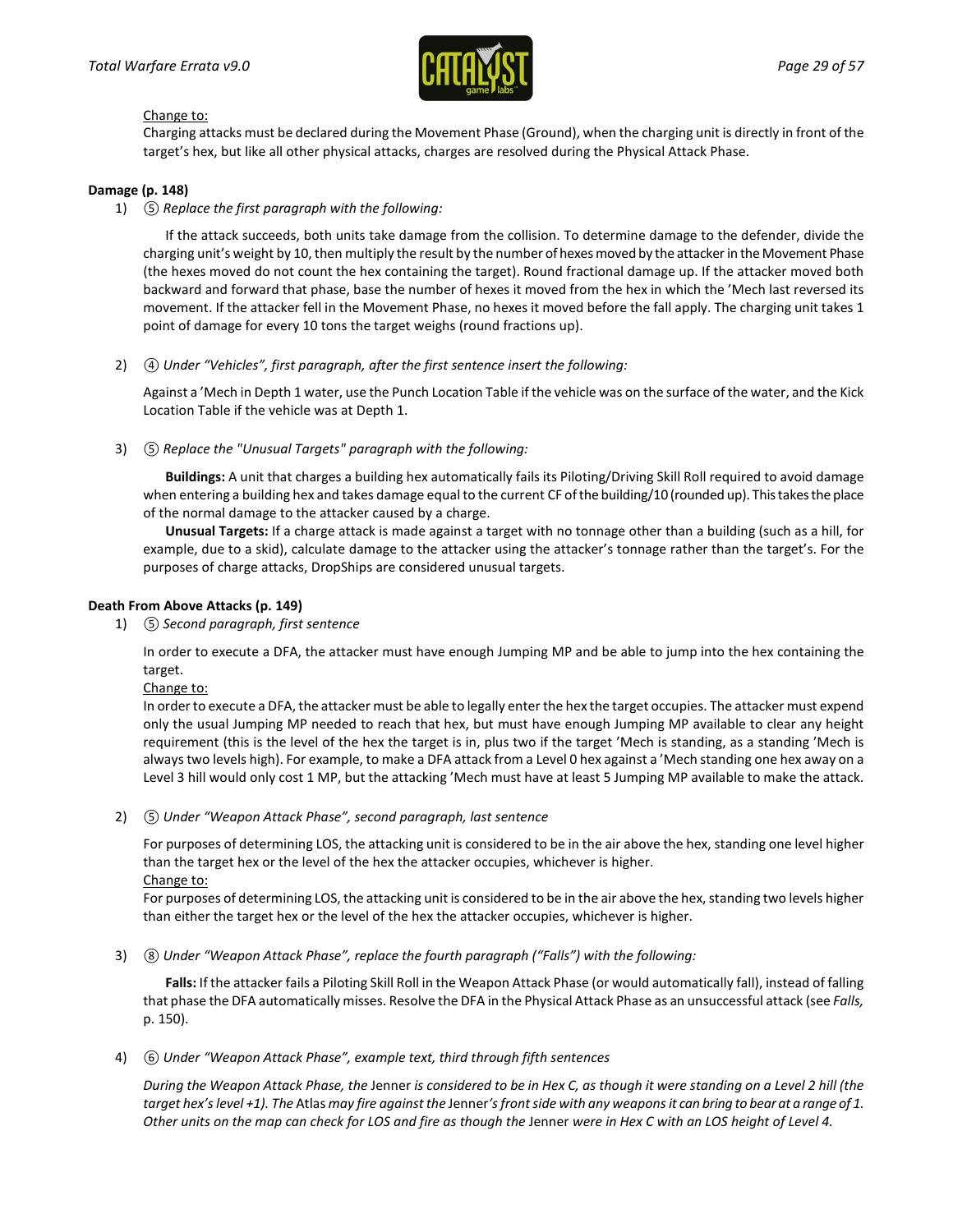

#### Change to:

*During the Weapon Attack Phase, the* Jenner *is considered to be in Hex C, as though it were standing on a Level 3 hill (the target hex's level +2). The* Atlas *may fire against the* Jenner*'s front side with any weapons it can bring to bear at a range of 1. Other units on the map can check for LOS and fire as though the Jenner were in Hex C with an LOS height of Level 5.* 

### *⑤* **Death From Above Attacks (p. 150)**

*Under "Falls", replace the second paragraph with the following:*

On an unsuccessful attack the attacker automatically falls, taking damage as though it had fallen 2 levels. Roll on the Facing After Fall Table to determine facing (see p. 68), but the Hit Location for this damage is always the rear.

#### *⑤* **Physical Attacks Against Prone 'Mechs (p. 151)**

1) *After the second sentence insert the following:*

Prone 'Mechs are always treated as adjacent to their attacker for these purposes.

2) *At the end of the paragraph insert the following:*

Prone 'Mechs ignore Piloting Skill checks required to avoid falls.

#### *⑤* **Unit Displacement (p. 151)**

1) *After the first paragraph, insert the following new paragraph:*

Displacement (including any resulting Piloting Skill Rolls and damage) is resolved immediately after the action that caused it, regardless of what phase it is. If any damage was inflicted by that action, apply it before resolving the displacement, even though the phase has not yet ended.

2) *"Buildings" paragraph*

If a unit is displaced into a building hex, the building takes damage as if the displaced unit had executed a successful charge attack (see *Charge Attacks*, p. 148).

Change to:

If a unit is displaced into a building hex, the building and the unit are damaged as if the displaced unit had voluntarily moved into it and failed its Piloting/Driving Skill Roll (see *Moving Through Buildings*, p. 167).

3) *Under "Vehicles", last sentence*

A vehicle displaced into a hex 2 levels or more lower than its previous position takes damage per *VTOL Rotor Destruction* (see p. 197).

#### Change to:

A vehicle displaced into a hex 2 levels or more lower than its previous hex takes 1 point of falling damage for every 10 tons that it weighs (rounding up), times the number of levels plus 1 that it fell. Divide the damage into 5-point Damage Value groupings and determine a hit location for each grouping using the Facing After Fall Table, page 68.

#### *③* **Infantry Falling Damage Table (p. 151)**

Insert an asterisk at the end of the header "Damage Per Every 2 Levels"

### **Falling Unit Hits Target (p. 152)**

1) *⑨ Fourth paragraph, first sentence*

To determine the amount of damage inflicted on the target unit, divide the weight of the falling 'Mech by 10, multiplied by the number of levels fallen at the point of impact.

Change to:

To determine the amount of damage inflicted on the target unit, divide the weight of the falling 'Mech by 10 (round up), multiplied by the number of levels fallen at the point of impact (the level of the underlying hex plus the level of the target  $'$ Mech  $-1$ ).

2) *⑤* Under "Airborne Units", delete the second paragraph.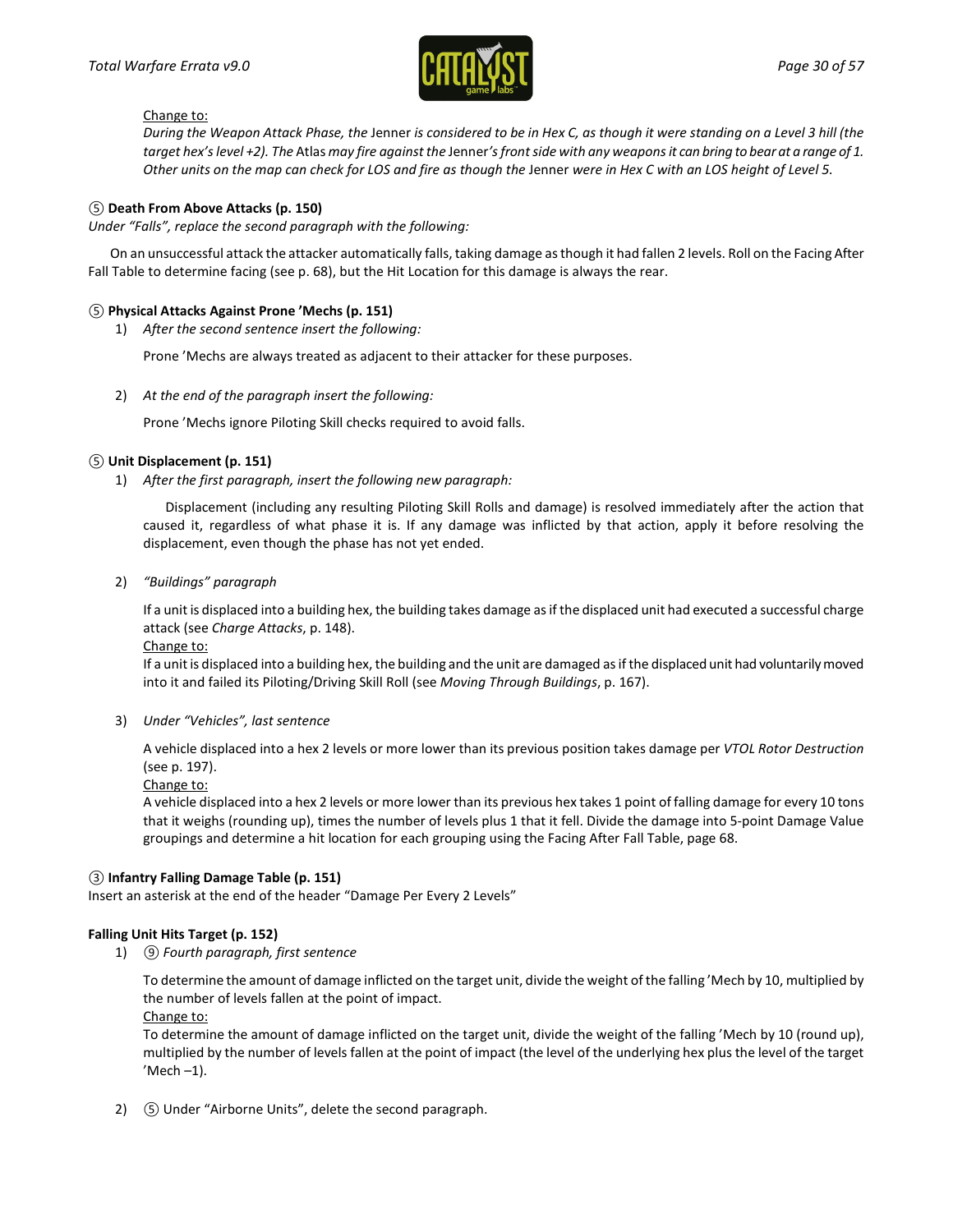

### *⑦* **Domino Effect (p. 153)**

*Replace the first through third paragraphs on the page with the following:*

If a unit accidentally falls one level or less or is forced into a hex occupied by another unit that violates the stacking rules (such as a 'Mech entering a hex that contains another 'Mech, or friendly vehicles and so on), a unit already in the hex is forced out of it in the direction opposite the hexside of where the accidentally falling unit entered the hex. If either unit is a 'Mech, both players must immediately make Piloting Skill Rolls to avoid falling once all displacement is resolved.

When the domino effect originates from one of a unit's four side hexes, however, the unit can choose to avoid the domino effect by moving one hex directly forward or backward, assuming it has sufficient Ground MP remaining from the Movement Phase (meaning it cannot have jumped), and it is mobile (standing, if a 'Mech). For a vehicle, the player must make a successful Driving Skill Roll for the dodging unit; if the dodging unit is a 'Mech, the player need only have passed the Piloting Skill Roll given above. The unit attempting to dodge cannot move backward, however, if its player declared running/flanking movement for the turn. If the Piloting/Driving Skill Roll was not successful, the unit does not move out of the way.

The domino effect continues as long as relevant units remain in hexes adjacent to one another in the direction of the effect, and none of them manages to move out of the way.

### **Domino Effect [example text] (p. 153)**

1) *⑦ Fifth sentence*

*If the roll fails, the 'Mech is forced into Hex D and must make another Piloting Skill Roll to avoid falling.* Change to: *If the roll fails, the 'Mech is forced into Hex D and falls there.*

2) *② Last sentence*

*If the BattleMech had 2 or more MP left, it could move forward into the heavy woods in Hex F.* Change to: *If the BattleMech had 2 or more MP left, it could move forward into the light woods in Hex F.*

## **Heat**

### *⑤* **Building Up Heat (p. 158)**

*Under "Fuel Cell and ICE-Powered IndustrialMechs"* 

ICE-powered IndustrialMechs generate no heat from walking or running,

Change to:

These units generate no heat from walking or running,

### *②* **Outside Heat Sources [example text] (p. 159)**

*Replace the second and third sentences with the following:*

*After rolling the heat generation for the plasma rifle (6 heat points) and rolling on the Cluster Hits Table for the number of infernos that struck the target (a 9, resulting in 5 missiles hitting the target), 'Mech A's controlling player tallies the heat generated: 6 for the plasma rifle + 10 for the infernos (2 heat points per missile x 5) = 16. However, such outside heat sources can only inflict a total of 15 heat points in a turn, and so 1 point is wasted.*

### *④* **Shutdown (p. 160)**

1) *Fourth paragraph, first sentence*

A MechWarrior can override the power plant's safety shutdown procedure, Change to: A conscious MechWarrior can override the power plant's safety shutdown procedure,

2) *After "Aimed Shots" insert the following new paragraph:* 

**Voluntary Shutdown:** Players may elect to voluntarily shut down a unit during any End Phase. They may then restart the power plant in any subsequent End Phase, provided they first pass any Shutdown Avoid checks due to heat (if needed), and provided there is no damage (such as three or more Engine Shielding criticals) that prevents a restart.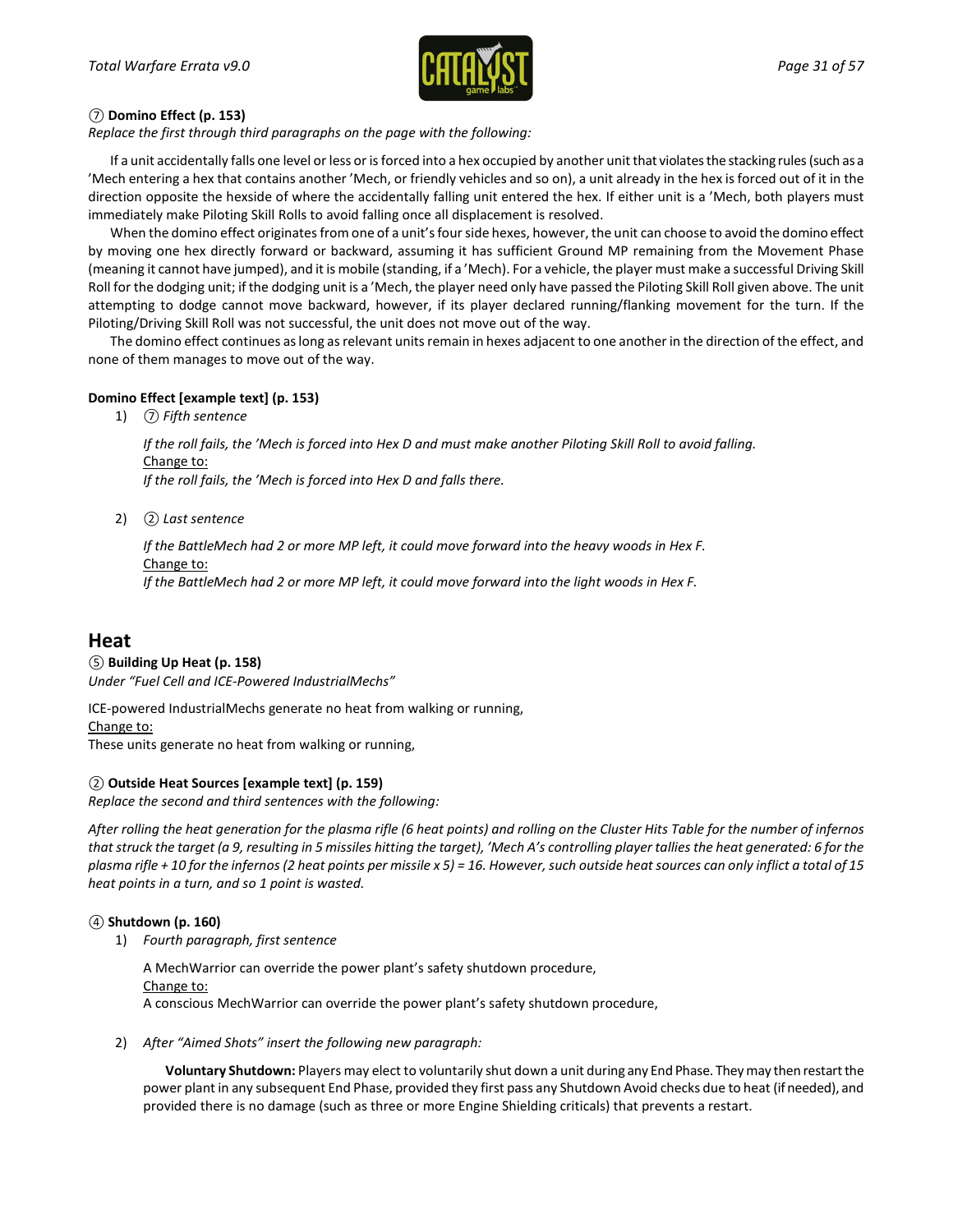

#### *④* **Ammunition (p. 160)**

1) *First paragraph, second sentence*

The MechWarrior can avoid the explosion by pure luck, as indicated by the Avoid number.

Change to:

The explosion can be avoided by pure luck, as indicated by the Avoid number.

2) *In between the third paragraph and the "Exploding Weapons and Single-Shot Weapons" paragraph, insert the following new paragraph:*

An ammunition explosion has no effect on any unit other than the one that suffered it.

### *⑥* **ICE-Powered 'Mechs (p. 160)**

### *First sentence*

In addition to possible ammunition explosions avoid rolls, ICE-powered 'Mechs must make Fuel Explosion checks when their heat levels exceed 19, 23 and 28 points.

### Change to:

In addition to possible ammunition explosions avoid rolls, ICE-powered 'Mechs must make Fuel Explosion checks when their heat levels reach 19, 23 and 28 points.

## **Buildings**

### *②* **Building Modifiers Table (p. 167)**

Change "Piloting Skill Modifier" in the header to "Piloting/Driving Skill Modifier"

### *②* **Building Movement Modifiers Table (p. 167)**

Change both instances of "Piloting Skill Modifier" in the header to "Piloting/Driving Skill Modifier"

### *⑦* **Building Levels (p. 167)**

Second paragraph: delete all but the last sentence. Append that remaining sentence to the first paragraph above.

### *⑦* **Moving Through Buildings (p. 167)**

*Under "'Mechs and Vehicles", first paragraph, replace the first sentence with the following:*

'Mechs can enter a building hex. By default this is done at the building's ground level (i.e. the level of the underlying hex the building is in). A 'Mech may only enter a building hex at a level higher than the building's ground level if entering from an adjacent hex with a higher level (e.g. if a 'Mech walks from a Level 3 hill into a neighboring building hex on a Level 1 hill, it would enter the building at Level 2).

### *⑤* **Moving Through Buildings (p. 168)**

*Under "'Mechs and Vehicles", before the "Vehicles" paragraph insert the following new paragraph:*

**WiGEs:** While WiGEs cannot enter a building, a WiGE moving over a building immediately collapses that building if its tonnage x 0.25 exceeds the building's current CF (see *Collapse*, p. 176).

### *⑤* **Infantry and ProtoMechs (p. 168)**

*At the end of the first paragraph insert the following:*

Jump-capable infantry that wish to enter a building using their Jumping MP follow the procedure for jumping Battle Armor, below.

#### *⑤* **Exiting Building Hexes [example text] (p. 171)**

*Second paragraph, last sentence*

*the Sylph can use its Anti-'Mech Skill to enter that building.* Change to: *the Sylph can enter that building.*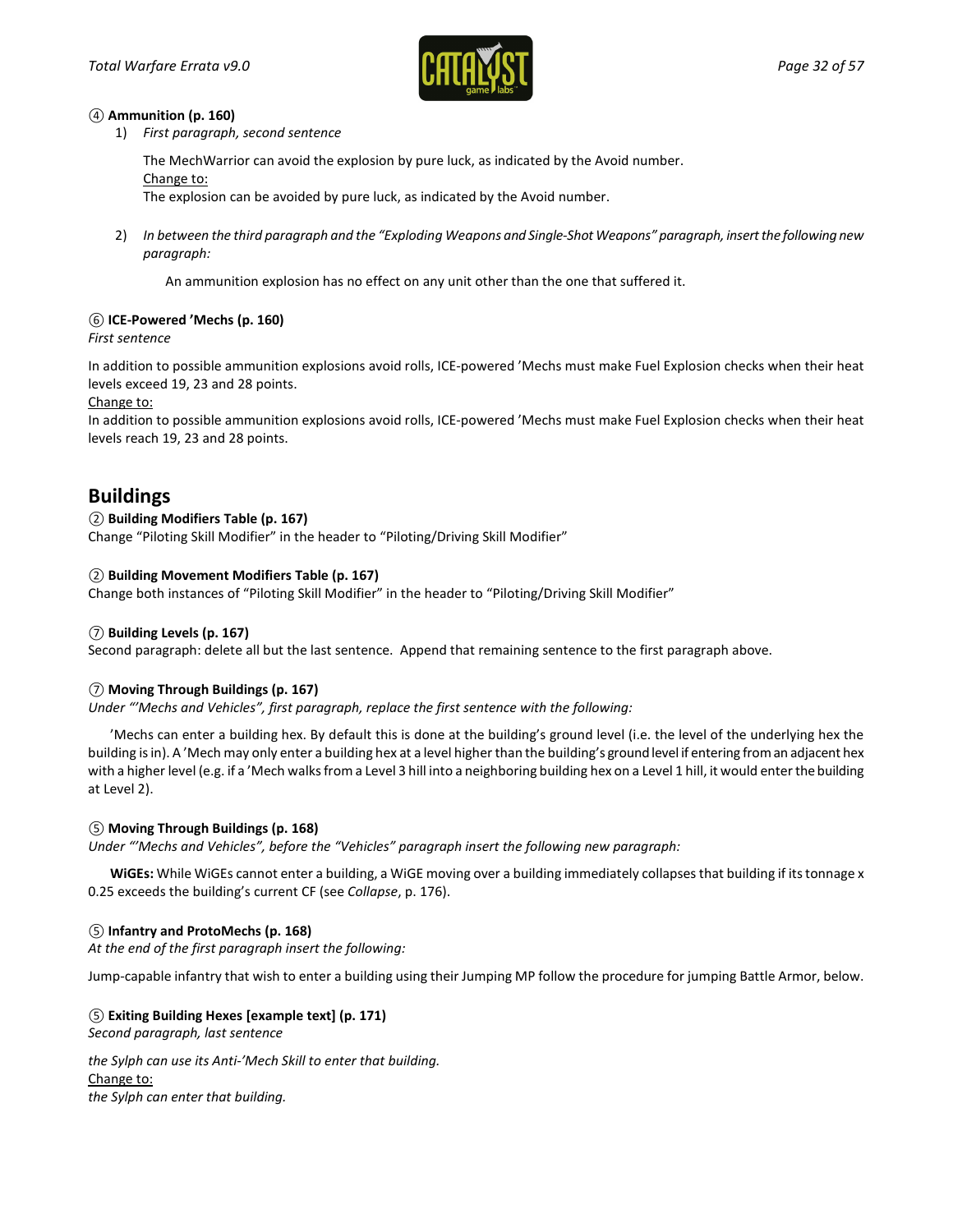

#### **Attacking Buildings (p. 171)**

1) *⑤ First paragraph, second sentence*

(use the full Damage Value for Cluster Weapons; i.e. Cluster Weapons do not use the Cluster Hits Table when determining damage against a building hex),

Change to:

(use the full Damage Value for Cluster Weapons; i.e. Cluster Weapons do not use the Cluster Hits Table when determining damage against an adjacent building hex),

2) *⑦ Under "'Mechs and LOS", replace the paragraph with the following:*

**Partial Cover ('Mechs Only):** A standing 'Mech occupying a Level 1 building or a building hex one level below the roof receives partial cover (see p. 102), even if its attacker is at a higher level. If the hit location roll indicates a leg, the attack strikes the building instead, damaging it as normal.

### *⑤* **Attacking Units Inside Buildings (p. 171)**

*Under "Physical Attacks", at the end of the paragraph insert the following:*

Charges are the one exception (see *Charge Attacks*, p. 148).

### *④* **Resolving Damage [example text] (p. 173)**

*Replace the fifth paragraph ("The modified to-hit target […]") with the following:*

*The modified to-hit target number for the dive-bombing attack is 6 (4 Gunnery + 2 for the dive-bombing modifier). Roll once for each bomb used in the attack. If the rolls are successful, that bomb hits the target building hex at the level designated.*

### *⑤* **Resolving Damage [example text] (p. 174)**

*Left column, third paragraph on the page, fourth line*

*any units in hexes C, D, E, F, and G* Change to: *any units in hexes B, C, D, E, F and G*

#### *⑤* **Infantry Damage From Attacks Inside Buildings Table (p. 175)**

Change the entry for Heavy so that Heavy buildings absorb 25% of the damage.

#### **Combat Within Buildings (p. 175)**

1) *⑦ Second paragraph, first sentence*

Unlike standard combat, units in the same building hex (and even at the same level in the same hex) can attack one another. Change to:

Unlike standard combat, units in the same building hex (and even at the same level in the same hex) can attack one another, treating the target as if it was in the forward arc.

2) *⑤ Under "Burst-Fire Weapons and Conventional Infantry", replace the paragraph with the following:*

When burst-fire weapons are used against conventional infantry in a building hex, assign damage per the Burst-Fire Weapon Damage Vs. Conventional Infantry Table (p. 217), but reduce the damage by half (round as normal). Damage assigned to the building is per the weapon's non-burst-fire damage; see *Attacks Against Conventional Infantry*, page 215.

### *⑤* **Combat Within Buildings [example text] (p. 176)**

*First paragraph, second line from the bottom*

*to Level 1 of Hex A,* Change to: *to Level 1 of Hex B,*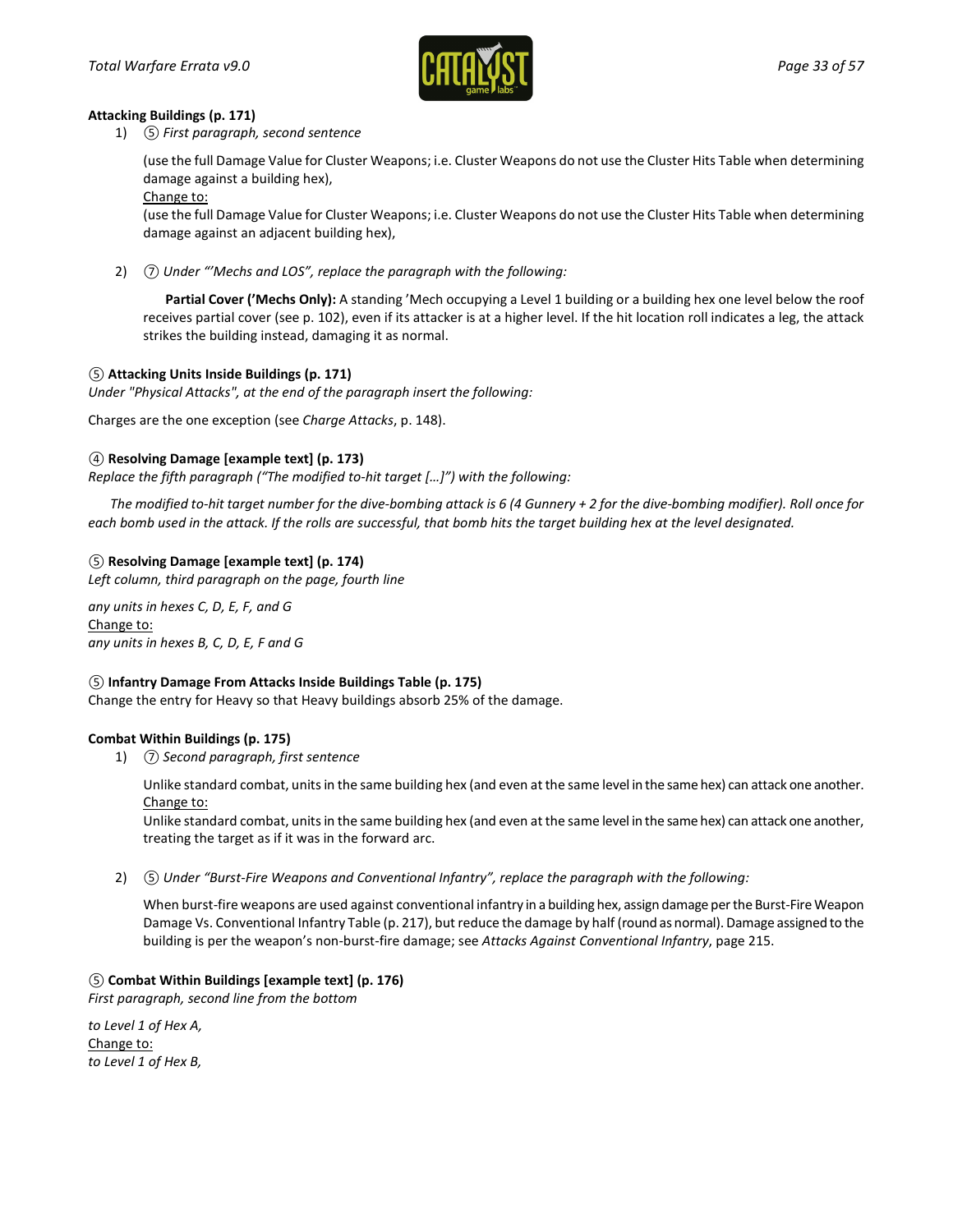

### *⑦* **Collapse (p. 176)**

*Replace the fourth paragraph with the following:*

When a building hex collapses, any unit in it takes damage. The base damage is equal to the hex's CF at the start of the phase divided by 10. If there are building levels above the unit, add to this the base damage multiplied by the number of building levels above that unit. Round the final result up. Units on the top level or roof apply no multiplier (i.e. the roof does not count as a level above for this purpose).

### **Damage and Displacement [example text] (p. 178)**

1) *⑥ Left column, second full paragraph, third sentence*

*The building had 3 levels above the* Marauder*, and so the 'Mech takes 3 points of damage (base damage 0.8 x 3 = 2.4 (rounded up to 3). Player 2 assigns the 3 damage points using the Front/Back column of the 'Mech Punch Hit Location Table.* Change to:

*The building had two levels above the* Marauder*, and so the 'Mech takes 2 points of damage (base damage 0.8 x 2 = 1.6 (rounded up to 2). Player 2 assigns the 2 damage points using the Front/Back column of the 'Mech Punch Hit Location Table.*

2) *⑥ Left column, fifth full paragraph, third sentence*

*The building had 3 levels above the* Marauder*, and so the 'Mech takes 3 points of damage (base damage 0.8 x 3 = 2.4, rounded up to 3).*

Change to:

*The building had two levels above the* Marauder*, and so the 'Mech takes 2 points of damage (base damage 0.8 x 2 = 1.6, rounded up to 2).*

3) *② Right column, first paragraph, second sentence*

*The* Locust *falls two levels and so takes 9 points of damage: [*…*]* Change to: *The* Locust *falls two levels and so takes 6 points of damage: [*…*]*

4) *⑥ Right column, first paragraph, fourth sentence*

*He assigns damage to the front of the* Locust *in one 5-point grouping and one 4-point grouping,* Change to: *He assigns damage to the front of the* Locust *in one 5-point grouping and one 1-point grouping,*

#### *⑤* **Basements (p. 179)**

*Under "ProtoMechs, Vehicles and Infantry", first sentence*

ProtoMechs, vehicles and infantry take normal falling damage (see *Unit Displacement*, p. 151) when they fall into a basement, regardless of the roll result on the Basement Table.

Change to:

ProtoMechs, vehicles and infantry take normal falling damage (see *Falling*, p. 68) when they fall into a basement; their facing remains as it was before they fell.

#### *⑤* **Basements Table (p. 179)**

For each of the results 2-4 and 10-12, delete everything after it states how many levels the unit fell.

## **ProtoMechs**

*⑤* **Damage (p. 185)**

*Second paragraph, fourth sentence*

Each time a player crosses off a shaded critical hit box, the warrior takes a point of damage.

Change to:

Each time an attack forces a player to cross off one or more critical hit boxes, the warrior takes a point of damage.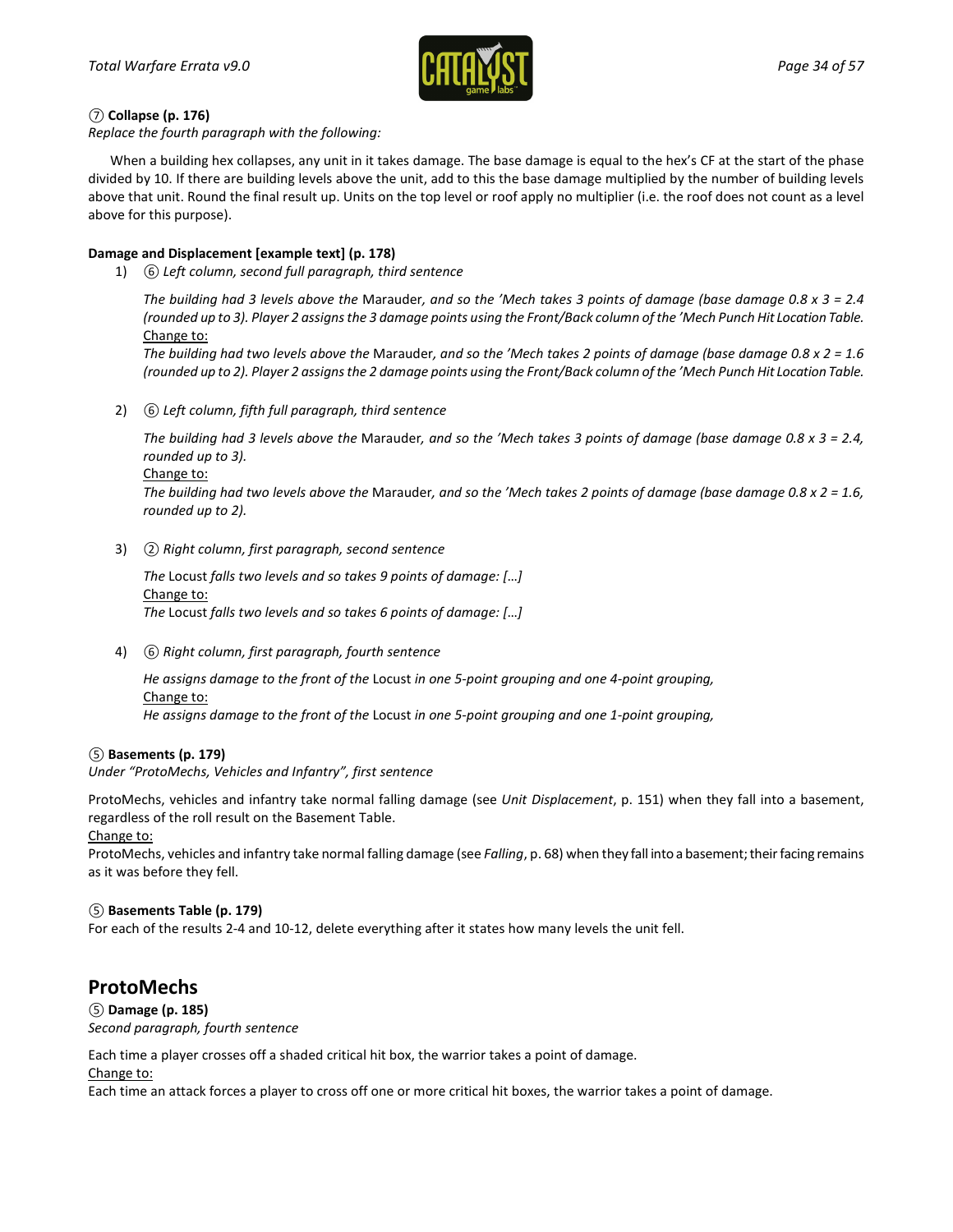

#### **Frenzy (p. 187)**

1) *⑧ First paragraph, at the end of the paragraph insert the following:*

Against conventional infantry, this damage is treated as coming from conventional infantry (see p. 216).

2) *⑤ Second paragraph, second and third sentences This ruling has changed from previous errata versions.*

The attack can only be made against an adjacent target in the front firing arc. If the ProtoMech has twisted its torso, the attack can only be made into the rotated front firing arc. Change to:

The attack can only be made against targets in the same hex as the ProtoMech.

3) *⑧ Replace the third paragraph with the following:*

If the attack hits, consult the 'Mech Kick Location Table (see p. 147); if the 'Mech is prone, use the appropriate column of the standard hit location table (see p. 119) instead. When making this attack against vehicles, use the Front column of the appropriate hit location table.

### *⑤* **ProtoMech Myomer Booster (p. 187)**

*Second sentence*

Whenever a ProtoMech unit uses MP in excess of its standard movement (i.e. in the example above, expends MP of 10+), it must roll 2D6

Change to:

A ProtoMech unit can choose to engage the booster as it declares what movement mode it will use. Upon doing so, it must roll 2D6

## **Combat Vehicles**

### *②* **Motive System Damage Table (p. 193)**

1) *Footnote, first sentence*

All movement and Driving Skill Roll penalties are cumulative.

Change to:

All movement and Driving Skill Roll penalties are cumulative. However, each Driving Skill Roll modifier can only be applied once. For example, if a roll of 8-9 is made for a vehicle, inflicting a +2 PSR modifier, that is the only time that particular +2 can be applied; a subsequent roll of 8-9 has no additional PSR effect, but the additional –1 Cruising MP would still be applied. This means the maximum Driving Skill Roll modifier that can be inflicted from the Motive System Damage Table is +6.

2) *At the end of the footnote insert the following:*

If a hover vehicle is rendered immobile while over a Depth 1 or deeper water hex, it sinks and is destroyed.

### *④* **Ground Combat Vehicle Critical Hit Effects (p. 194)**

*Under "Ammunition", second sentence*

Unlike a 'Mech, where only a single slot explodes, the Combat Vehicle loses all its ammunition (see p. 125).

Change to:

Unlike a 'Mech, where only a single slot explodes, the Combat Vehicle loses all its ammunition (see p. 125), excepting one-shot weapons.

### *⑤* **Ground Combat Vehicle Critical Hit Effects (p. 194)**

*Under "Crew Killed", at the end of the third sentence append the following:*

(VTOLs and WiGEs crash and are considered destroyed).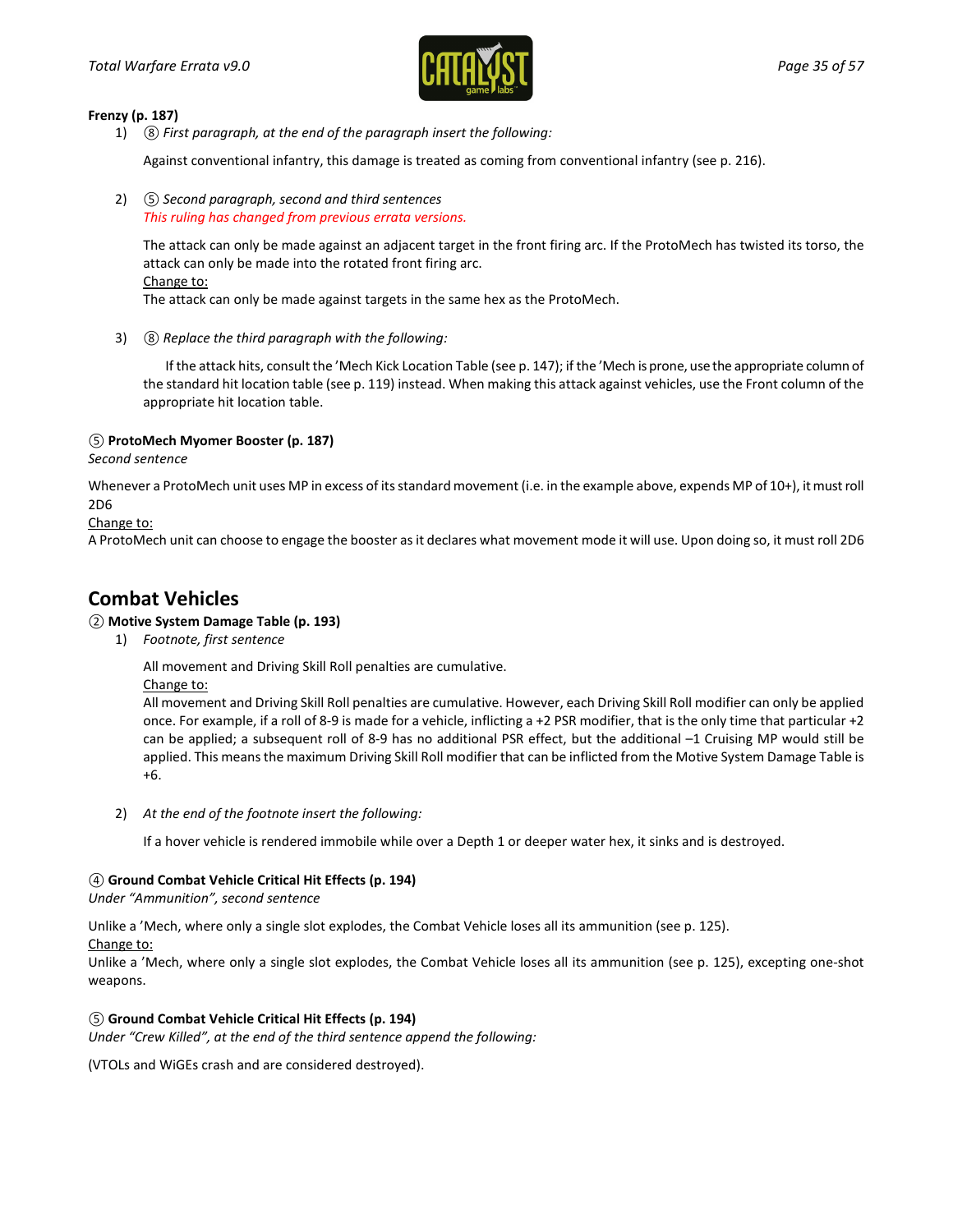

#### *②* **VTOL Combat Vehicle Critical Hits Table (p. 196)**

- 1) Change "Engine Hit" to "Engine Damage"
- 2) Change "Weapon Jam" to "Weapon Malfunction"

### *④* **VTOL Combat Vehicles (p. 197)**

*Before "Determining Hit Location", insert the following new subsection:*

#### **Motive System Damage**

If at any time during a turn a VTOL vehicle is airborne when damage reduces its MP to 0, treat it as if it had received an Engine Damage critical hit (see below). The engine itself remains functional, but the VTOL cannot move for the rest of the game.

### *⑤* **Rotor Hits (p. 197)**

*After the first paragraph insert the following new paragraph: This ruling has changed from previous errata versions.*

Any source of damage without a weapon Damage Value is not modified in this manner. In addition, any successful physical attack by a 'Mech automatically destroys the VTOL's rotor (and thus the VTOL).

#### *⑤* **Critical Damage (p. 197)**

*At the end of the second bullet point insert the following:*

At least 1 point of damage must have been dealt to trigger this.

#### *⑤* **VTOL Combat Vehicle Critical Hit Effects (p. 197)**

1) *Under "Engine Damage", replace the first paragraph with the following: This ruling has changed from previous errata versions.*

If a landed VTOL's engine takes damage, the unit cannot move for the rest of the game. If a flying VTOL's engine takes damage over a clear, paved, rough or building hex, make a Driving Skill Roll with a +4 modifier (plus any additional modifiers that might apply). If the roll succeeds, the VTOL lands in that hex and is rendered immobile. If the roll fails, the VTOL is destroyed. If the VTOL takes engine damage while flying over other terrain, it is automatically destroyed.

2) *Under "Rotors Destroyed", replace the paragraph with the following:*

The VTOL's rotor is destroyed, destroying the vehicle.

#### *④* **Physical Attacks Against VTOLs (p. 198)**

#### *Third sentence*

The first column lists the difference in levels between the 'Mech's hex and the VTOL; to find this number, subtract the 'Mech's hex level +1 from the VTOL's elevation.

#### Change to:

The first column lists the difference in levels between the 'Mech's hex and the VTOL; to find this number, subtract the 'Mech's hex level from the VTOL's elevation.

#### **WiGE Combat Vehicles (p. 199)**

1) *⑤ Under "To-Hit Modifiers", first sentence*

Because a WiGE vehicle flies above terrain, it does not benefit from woods modifiers for the hex it occupies while in flight. Change to:

Since a WiGE vehicle operates one elevation above the ground, it remains below the level of a woods hex, and so gains the modifier from woods as would a VTOL at the same elevation. If a WiGE vehicle follows a road through a woods hex, it also gains this bonus by being in the hex.

2) *⑧ Under "Motive System Damage", replace the second paragraph with the following:*

If damage reduces a WiGE vehicle's MP to the point that it cannot enter at least five hexes in a turn, it must land at the end of its movement. Landing does not cost MP, and WiGE vehicles may only land in clear, paved, or water hexes. WiGE vehicles cannot descend below Depth 0 in a water hex; a WiGE vehicle forced to do so is destroyed.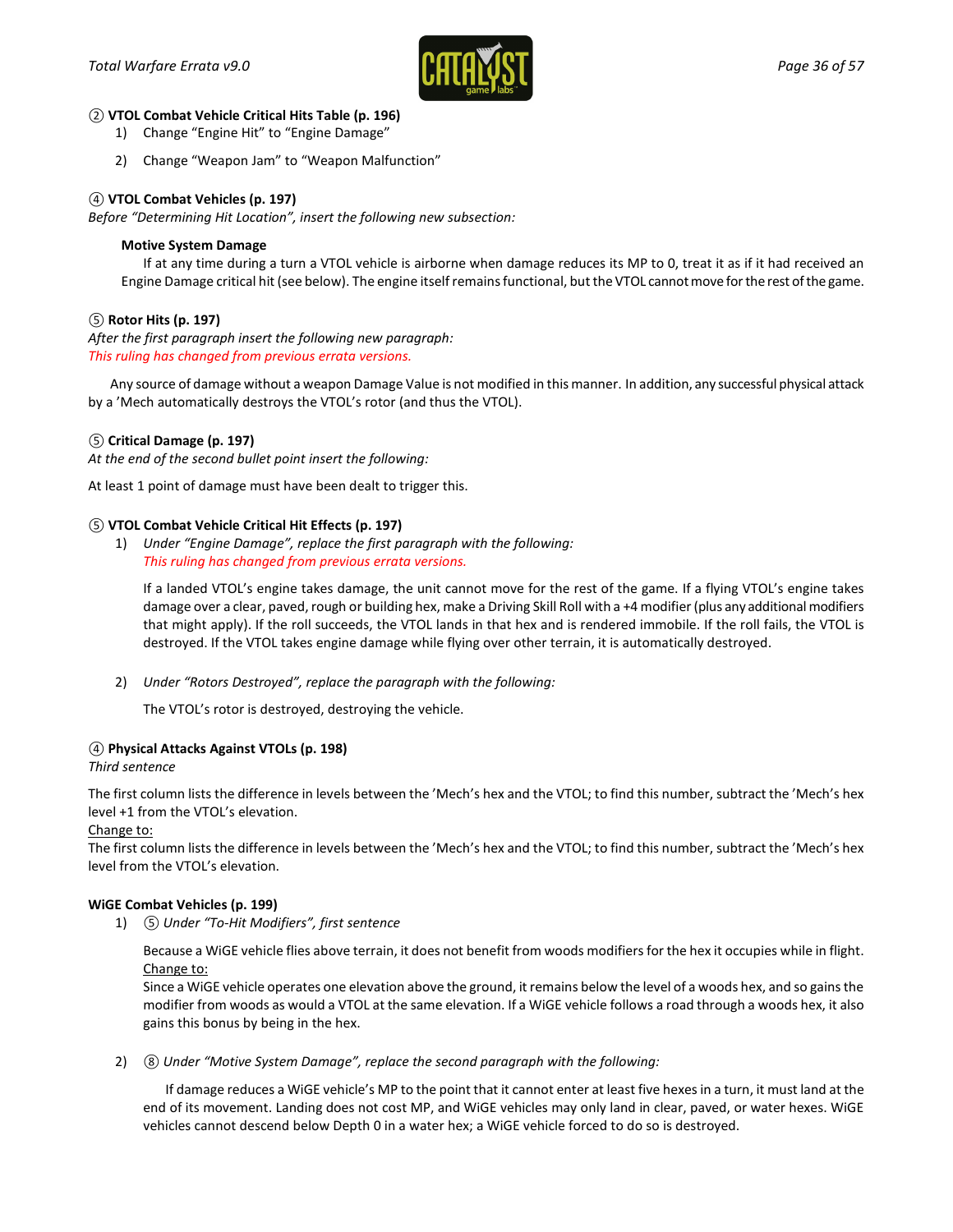

## **Support Vehicles**

### *⑤* **Airships (p. 205)**

*Last paragraph, after the first sentence insert the following:*

Airships that go out-of-control after being struck by weapons fire do not lose 1D6 Altitude Levels, but instead roll on the Airship Random Altitude Change Table (above).

### *⑤* **To-Hit Modifiers (p. 206)**

*At the end of the section insert the following new subsection:*

### **Large Support Vehicles**

Large Support Vehicles ignore the multiple targets modifier when firing at more than one unit.

### *②* **Large Ground Support Vehicle Hit Location Table (p. 206)**

The "double S" in the "2" row of both Front Side and Rear Side columns should appear in the headers of those columns instead.

### *⑦* **Damage [example text] (p. 207)**

*Replace the fifth paragraph with the following:*

*If, on the other hand, the Support Vehicle were struck by an AC/5 using armor-piercing rounds, it would be forced to make a critical hit check regardless of its BAR (see* Armor-Piercing Ammunition*, p. 206). If it had a BAR of less than 10, the vehicle would add a +2 modifier to this check.*

*Errata note: In the fourth through sixth printings, this paragraph was accidentally \*added\* before the fifth paragraph, rather than replacing it as was intended. In these printings, delete the fifth (last) paragraph.*

## **Infantry**

### *⑤* **Generic Conventional Infantry Units Table (p. 213)**

1) *Single-dagger footnote*

†Flamers can cause heat or damage at the discretion of the controlling player. Some weapons have the capacity to do both (see *Heat-Effect Weapons*, p. 113).

Change to:

†Flamers can cause either heat or damage at the discretion of the controlling player. Some weapons have the capacity to do both at the same time (see *Heat-Effect Weapons*, p. 113).

2) *Double-dagger footnote*

‡Movement type and restrictions, as shown on the *Movement Cost Table*, p. 52, apply per each vehicle of the same type. Change to:

‡Mechanized infantry have the movement type and prohibited terrain of their vehicle type, as shown on the Movement Cost Table (see p. 52).

#### **Infantry Movement (p. 214)**

1) *② Under "Changing Level", second paragraph, at the end of the first sentence append the following:*

; Inner Sphere battle armor units with body-mounted missile launchers cannot use Jumping MP until they jettison such launchers (the controlling player can announce he is ejecting the missile launchers at any time, marking them off on the appropriate record sheet).

2) *⑤ In between the "Buildings" and "Water" paragraphs insert the following new paragraph:* 

**Mechanized Infantry:** Mechanized infantry have the movement type and prohibited terrain of their vehicle type (see the Movement Cost Table, p. 52). For example, hovercraft-based mechanized infantry may traverse water of any depth, but cannot move through woods of any type.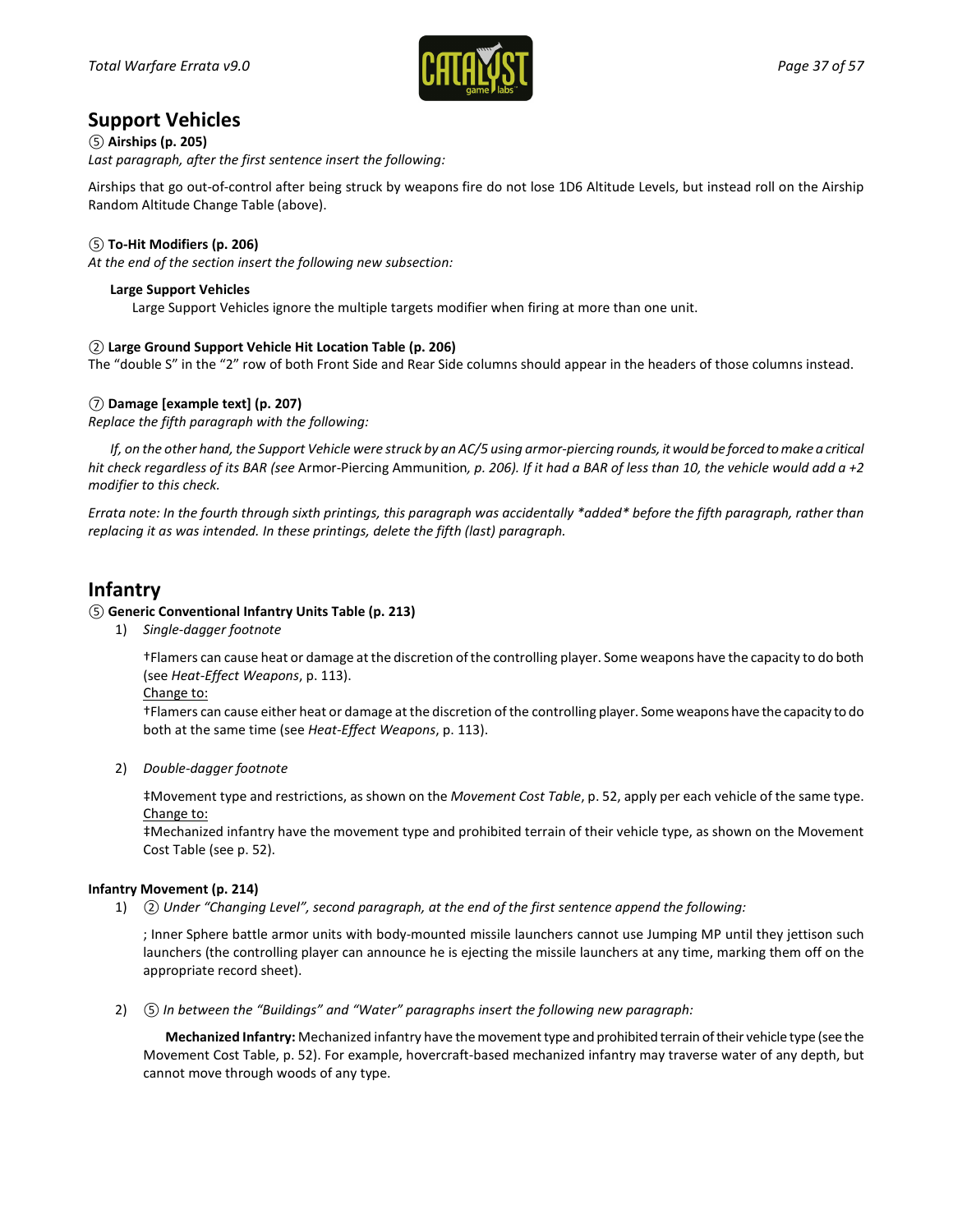

3) *⑤ Under "Woods", replace the paragraph with the following:*

To enter any light woods hex, infantry pay only 1 MP (except for permitted mechanized infantry units, which pay 2 MP). Infantry pay only 2 MP to enter any heavy woods hex.

### *⑤* **Conventional Infantry Attacks (p. 215)**

*Before the first paragraph on the page insert the following:*

All platoons have a Damage Type, which specifies the Type of damage they inflict:

- "B" (Ballistic): The platoon's attacks are of the Direct-Fire Ballistic Type (see p. 113)
- "E" (Energy): The platoon's attacks are of the Direct-Fire Energy Type (see p. 113)
- "M" (Missile): The platoon's attacks are of the Missile Type (see p. 113)
- "P" (Point-Blank Weapon): See *TechManual*, page 148

A platoon might also have Special Features, also detailed via letter code:

- "A" (Anti-Aircraft Weapon): The platoon can attack airborne aerospace units
- "B" (Heavy Burst Weapon): The platoon deals additional damage vs. Conventional Infantry; see *TechManual*, page 148
- "F" (Flame-Based Weapon): The platoon's attacks are also of the Heat-Causing Type (see p. 113)
- "N" (Non-Penetrating Weapon): The platoon's weapons can affect only other Conventional Infantry

#### **Conventional Infantry Attacks (p. 215)**

1) *⑤ Second paragraph (first on the page), at the end of the first sentence append the following:*

(for a platoon with only one trooper remaining the result is always "1").

2) *⑤ Third paragraph (second on the page), last sentence*

If the target is a conventional infantry platoon, the attacking player simply applies the damage. Change to:

If the target is a conventional infantry platoon, the damage is instead simply applied all at once.

3) *④ Under "Stealth Equipment", first paragraph, last sentence*

To-hit modifiers generated by basic, improved, prototype and standard stealth armor systems (regardless of which unit mounts the equipment) have no effect on conventional infantry (see *Other Combat Equipment*, p. 228). Change to:

To-hit modifiers generated by BattleMech, basic, improved, prototype and standard stealth armor systems (regardless of which unit mounts the equipment) have no effect on conventional infantry (see *Stealth Armor*, p. 142, and *Other Combat Equipment*, p. 228).

#### **Attacks Against Conventional Infantry (p. 215)**

1) *④ Second paragraph, last sentence*

Successful non-infantry attacks against conventional mechanized infantry double the number of troopers eliminated in this fashion.

Change to:

Successful non-conventional infantry attacks against conventional mechanized infantry double the number of troopers eliminated in this fashion.

2) *⑤ Under "Burst-Fire Weapons", first paragraph*

Delete the last sentence ("As with attacks from conventional infantry […]")

#### **Attacks Against Conventional Infantry (p. 216)**

1) *⑥ Under "Clear Terrain", first sentence*

Conventional infantry hit while in Clear terrain suffer twice the normal damage.

Change to:

Conventional infantry hit while in Clear terrain (or any other terrain that provides no terrain to-hit modifiers) suffer twice the normal damage.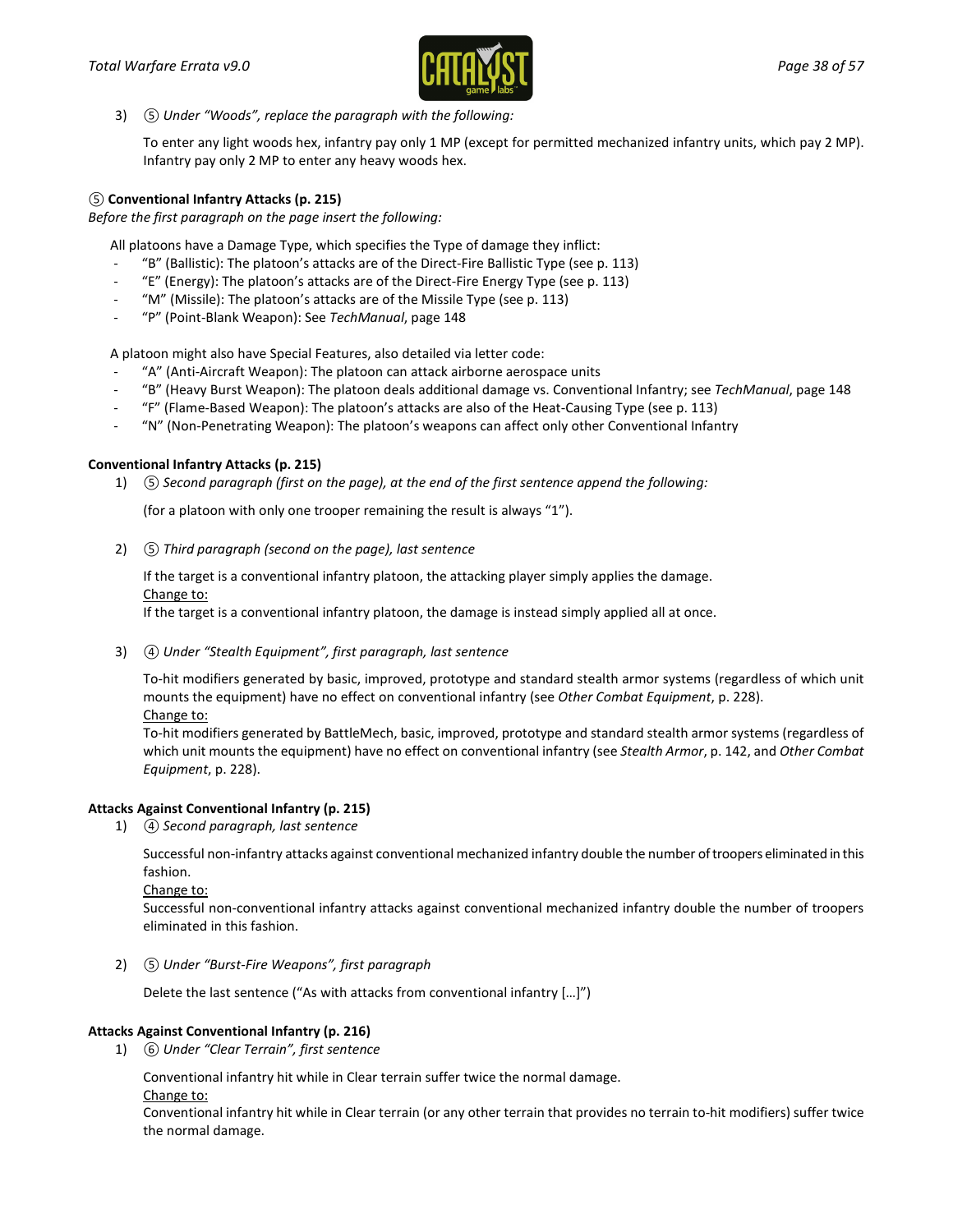

2) *④ Under "Damage from Other Infantry Attacks", first sentence*

Damage done by one infantry unit to another always equals the standard damage inflicted; Change to:

Damage done by one conventional infantry unit to another always equals the standard damage inflicted;

3) *④ Under "Mechanized Infantry", replace the entry with the following:*

**Mechanized Infantry:** Successful non-conventional infantry attacks against conventional mechanized infantry double the number of troopers eliminated unless they are made with burst-fire weapons.

Against successful conventional infantry and burst-fire weapon attacks, double the damage each mechanized infantry trooper can sustain before being eliminated. If such a trooper is not eliminated, that unit's record sheet always retains at least one box of armor (which requires 2 points of infantry damage to eliminate) until the trooper is crippled or killed.

### *④* **Non-Infantry Weapon Damage Against Infantry Table (p. 216)**

1) *In between the first and second rows insert the following new row:*

BattleMech Physical Attack\*\* Damage Value / 10

2) *At the bottom of the table, insert the following new footnote:*

\*\*Not including Thrashing Attacks (see p. 151).

3) In both the table and the footnotes, change the Pulse reference from two to three asterisks.

#### *④* **Burst-Fire Weapon Damage vs. Conventional Infantry Table (p. 217)**

- 1) Add an asterisk after the "Battle Armor" subtable header.
- 2) *At the bottom of the table, insert the following footnote:*

\* Any burst-fire weapon available to battle armor but not listed on the "Battle Armor" subtable (such as the small pulse laser) defaults to the burst-fire damage listed on the "BattleMechs, ProtoMechs and Vehicles" subtable.

### *⑨* **Attacks Against Conventional Infantry [example text] (p. 217)**

- 1) Replace all references to the LRM (Jump) platoon with Flamer (Foot)
- 2) *Second paragraph, last sentence*

*Jim marks off 15 troopers killed out of 21, leaving him with 8 troopers.* Change to: *Jim marks off 15 troopers killed out of 28, leaving him with 13 troopers.*

3) *The* Atlas *has cost Jim 7 of his remaining 8 troopers, leaving him with a single trooper, eliminating that platoon's offensive capability as it can no longer deal damage.* Change to:

*The* Atlas *has cost Jim 7 of his remaining 13 troopers, leaving him with 6 troopers and largely eliminating that platoon's offensive capability, as it can only deal up to 3 damage now.*

#### **Battle Armor (p. 218)**

1) *④ Under "Non-Missile Attacks", second paragraph*

Delete the second sentence ("If the target is a conventional infantry platoon…")

2) *④ Under "Missile Attacks", second paragraph*

Delete the second sentence ("As with other weapon types…")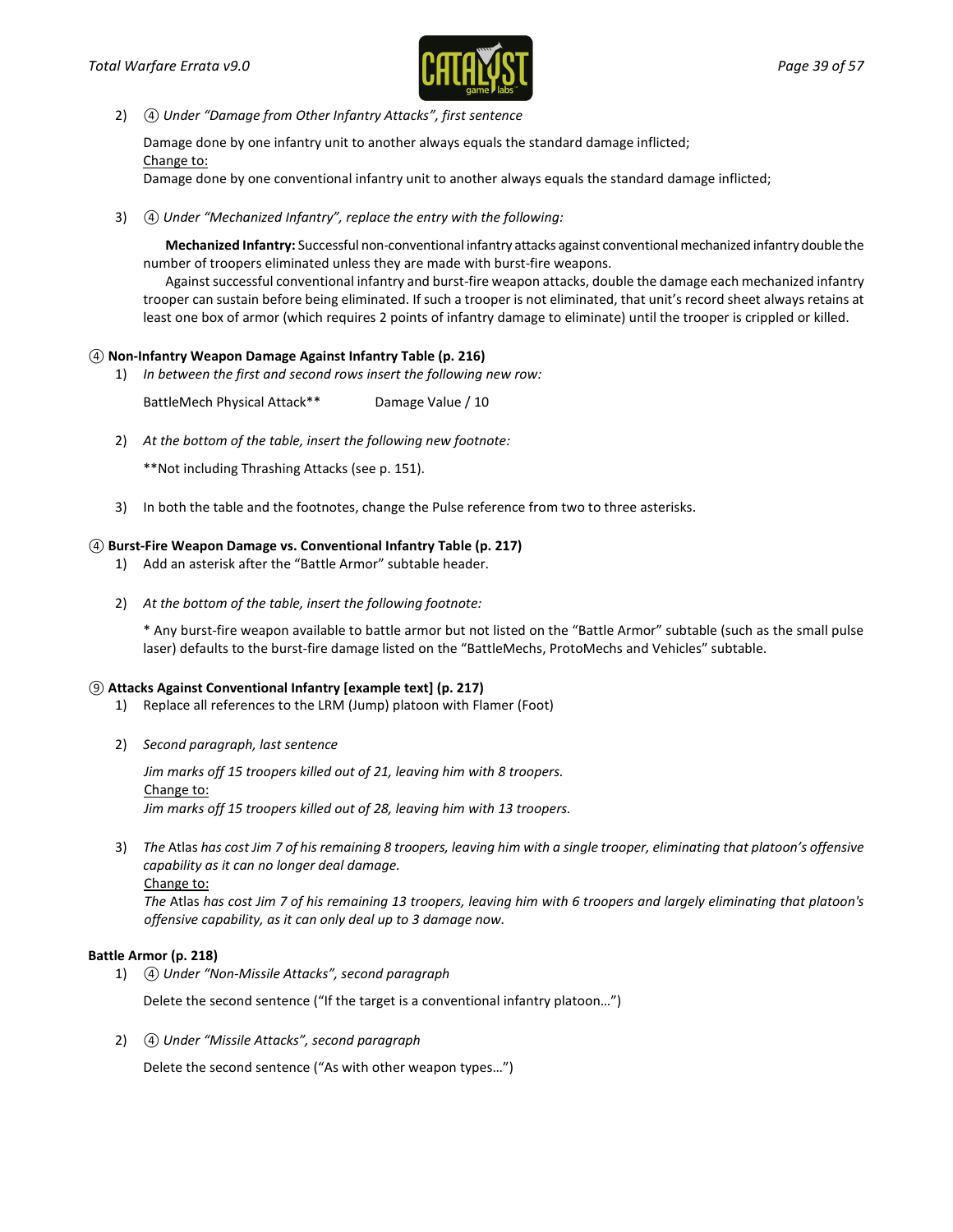

3) *⑤ Under "Anti-Personnel Weapons", replace the last sentence with the following: This ruling has changed from previous errata versions.*

The standard rules presume the mounting of a single Auto-Rifle as the unit's anti-personnel weapon. At the players' option, the damage, ranges and to-hit numbers of alternative anti-personnel weapon types may be used as per *TechManual*, page 271. Regardless of the anti-personnel weapon type or how many anti-personnel weapons a battle armor unit mounts, the unit can only make one anti-personnel weapon attack in a turn, using only a single anti-personnel weapon per suit.

### *②* **Battle Armor Attacks [example text] (p. 219)**

*Top of the second column*

#### *Generic Conventional Infantry Damage Table results in a final Damage value of 1 to be assigned to a location* Change to:

*Generic Conventional Infantry Damage Table results in a final Damage Value of 2 to be assigned to a location*

#### **Anti-'Mech Attacks (p. 220)**

*Insert the following new paragraphs:*

*②***Body-Mounted Missile Launchers:** Inner Sphere battle armor units with body-mounted missile launchers cannot make anti- 'Mech attacks until they jettison such launchers (the controlling player can announce he is ejecting the missile launchers at any time, marking them off on the appropriate record sheet).

*⑤* **TAG:** An infantry unit may not designate a target and make an Anti-'Mech Attack in the same turn.

### *④* **Leg Attacks (p. 220)**

*Second sentence*

Infantry units that begin a Weapon Attack Phase in the same hex as a 'Mech may choose to attack the 'Mech's legs instead of making a standard weapon attack.

#### Change to:

Infantry units that begin a Weapon Attack Phase in the same hex and at the same elevation as the legs of an enemy 'Mech may choose to attack the 'Mech's legs instead of making a standard weapon attack.

#### **Swarm Attacks (p. 220)**

1) *④ First paragraph, first sentence ("Infantry units that begin a Weapon…")*

Infantry units that begin a Weapon Attack Phase in the same hex as an enemy 'Mech may choose to swarm the 'Mech, rather than use their weapons or attack its legs.

Change to:

Infantry units that begin a Weapon Attack Phase in the same hex and at the same elevation(s) of an enemy 'Mech may choose to swarm the 'Mech, rather than use their weapons or attack its legs.

2) *⑤ First paragraph, last sentence*

Only one swarm attack can be made against a unit in a given turn. Change to:

A unit can only be swarmed by one infantry unit, and only one swarm attack can be made against a target in a given turn.

3) *④ Fourth paragraph, in between the first and second sentences insert the following:*

In turn, a unit performing a swarming attack may not be the target of weapon attacks.

4) *④ Under "Prohibited Attacks", first sentence*

Aerospace units and VTOLs cannot be targets of swarm attacks unless they land. Change to: Aerospace units, VTOLs and WiGEs cannot be targets of swarm attacks unless they land.

5) *④ Under "Prohibited Attacks", after the last sentence insert the following:*

Lastly, swarming units are not valid targets and thus cannot be attacked either.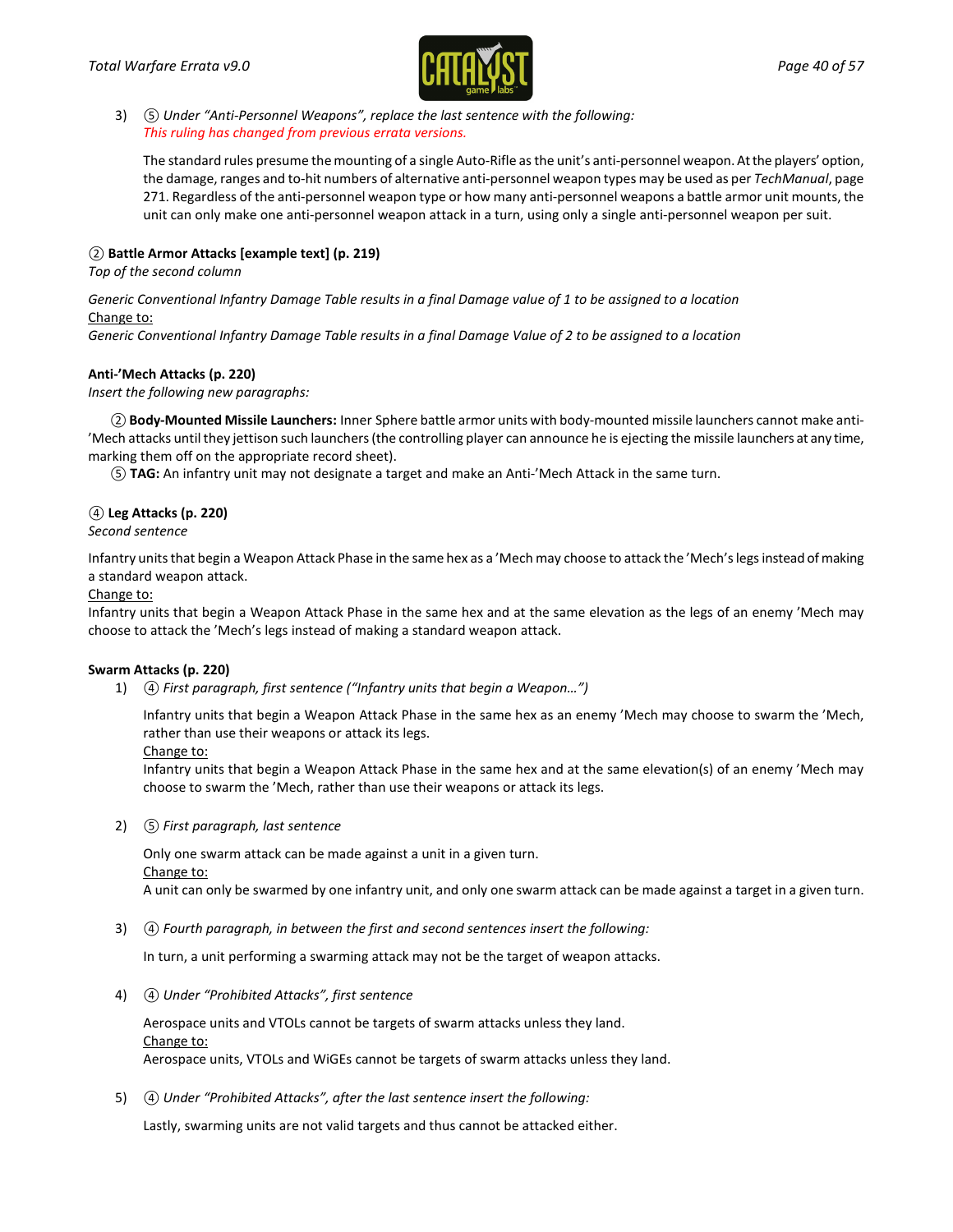

#### *⑤* **Swarm Attack Modifiers Table (p. 221)**

- 1) Under "Active Troopers in Conventional Platoon", add a new footnote marker to the "16–17" entry.
- 2) *At the bottom of the table, insert the following new footnote:*

This line is also used for friendly battle armor attempting to mount a friendly unit being swarmed by 15 or fewer conventional infantry.

### **Fighting Off Swarm Attacks (p. 222)**

1) *④ Second full paragraph, fourth sentence*

The infantry unit cannot move or shoot for the rest of the turn, and takes 3D6 damage points of damage. The damage is applied to the infantry unit as if from an infantry attack.

Change to:

The infantry unit cannot move or shoot for the rest of the turn, and each trooper takes 1 damage point for every Jump Movement Point the 'Mech used in that phase.

- 2) *⑤* Under "Mechanized Battle Armor", right column, delete the first full paragraph ("Even if the …").
- 3) *④ Under "Vehicles", last sentence*

If the roll is successful, the swarming infantry is shaken loose as if knocked off by a jumping 'Mech.

Change to:

If the roll is successful, the swarming infantry is shaken loose as if knocked off by a jumping 'Mech, and each trooper takes 1 damage point.

4) *④ After the "Vehicles" paragraph insert the following new paragraph:* 

**VTOLs and WiGEs:** VTOL and WiGE units can fight off swarming infantry just like regular combat vehicles. Should they succeed, or be destroyed while they are swarmed, the swarming infantry is considered to be shaken loose as if knocked off by a jumping 'Mech, and each trooper takes 1 damage point for every Elevation above the terrain that the VTOL or WiGE unit is at. If the swarming infantry has Jump or VTOL movement, it takes no damage, but still cannot move or shoot for the remainder of the turn.

### *④* **Attacks Against Swarmed Units (p. 222)**

*First paragraph, first sentence*

Attacks against a swarmed unit may strike the swarming infantry as well.

#### Change to:

Though swarming infantry cannot be deliberately targeted by weapon attacks, attacks against a swarmed unit by a third party may strike the swarming infantry as well.

#### **Swarm Attack Damage (p. 223)**

1) *② At the end of the second paragraph, first column, insert the following:*

Swarm damage to grounded aerospace units uses a randomly determined side column of the appropriate column of the Aerospace Units Hit Location Table.

2) *④ Under "Critical Hits", second sentence*

In addition to determining normal damage, the player rolls once on the Determining Critical Hits Table (p. 124), Change to:

In addition to determining the normal effects of its eligible weapons fire, the player rolls once on the Determining Critical Hits Table (p. 124),

3) *⑤ Under "Vibro-Claw Manipulator", replace the paragraph with the following:*

A battle armor unit with one or more troopers equipped with a single vibro-claw adds 1 to its swarm attack damage; if the unit has one or more troopers equipped with two vibro-claws, instead add 2 to its swarm attack damage. This damage is in no way cumulative.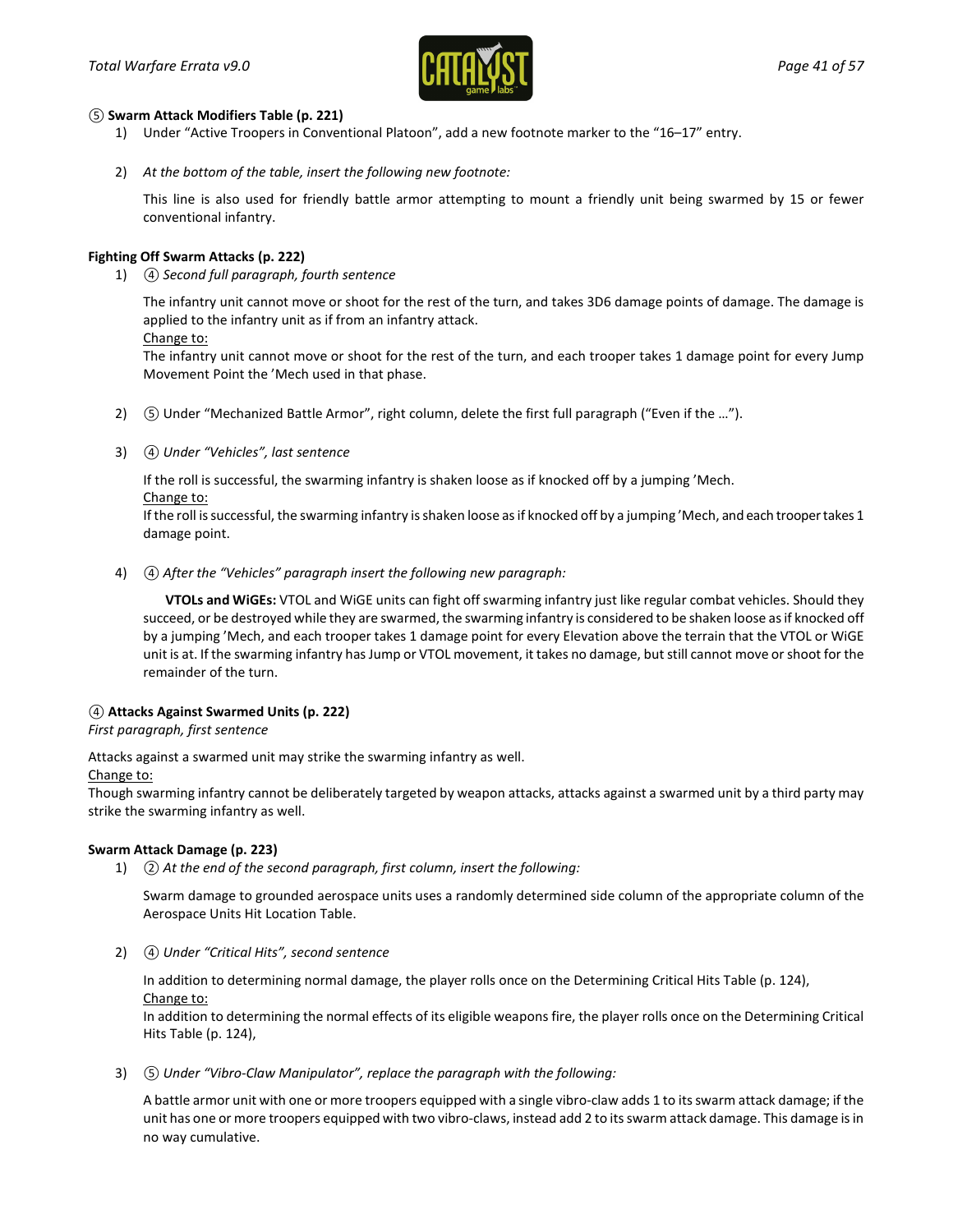

#### **Infantry Carriers (p. 223)**

1) *③ First sentence*

Infantry may ride inside any unit during the course of a game, provided the unit has dedicated cargo space. Change to:

Infantry may ride inside any non-'Mech unit during the course of a game, provided the unit has dedicated cargo space.

2) *④ Under "Mechanized Infantry"*

Mechanized infantry cannot be carried using these rules, unless the carrying unit is a Large Support Vehicle, small craft or Large Craft.

Change to:

Mechanized infantry can only be carried by a Combat or Medium Support Vehicle over 100 tons or any Large Support Vehicle, small craft or Large Craft.

### *⑧* **Mounting (p. 223)**

*First paragraph, first sentence*

To mount a carrying unit during a turn, an infantry unit must start its Ground Movement Phase in the same hex as the carrier. Change to:

To mount a carrying unit during a turn, an infantry unit must spend all its MP to enter a carrier in its hex.

### *④* **Mounting (p. 224)**

### *First full paragraph on the page*

Mounted infantry may not fire weapons, spot for indirect fire or take any action other than dismounting from the carrier. Any equipment that does not require an action to use (such as an ECM suite on a battle armor unit) still functions; hence in the case of an ECM suite on a battle armor unit, the carrying unit will be covered by the 1-hex "ECM bubble".

#### Change to:

Mounted infantry may not fire weapons, spot for indirect fire or take any action other than dismounting from the carrier. Equipment that does not require an action to use (such as an ECM suite on a battle armor unit) does not function.

### *⑤* **Dismounting (p. 224)**

#### *First paragraph, first sentence*

An infantry unit may dismount a carrier only at the end of that carrier's movement.

#### Change to:

An infantry unit may dismount a carrier only during the Movement Phase, at the end of that carrier's move. A charging carrier cannot dismount infantry.

#### *⑤* **Dismounting (p. 225)**

- 1) Delete the second paragraph (first full para on the page: "Vehicles, including VTOLs, must spend…")
- 2) *Under "MP Reduction", last sentence*

, no infantry may dismount even if the carrier has not expended all of its MP. Change to: , no infantry may dismount.

#### **Dismounting From Aerospace Carriers (p. 225)**

1) *⑤ First paragraph, second sentence*

If an aerospace unit is landed, use the rules for vehicles, Large Support Vehicles or DropShips as appropriate, except that the carrying unit need not expend MP to dismount infantry.

#### Change to:

If an aerospace unit is landed, use the rules for vehicles, Large Support Vehicles or DropShips as appropriate.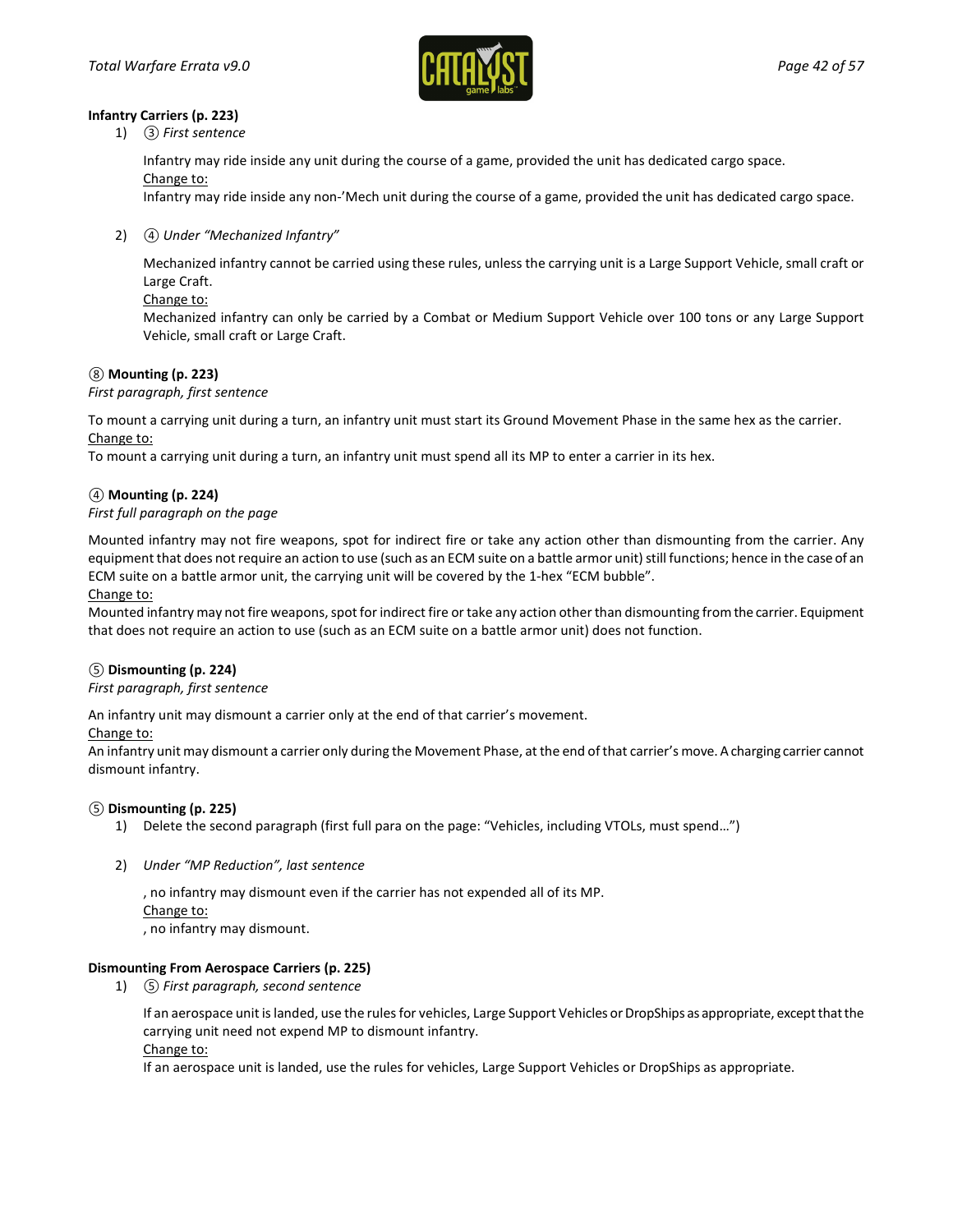

#### 2) *④ Replace the second paragraph with the following:*

The only exceptions are Aerospace Fighters, Conventional Fighters, and Fixed Wing and Airship Support Vehicles in conjunction with infantry that have Jumping or VTOL MP. The carrying unit must be flying at Altitude 1 (NOE). All infantry units dismounting from an airborne aerospace unit must be placed in any hex along the carrying unit's flight path in that turn (see p. 242). Jump-capable infantry units are placed on the ground (if the infantry unit must eject any missile launchers and/or detachable weapon packs to use its jumping capability, and has not yet done so, it cannot eject said equipment while still mounted on or in an aerospace unit; the airborne transport must first land before these units can dismount). Infantry units with VTOL MP that are dropped by an aerospace unit are placed at an elevation level of 8 (see p. 43).

Attacks against any infantry dismounting from an airborne aerospace unit are made as though the infantry moved 0 hexes, with a +1 modifier applied for infantry units that possess either Jump or VTOL MP.

### *⑧* **Infantry Dismounting [example text] (pp. 225-226)**

Remove all references to units expending MP to allow their infantry to dismount, as well as the Infantry Dismounting Table.

### *⑤* **Mechanized Battle Armor (p. 227)**

1) *Under "Magnetic Clamps"*

Mechanized battle armor units equipped with magnetic clamps can mount standard 'Mechs and vehicles (except for VTOLs) Change to:

Mechanized battle armor units equipped with magnetic clamps can mount standard 'Mechs and vehicles (with special movement restrictions listed below)

2) *In between the "Magnetic Clamps" and "MP Reduction" paragraphs, insert the following new paragraph:*

**Movement Restrictions:** Whether or not the battle armor is equipped with magnetic clamps, no vehicle may expend UMU, VTOL, WiGE or Jumping MP while carrying mechanized battle armor, and no 'Mech may expend UMU MP.

3) *Under "MP Reduction", at the end of the paragraph insert the following:*

The *'Mech Lifting Capabilities* rules (see p. 261) do not affect this MP penalty.

4) *After "MP Reduction" insert the following new paragraphs:* 

**Omni-Trailers:** Each tractor and trailer is a separate vehicle for the purposes of externally carrying battle armor. A trailer hitch in use on the Rear of the tractor or trailer reduces the ability of that tractor or trailer to carry battle armor squads by two suits, from the maximum of six suits.

**Support Vehicles:** Omni Support Vehicles of any kind cannot carry mechanized battle armor.

### *④* **Attack Damage to Troopers (p. 227)**

*First paragraph, first sentence*

When a unit carrying battle armor takes a hit in a location where a surviving trooper is riding, roll 1D6.

Change to:

Mechanized Battle Armor can only take damage when the unit carrying them takes damage. When a unit carrying battle armor takes a hit in a location where a surviving trooper is riding, roll 1D6.

### *④* **Attack Damage to Troopers (p. 228)**

*After the first paragraph on page (the paragraph continued from p. 227) insert the following new paragraph:* 

**Area-Effect Attacks:** When resolving an area-effect attack on a hex with a unit carrying battle armor, the battle armor does not take normal area effect damage, but suffers damage as described above instead (roll 1D6 if the location a battle armor trooper takes damage, etc.).

### *⑤* **Bomb Rack (p. 228)**

*First paragraph, last sentence*

The only to-hit modifier that applies to the attack is Attacker Movement modifier.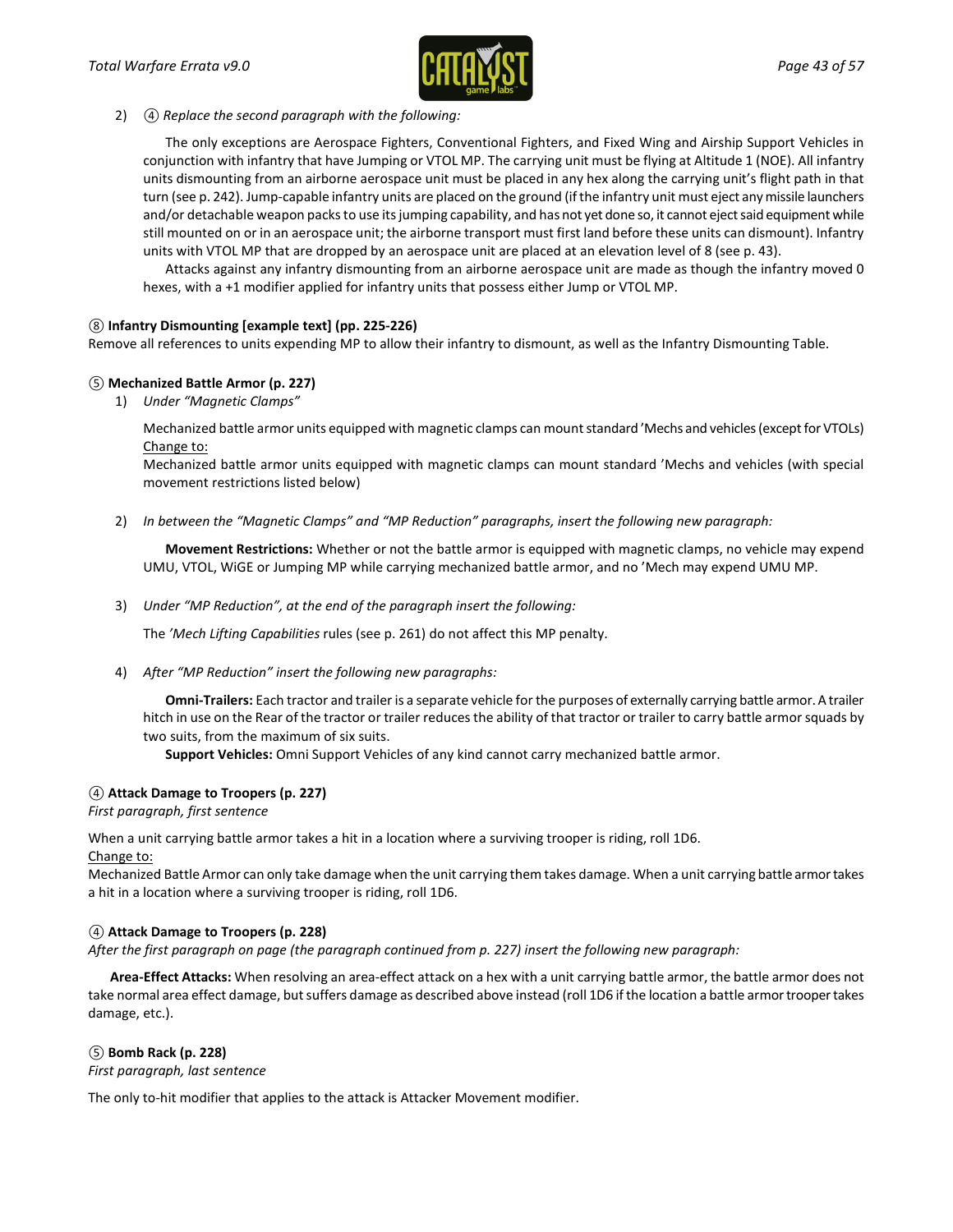### *Total Warfare Errata v9.0 Page 44 of 57*



#### Change to:

The to-hit number is equal to the battle armor's Gunnery Skill Rating, with no other modifiers applied, including the –4 modifier for attacking a hex.

#### *③* **Improved Sensors (p. 228)**

sensors with an *Inner Sphere* technology base have a 2-hex range, while Clan-tech sensors have a 3-hex range. Change to: improved sensors have a 2-hex range.

### *④* **Magnetic Clamps (p. 228)**

*Replace the entry with the following:*

A battle armor unit equipped with magnetic clamps can mount standard BattleMechs and vehicles as though the carrying units were Omni units (see *Mechanized Battle Armor*, p. 227).

## **Aerospace Units**

*⑥* **Space Combat (p. 235)** *Under "Aerodyne Units"*

(see Aerospace Firing Arcs Diagram 2, p. 236) Change to: (see Aerodyne Firing Arcs Diagram, p. 236)

### *⑤* **Space Combat (p. 235)**

*Under "Spheroid Units"*

(see Aerospace Firing Arcs Diagram 1, above) Change to: (see Spheroid Firing Arcs Diagram, above)

#### *⑤* **Aerospace Attack Modifiers Table (p. 237)**

1) *Insert the following rows into the section for Target/Intervening Conditions:*

| Secondary target in forward arc                                                | $+1$ |
|--------------------------------------------------------------------------------|------|
| Secondary target in side or rear arc                                           | $+2$ |
| Target conducting air-to-ground attack this turn                               | $-3$ |
| Attacker is an OmniFighter flying at altitude 1 (NOE) attacking an air target  | $+1$ |
| Attacker is non-OmniFighter flying at altitude 1 (NOE) attacking an air target | $+2$ |

2) For both the "Target is evading" and "Attacker is evading" entries, change "Variable" to "Variable (see p. 77)"

#### *③* **Aerospace Units Hit Location Table, DropShips/Small Craft (p. 237)**

On column "Side", on "Row 8", change "Collar Side/Door" to "Side/Door"

#### **Weapons and Equipment (p. 238)**

1) *⑤ Under "ECM and Active Probes", at the end of the section insert the following:*

The area of effect of ECM mounted on an aerospace unit only affects ground units (and vice versa) when the Aerospace Units on Ground Mapsheet rules are in use (see p. 91), the affected unit is within range, and the aerospace unit occupies NoE altitude. However, the unit mounting ECM always receives the benefits of ECM, even if the attack comes from beyond NoE altitude.

2) *④ Under "Special Munitions"*

Aerospace units may not use special munitions.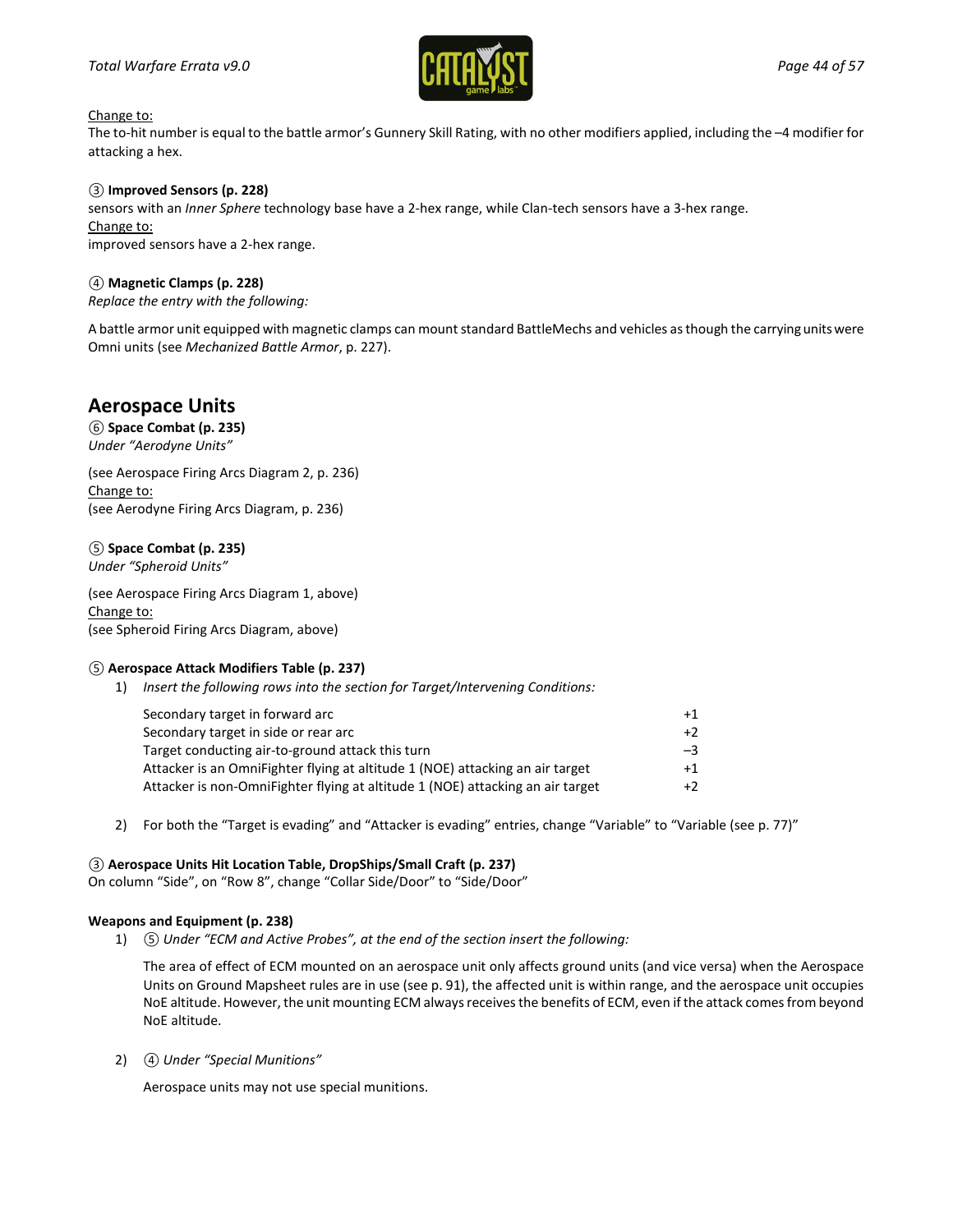

#### Change to:

Aerospace units may not use special munitions, with the exception of Artemis-equipped missiles and LB-X autocannons (in which they always use Cluster ammunition).

#### *③* **Determining Hit Location (p. 238)**

*Under "Cluster Weapons", replace the paragraph with the following:*

Determining hit locations for cluster weapons works differently with aerospace units than with other unit types. The Attack Value of all cluster weapons except Plasma weapons and Ultra Autocannons (or all cluster weapon bays except Ultra Autocannon bays) is divided into 5-point Attack Value groupings, with any remaining damage assigned to its own grouping. The attacking player then makes a separate hit location roll for each Attack Value grouping. Ultra Autocannon divide their published Attack Value in half and apply each half as one of two separate clusters. Plasma weapons function as non-cluster weapons against heat-tracking units, applying heat normally. Against targets that do not track heat, Plasma Rifles add 2D6 to their 10 point Attack Value and Plasma Cannons roll 3D6 for an Attack Value, and both weapons apply all damage in this manner as five-point clusters.

#### *⑤* **Scale (p. 238)**

*Under "Spheroid Units" This ruling has changed from previous errata versions.*

attacks by standard-scale weapons against capital-scale armor are totaled then divided by 10 and rounded down for each location Change to:

attacks by standard-scale weapons against capital-scale armor and structure are totaled then divided by 10 and rounded normally

#### *⑤* **Structural Integrity (SI) Damage (p. 238)**

*First paragraph, first sentence*

When all the armor in a location is destroyed, subtract half the excess damage (round down) from the unit's SI value.

#### Change to:

All damage to a unit's SI value is halved (round down).

#### *④* **Airborne Aerospace Units vs. Other Airborne Units (p. 242)**

*Replace the entry with the following:*

Airborne aerospace units may only execute air-to-air attacks against other airborne aerospace units. Against all other targets (including airborne non-aerospace units such as WiGE and VTOL vehicles, and other units expending VTOL MPs), airborne aerospace units may only execute air-to-ground attacks (see *Air-to-Ground Attacks*, below).

#### **Air-to-Ground Attacks (p. 242)**

1) *② Second paragraph, second sentence*

The player must first nominate an attack path, a row of hexes over which the fighter will pass. This row must form a straight line and represents the fighter's flight path across the ground mapsheet (see diagrams below). Change to:

When an aerospace unit is declaring its weapon attacks, the player must first nominate an attack path, a row of hexes over which the fighter will pass. This row must form a straight line and must be parallel to the final facing of the aerospace fighter; it represents the fighter's flight path across the ground mapsheet (see diagrams on p. 243).

2) *④ Third paragraph*

Aerospace units making air-to-ground attacks cannot make any air-to-air attacks in the same turn.

Change to:

Aerospace units can only make one air-to-ground attack per turn, and cannot make any air-to-air attacks in the same turn.

#### 3) *④ Under "Types of Attacks"*

Conventional fighters and aerodyne small craft can make all the attacks described below. Spheroid DropShips/small craft and VSTOL-equipped units may only make strike attacks. Aerodyne DropShips may only make strike and strafing attacks.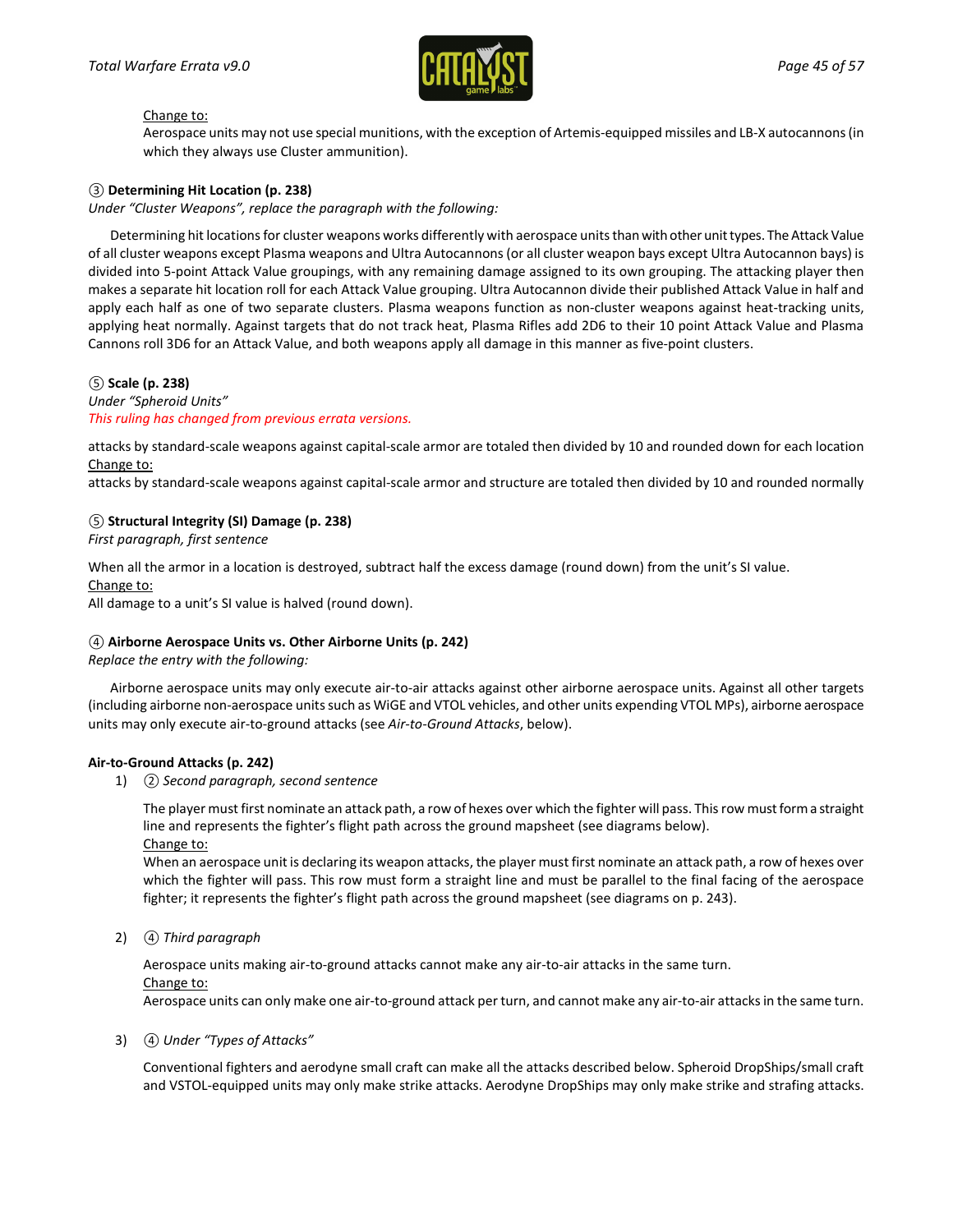

#### Change to:

Conventional and aerospace fighters and fixed-wing support vehicles equipped with hardpoints can make all the attacks described below. Spheroid DropShips/small craft may only make strike attacks. Aerodyne DropShips/small craft and fixedwing support vehicles without hardpoints may only make strike and strafing attacks.

### *⑤* **Non-Aerospace Airborne Units (p. 243)**

*First and second sentences This ruling has changed from previous errata versions.*

Airborne aerospace units cannot make air-to-ground attacks against airborne non-aerospace units (WiGE and VTOL vehicles, or other units expending VTOL MP, such as battle armor). Such units cannot be damaged by these attacks, with the exceptions of bombs that strike a building or water hex

#### Change to:

Airborne aerospace units make strafing and striking attacks against airborne non-aerospace units (WiGE and VTOL vehicles, or other units expending VTOL MP, such as battle armor) just like any other ground target. Such units cannot be subject to dive-bombing or level bombing attacks, however, with the exception of bombs that strike a building or water hex

### *②* **Air-to-Ground Attack Modifier Table (p. 243)**

*Second footnote*

Terrain and target movement modifiers do not apply to any type of bombing attack;

Change to:

Terrain and target movement modifiers (including the –4 modifier for an immobile target) do not apply to any type of bombing attack;

### *⑤* **Strafing (p. 243)**

1) *Second paragraph, third sentence*

The unit may fire one, some or all of its direct-fire energy and pulse weapons when strafing.

Change to:

The unit may fire one, some or all of its non-ammo-dependent direct-fire energy and pulse weapons when strafing.

2) *Third paragraph, in between the first and second sentences insert the following:*

No matter how many targets are attacked, each weapon only fires once for the purposes of heat tracking.

### *④* **Strafing [example text] (p. 245)**

*Replace the first paragraph on the page with the following:*

*For the VTOL in Hex D: 9 (4 (base to-hit number), +4 (strafing attack modifier) +2 (VTOL movement) +1 (airborne target) -2 (pulse weapon modifier)). If the attack succeeds, the player makes the hit location rolls against the rear of the VTOL.*

#### **Striking (p. 245)**

1) *⑤ First paragraph, third sentence*

A strike attack reduces the attacker's altitude by one. Change to: A strike attack reduces the attacker's altitude by one, applied before any attacks are resolved that turn.

2) *⑦ At the end of the section, before the example, insert the following new paragraph:*

**Variable Damage Weapons:** Striking attacks made with these weapons always treat the attack range as short.

### *⑤* **Striking [example text] (p. 245)**

*Delete the last paragraph. At the start of the second paragraph insert the following:*

*First, the controlling player adjusts the* Shiva's *altitude from 3 to 2 on the fighter's record sheet.*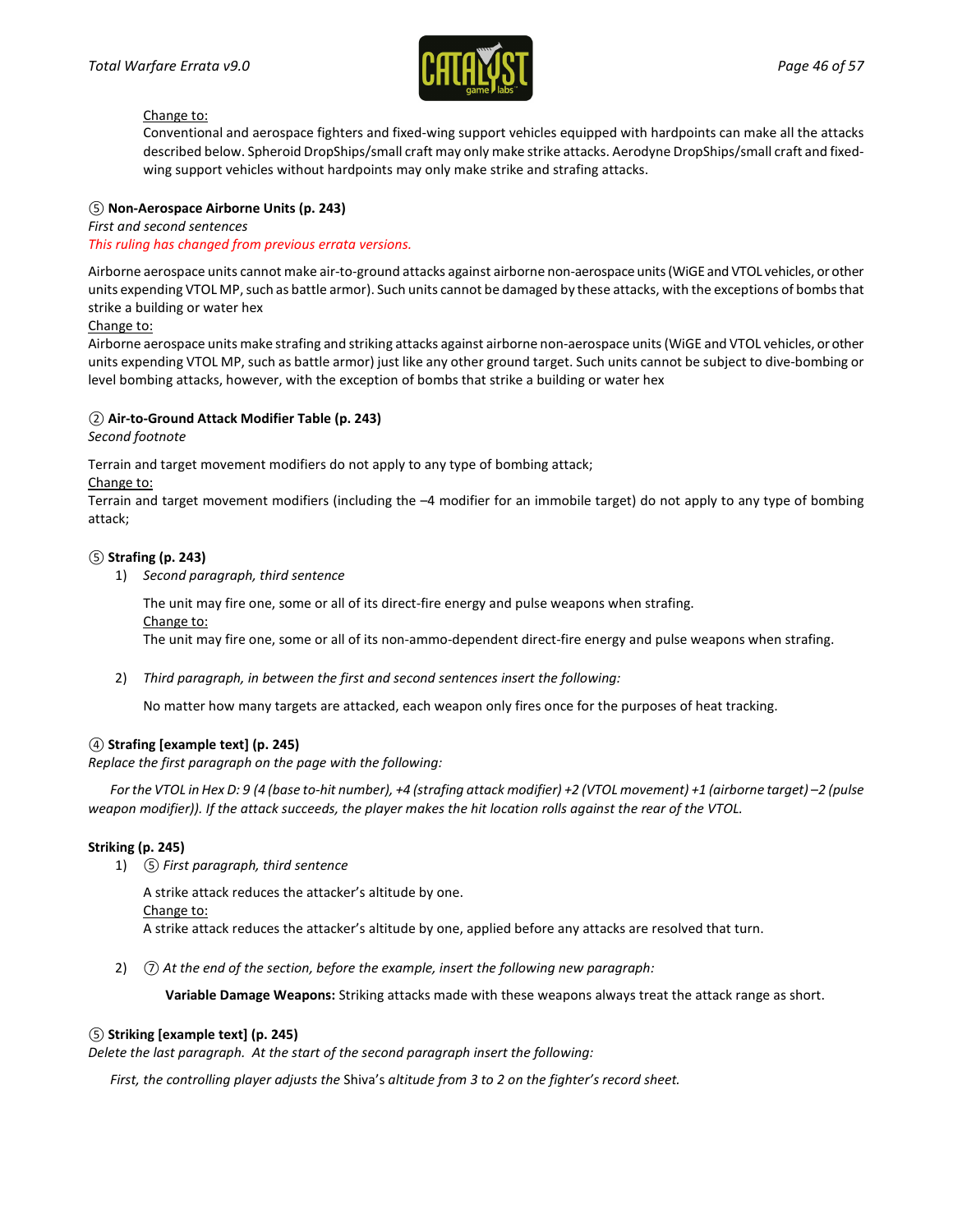

### *④* **Bombing (p. 245)**

*At the end of the first paragraph insert the following:*

All such ordnance uses the Nose arc for firing purposes.

### *⑤* **Bombing (p. 245)**

*Under "Dive-Bombing", first paragraph, in between the first and second sentences insert the following:*

This altitude drop is applied before any attacks are resolved that turn.

### *④* **Bombing (pp. 245-246)**

*Under "Dive-Bombing", replace the second paragraph on p. 245, spilling over onto p. 246, with the following:*

Roll once for each bomb being dropped in the attack. For each attack that succeeds, the bomb impacts and explodes in the target hex. If an attack fails, the bomb scatters before exploding. To determine the direction of the scatter, roll 1D6 and consult the Dive-Bombing Scatter Diagram below. The bomb scatters in that direction, impacting a number of hexes from its intended target hex equal to the attack roll's margin of failure. (For example, if the attack roll failed by 3 points, the missed bomb will strike 3 hexes away from its intended target.)

### *⑤* **Altitude-Bombing (p. 246)**

*Replace the second paragraph with the following:*

Roll once for each bomb being dropped in the attack. If a roll succeeds, that bomb lands in the designated hex. If the roll fails, the bomb scatters before exploding. To determine the direction of the scatter, roll 1D6 for each bomb dropped and consult the Altitude-Bombing Scatter Diagram on page 245. The bomb scatters in that direction, impacting a number of hexes from its intended target hex equal to the attack roll's margin of failure. (For example, if the attack roll failed by 3 points, the missed bomb will strike 3 hexes away from its intended target.)

### *④* **Area-Effect Weapons (p. 246)**

*After the last sentence insert the following:*

All external ordnance uses the Nose Arc for firing purposes.

#### *④* **Rocket Launchers (p. 246)**

One rocket launcher occupies the same space as one bomb. Change to: One Rocket Launcher 10 occupies the same space as one bomb.

### *④* **TAG (p. 246)**

*Replace the subsection with the following:*

• **TAG:** Not a weapon in its own right, TAG (see p. 142) can be used to designate targets for weapons like laser-guided bombs or semi-guided LRMs. TAG units can be built into a unit's fuselage in the same way as a weapon or carried as an external pod. A podmounted TAG occupies the same space as one bomb. To designate a target, the fighter must be at Altitude 5 or lower. Like a strike attack, the target must lie along the flight path.

The base to-hit number for the system is the warrior's Gunnery Skill +2. The designating aerospace unit cannot make any other attacks while attempting to designate a target.

A grounded fighter's TAG uses the same firing arc as a weapon in the same location (see p. 236), and uses all rules of TAG use as found on page 142. A pod-mounted TAG on a grounded aerospace fighter uses the nose firing arc.

### *⑤* **Bombing [example text] (p. 247)**

*Starting with the first new paragraph on the page ("The controlling player nominates…"), replace that paragraph and the one following it with the following:*

*This ruling has changed from previous errata versions.*

*The controlling player nominates Hex B for its divebombing attack and opts to drop half his bomb load (5 bombs) against the target hex. In this case, we'll assume the* Shiva *was at an altitude of 4. First, the player adjusts the* Shiva*'s altitude by 2 (from 4 to 2), because it is making a dive-bombing attack. The player then makes a to-hit roll against the modified To-Hit Number 6 (4 (base to-hit number) + 2 (dive-bombing attack modifier) = 6) for each bomb. Unfortunately, all his rolls are less than 6 and so the bombs miss their*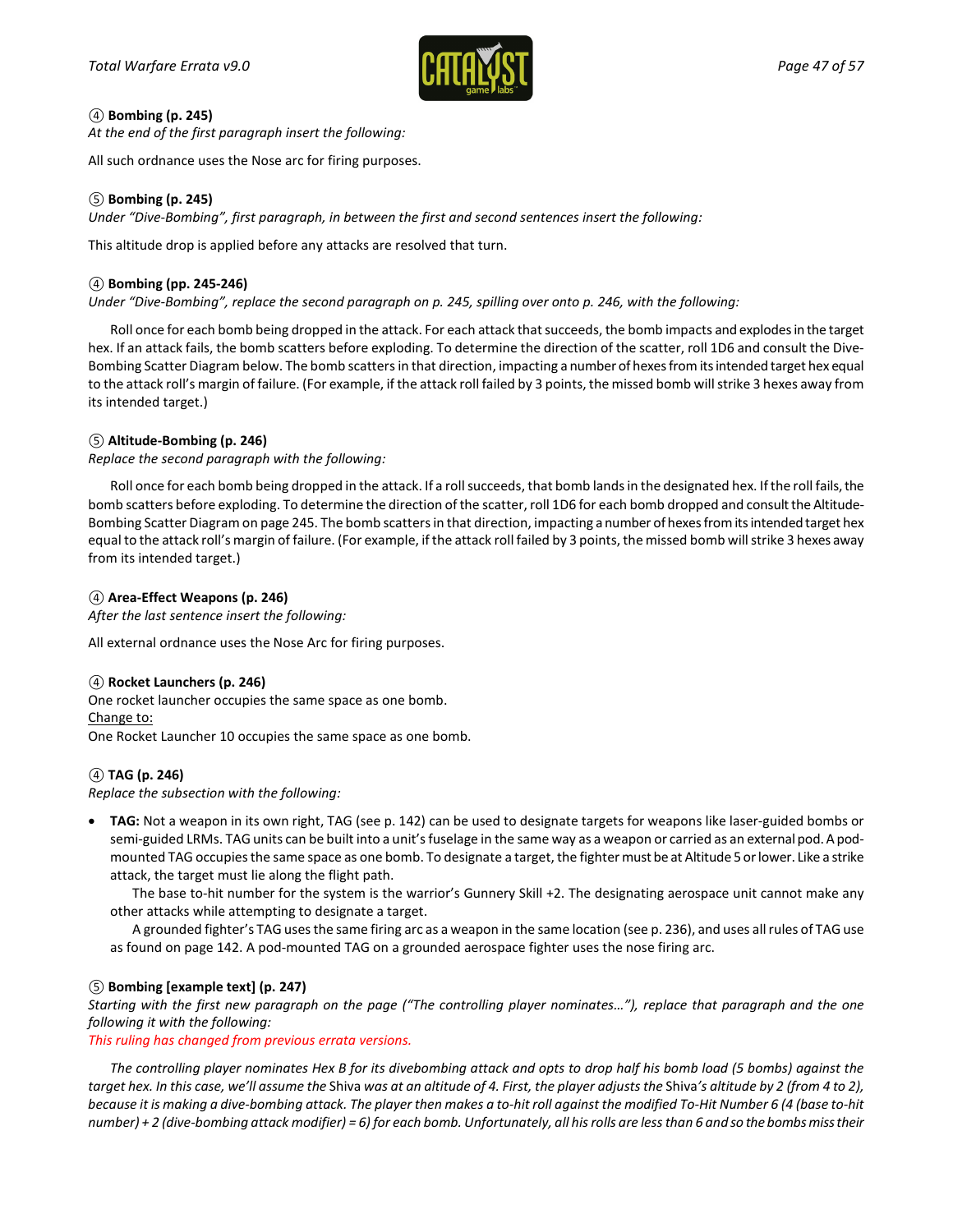

*target. For each bomb, he must now roll the direction and distance of deviation. If he's lucky, they may still land in another hex containing an enemy unit, or—since they are cluster bombs—adjacent to an enemy unit's hex.*

*If all the bombs had struck Hex B, the player would apply the following damage.*

### *④* **Ground-To-Air Attacks (p. 247)**

*First paragraph, first sentence*

The rules for ground units attacking airborne aerospace units are covered in the appropriate areas of the *Combat*section (see p. 98). Change to:

The rules for ground units attacking airborne aerospace units are covered in the appropriate areas of the *Combat*section (see pp. 98 and 110).

### *④* **Ground-To-Air Attacks [example text] (pp. 247-248)**

*Replace the example with the following:*

In the strafing example on page 244, the controlling player of the ground units wishes to attack the aerospace fighter. The Shiva is *at Altitude 3 in a hex on the low-altitude map that corresponds with the Canyon map (the ground mapsheet).*

*First, all of the units on the ground mapsheet have line of sight to the* Shiva*. (They would have LOS whether the fighter was at Altitude 1 all the way up to Altitude 8; at Altitude 9 or higher, the units on the ground mapsheet could not attack the* Shiva*. See* Line of Sight *under* Airborne Aerospace Units Vs. Airborne Non-Aerospace Units*, p. 99 of the* Combat *section.)*

*Next, the ground units' player must take his units' firing arcs into consideration. The* Shiva *is operating on a low altitude map, and so the line of sight is drawn from the attacking hexes to the closest point on the* Shiva*'s flightline to determine appropriate arcs as follows (see* Firing Arcs *under* Non-Aerospace Units to Airborne Aerospace Units*, p. 110 of* Combat*):*

- *1. Firing arcs do not apply to the infantry in hexes A and B.*
- *2. The vehicle in Hex A can only fire its front-mounted weapons, or turret-mounted weapons if the unit had a turret and rotated it appropriately during weapon declaration.*
- *3. The fighter is in the right side arc of the 'Mech in Hex B. The 'Mech may torso-twist to fire its front arc weapons on the fighter.*
- *4. The fighter is in the ProtoMech's rear arc, and so the ProtoMech can only fire on the fighter if it mounts a main gun or armmounted weapons.*
- *5. The VTOL in Hex D can only fire its rear-mounted weapons.*
- *6. The WiGE in Hex 1 can only fire right-side mounted weapons.*
- *7. Because the closest point on the* Shiva*'s flightline is equidistant to the 'Mech in Hex 2's front and left arm arcs, the player controlling the player may choose what arc applies. The player controlling the 'Mech in Hex 2 may elect to torso-twist towards the*  Shiva*'s flightline, thus ensuring they may use the weapons in their front firing arc.*

*As the* Shiva *is operating on a low-altitude map, the range of the fighter is drawn from the attacking unit's hex to the nearest hex on the* Shiva*'s flightline, minimum 0. In addition, for each altitude, all attacking non-aerospace units add 2 hexes to the range (see*  Non-Aerospace Units Attacking Airborne Aerospace Units*, p. 107). With that in mind, the ranges for each unit are as follows:*

- *1. The vehicle in Hex A, the 'Mech in Hex B, the ProtoMech in Hex C, and the VTOL in Hex D would all attack the* Shiva *as though the range were 6 (all are on the flightline, plus 2 hexes of range per altitude).*
- *2. The range from the WiGE in Hex 1 is 7 (1 hex from the flightline, plus 2 hexes of range per altitude).*
- *3. The range from the 'Mech in Hex 2 is 8 (2 hexes from the flightline, plus 2 hexes of range per altitude).*
- *4. The two infantry units cannot make attacks against airborne aerospace units.*

*If the* Shiva *had been at Altitude 1 (NOE), the WiGE in Hex 1 would have applied a +1 to-hit modifier, while the 'Mech in Hex 2 would have applied a +2 to-hit modifier for terrain.*

*Finally, the player must consider the angle of attack (see* Angle of Attack*, p. 236). The units in hexes A, B, C and D are attacking the aerospace fighter's nose and so apply a +1 modifier for angle of attack. The WiGE in Hex 1 is attacking the fighter's right side and 'Mech in Hex 2 is attacking the left side, and so both apply a +2 to-hit modifier.*

With the above information determined, the controlling player of the 'Mech in Hex B (a Legacy) determines the exact to-hit *numbers for his weapons. The base range is 0 hexes, +2 hexes for each of the three altitudes for a net range of 6 hexes.*

*This is medium range for the* Legacy*'s ER medium lasers and its single Streak SRM-4. The 'Mech's twin Ultra AC/10s (which the controlling player opts to fire at double rate) are at short range. The ER small laser has a maximum range of 5 and thus cannot be used against the* Shiva*. The* Legacy *walked this turn, increasing the to-hit target number modifier at short range to 5 and at medium range to 7.*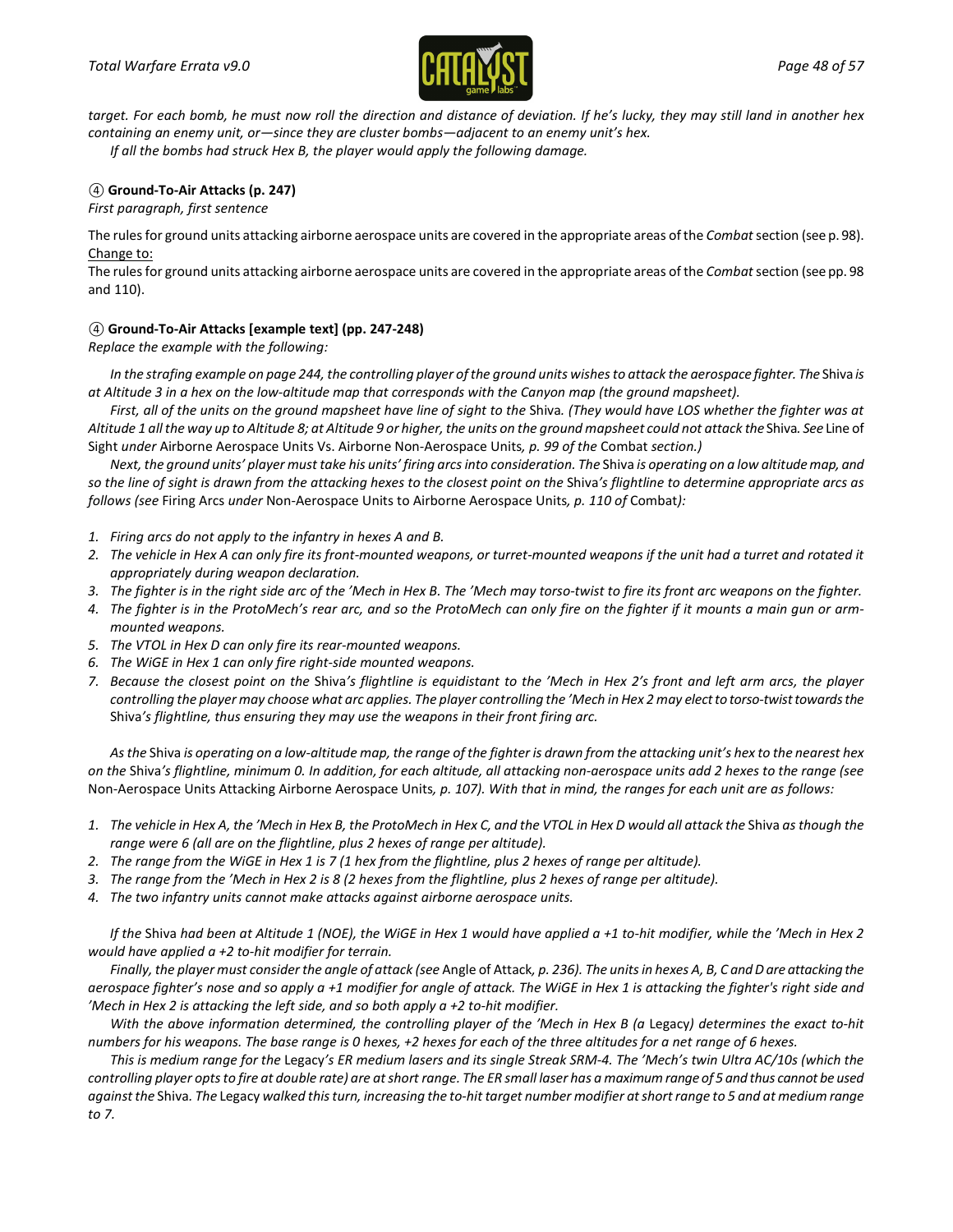

*The player rolls a 6 and an 11 for the ER medium lasers (one hit, one miss), an 8 for the SRM-4 (which inflicts four 2-point hits) and a 6 and 7 for the Ultra AC/10. He rolls 2D6 twice to see how many AC rounds struck the target and gets a 6 and a 10, which he compares to the appropriate column of the Cluster Hits Table. One round from the first autocannon and both rounds from the second struck the* Shiva*, inflicting 43 total points of damage.*

Because the attacking unit is launching an assault from the ground against an airborne aerospace unit, the player uses the *Above/Below column of the Aerospace Units Hit Location Table (see p. 237). The ER medium laser hits the fighter's aft and does 5 points of damage, exceeding the Damage Threshold of 4 and possibly inflicting critical damage to the engine, while the SRM rounds strike the right wing, left wing and aft (x2) for 2 points each (no chance of a critical hit). Two AC rounds strike the right wing for 10 damage points each and one AC round to the nose for 10 points, all exceeding the Damage Thresholds in those locations. The wing hits offer two possible critical hits—a gear hit and a weapon hit—while the nose hit may have done critical damage to sensors.*

*The player rolls 2D6 for each possible critical hit. He gets 9 for the engine roll (critical), 7 for the gear (no critical), 11 for the wing weapons (taking out one of the pulse lasers) and 7 for the sensor (no critical). The damage takes effect immediately; not enough to destroy the aircraft but enough to place it in great danger.*

*The* Shiva*'s player must make a Control Roll against a Modified Target Number of 8 (5 (Base To-Hit Number) +2 (+1 for each 20 points of damage sustained), +2 (atmospheric flight), –1 (aerospace fighter)). He rolls a 5—a failure—and the fighter goes out of control. Next, he rolls 1D6 to determine the number of altitudes lost and gets a 2. The aircraft drops to Altitude 1 (NOE), surviving—for now—to continue the fight.*

#### **Damage To Aerospace Units In Atmosphere (p. 249)**

1) *④ First sentence*

A unit in atmosphere must make a Control roll in the End Phase of every turn in which it suffers damage, using themodifiers shown on the Atmospheric Control Modifiers Table above.

Change to:

An aerospace unit in atmosphere must make a Control roll in the End Phase of every turn in which it suffers damage (see p. 93). All appropriate target modifiers shown on the Control Rolls Table (including the +2 modifier for Atmospheric Operations), and the Atmospheric Control Modifiers Table above, apply to this roll.

#### 2) *⑤ Before the Atmospheric Control Modifiers Table, insert the following new section: This ruling has changed from previous errata versions.*

#### **ATTACKS BY AND AGAINST SPHEROID DROPSHIPS IN ATMOSPHERE**

Spheroid DropShips and spheroid small craft, at low altitude, use the same Firing and Attack Diagrams that Grounded Spheroid Aerospace units use (see p. 250). A spheroid unit may spend 1 MP of thrust to reverse their left and right side facing. The player may elect to change the facing of the craft a full 180 degrees or any fraction thereof, but the cost of such movement is always 1 MP, no matter how much the craft rotates, up to 180 degrees.

For any attack that strikes a spheroid from a firing unit at the same altitude, roll 1D6. On a result of 1, the attack strikes the Nose; on a result of 2-5, the attack strikes the Side; and on a result of 6, the attack strikes the Aft. For any attack from a firing unit at a higher altitude that strikes a spheroid, roll 1D6. On a result of 1-3, the attack strikes the Nose; on a result of 4-6 the attack strikes the Side. For any attack from a firing unit at a lower altitude that strikes a spheroid, roll 1D6. On a result of 1-3, the attack strikes the Aft; on a result of 4-6 the attack strikes the Side.

For attacks by a spheroid unit, if the target unit is at the same altitude as the spheroid, it may fire the Fore Side and Aft Side weapons, facing the target. If the target is higher than the spheroid unit, then it may fire the Nose and appropriate Fore Side weapons, at the target. For units at a lower altitude, the spheroid may fire the Aft and appropriate Aft Side weapons, at the target.

Spheroid craft may target units in their "dead zone" (see *Air-To-Air Attacks*, p. 241). For targets at a higher altitude, the spheroid may fire its Nose weapons at the target. For targets at a lower altitude, the spheroid may fire its Aft weapons at the target.

#### *⑤* **Attacks By Grounded Aerospace Units (p. 249)**

1) *Under "Fighters and Small Craft"*

**Fighters and Small Craft:** Fighters and Small craft have the same firing arcs and attack directions Change to:

**Fighters:** Fighters have the same firing arcs and attack directions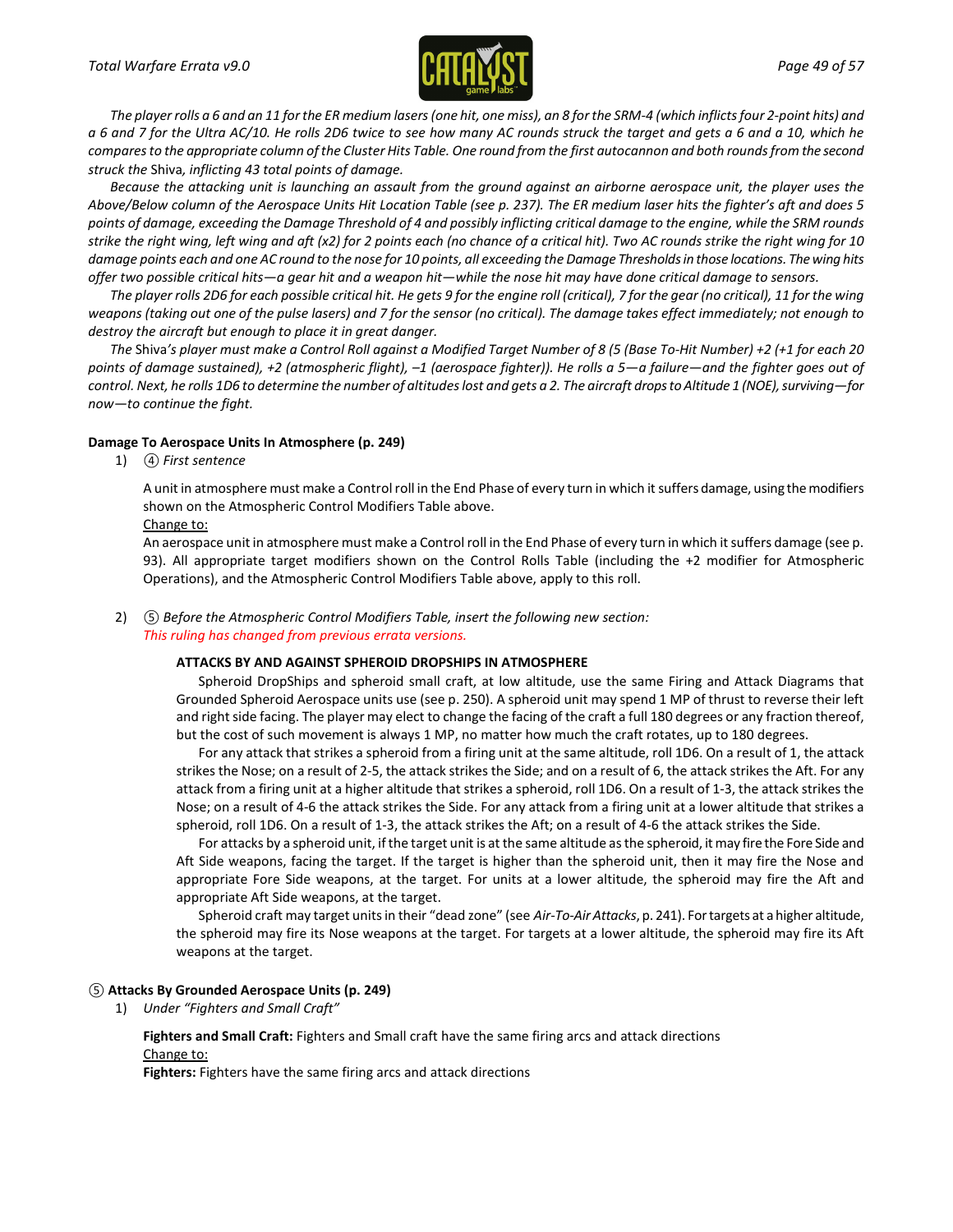

2) *Under "Firing Arcs", throughout the subsection*

After each mention of either Aerodyne or Spheroid Dropships, append "and Small craft" or "or Small craft" as appropriate.

3) *Under "Firing Weapons", first paragraph*

Attacks by DropShips are carried out in the same manner as on the space map, with the exceptions noted above concerning firing arcs for grounded spheroid DropShips.

Change to:

Attacks by DropShips are carried out with the exceptions noted above concerning firing arcs for grounded spheroid DropShips. Resolve each individual weapon as a separate attack, using ranges and damage values as found on pages 303- 304.

### *④* **Tele-Operated Missiles (p. 251)**

*At the end of the section insert the following new paragraph:*

Tele-operated launchers may not fire standard (non-tele-operated) capital ammunition.

## **Creating Scenarios**

### **Crippling Damage (p. 258)**

- 1) *②* Delete the following sentence under the first bullet point: "The pilot of a destroyed 'Mech may eject normally."
- 2) *④ Under the second bullet point (first in the right column), at the end of that point insert the following:*

If the unit did not start with the ability to do 5 or more damage, or the ability to do damage at a range greater than five hexes, the unit is never considered to have all its weapons destroyed.

3) *⑤* Delete the last bullet point ("Vehicles and 'Mechs that are immobilized […]").

### *⑤* **Hidden Units (pp. 259-260)**

*Replace the section with the following: This ruling has changed from previous errata versions.*

At the start of the scenario, the defender may hide their units on the map. Any player doing so writes down the number of each hex in which they hide a unit or units (stacking limits must be observed). They must also designate the facing of each, and if it is prone. A unit remains hidden until it is revealed (placed on the map).

Hidden units are not counted when making movement or fire selections. However, if a player plans to move a hidden unit, they must reveal it at the start of the Movement Phase. If a player plans to attack with a hidden unit (not including a pointblank shot; see below), they must reveal it at the start of the Weapon Attack Phase.

If a unit attempts to enter a hex containing a hidden enemy unit, it stops next to that hex instead (unless jumping; see below). However, if it is skidding or is being displaced into that hex, those rules take priority and the unit does not stop. Either way, the hidden unit is revealed. Additionally, a unit that ends its move next to a hex containing a hidden unit reveals that hidden unit. Hidden units revealed in these ways cannot move that phase.

Hidden units may not attack, but may spot for indirect fire and/or act as part of a  $C<sup>3</sup>$  network.

**Active Probes:** At the end of the Movement Phase, any hidden unit within range of an enemy unit's active probe and with line of sight to that enemy unit is revealed.

**Airborne Units:** Airborne units (including VTOLs and WiGEs) cannot be hidden using these rules unless grounded at the start of the scenario. Even then, DropShips cannot be hidden.

**Area-Effect Attacks:** Any damage dealt to a hex containing a hidden unit by attacks of the Area-Effect (AE) type (see p. 113) immediately reveals that unit and damages it as normal. The unit may act as normal in subsequent phases.

**Battle Armor:** Mechanized battle armor is hidden only if the unit they are riding on is hidden as well. If the unit they are riding on is hidden, the battle armor must also be hidden.

**Buildings:** If hiding a unit in a building, the unit's controller must note the level it is hidden on (this must be a level the unit could normally access). A unit that moves into or ends its move adjacent to a building hex reveals every hidden enemy unit in that building, regardless of the level a hidden unit is on.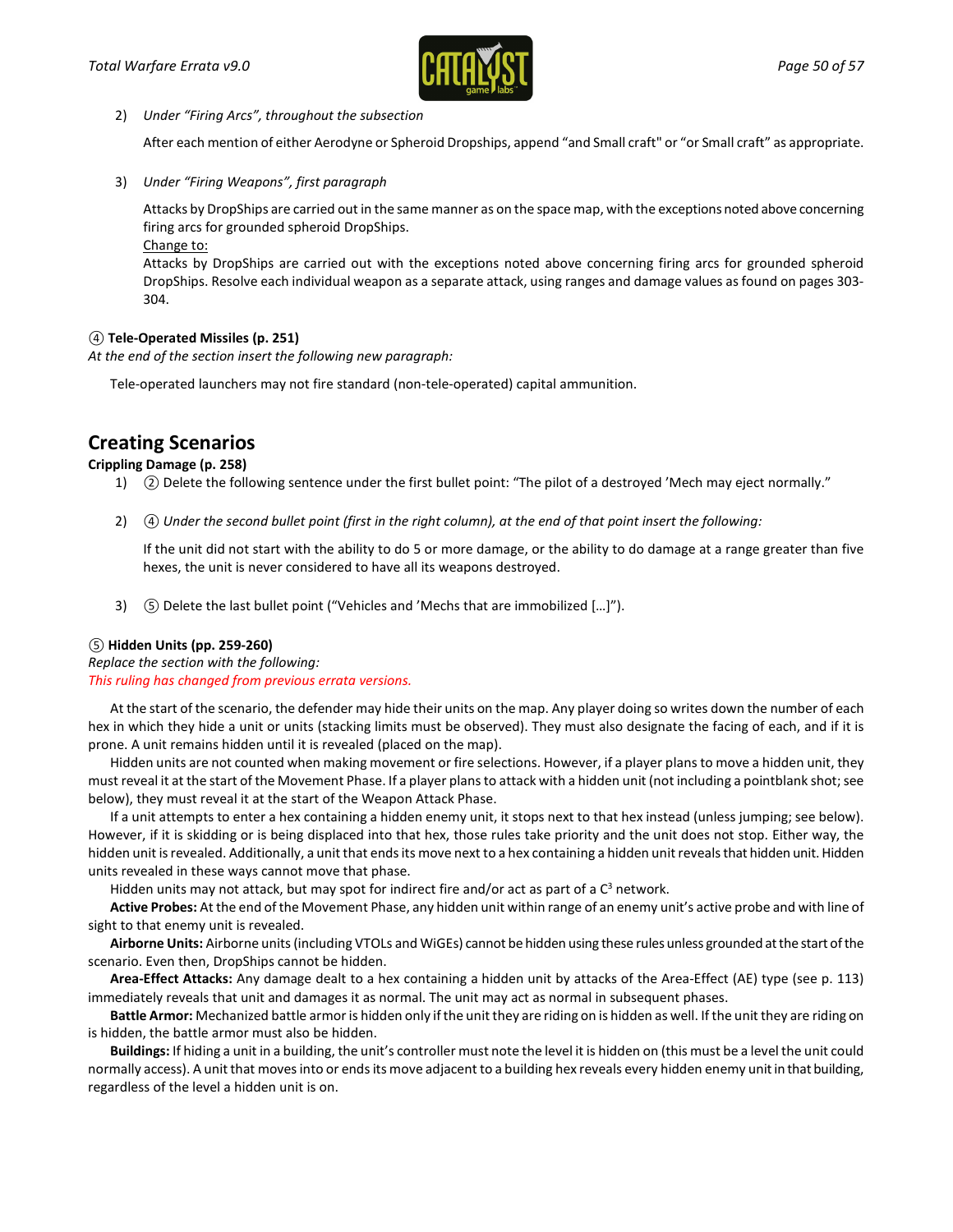

**Forbidden Hexes:** A unit can only be hidden in a hex/level it can legally enter and could normally access if not hidden. No unit may hide in a paved or road/bridge hex. 'Mechs and Large Support Vehicles cannot be hidden in clear hexes. Units may only be hidden in water hexes if fully submerged.

**Jumping:** Jumping over hexes does not reveal units hidden in them. If jumping into a hex would reveal a unit hidden there, the jumping unit still lands in that hex, causing a domino effect (see p. 152).

**Pointblank Shots from Hidden Units:** A hidden unit revealed by enemy movement may immediately make a special pointblank weapon attack against the unit that revealed it. It may first torso twist or rotate its turret, and uses a Range of 1. Ignore Target Number modifiers for movement or terrain. Any damage dealt and Piloting Skill Rolls required take effect immediately. If the target unit is still capable of moving, has MP remaining, and isn't jumping, it may continue its move after the attack. If the damage from a pointblank shot triggers a forced withdrawal and the damaged unit has MP remaining, its forced withdrawal begins immediately.

If an enemy unit skids, jumps, or is displaced into a hidden unit, any pointblank shot made occurs before any collision or displacement.

A unit making a pointblank shot cannot perform any other action for the remainder of that turn.

#### **Cargo Carriers (p. 261)**

1) *④ Under "Movement Penalties", replace the second and third sentences with the following:*

Cargo weighing up to a quarter of the carrying unit's weight subtracts 3 from—or cuts in half, rounding down—the carrier's Walking/Cruising MP, whichever reduction is less. A unit carrying a load weighing more than a quarter of its own tonnage may only move at half its Walking/Cruising MP (round down). No unit can use Jump Movement while carrying cargo, unless the cargo is being carried using the *'Mech Lifting Capabilities* rules, at right.

2) *③ Under "'Mech Lifting Capabilities", at the end of the section insert the following:*

Note that 'Mechs suffer no movement penalties provided that they are carrying no more than 10% of their constructed weight (20% with active Triple-Strength Myomer).

### *③* **Chase (p. 262)**

Chase scenarios use the same rules as breakthrough scenarios, with the following exceptions.

#### Change to:

Chase scenarios use the same rules and victory conditions as breakthrough scenarios, with the following exceptions.

#### *⑦* **Mapsheet Tables (p. 263)**

Note that these sections were heavily reworked as of the 7th printing, to take into account new *Map Pack* releases.

#### *⑦* **Assigning 'Mechs (p. 264) and Random Assignment Tables (pp. 267-271)**

Note that these sections were heavily reworked as of the 7th printing, to take into account new Technical Readout and Record Sheet releases and to shift the time frame from the Jihad to the Clan Invasion.

### *④* **Experience Rating and Skills (p. 271)**

*Last paragraph*

For Clan MechWarriors, add 1 to each roll result; subtract 1 for Clan combat vehicle warriors. Change to:

For Clan MechWarriors, add 2 to each roll result; subtract 2 for Clan combat vehicle warriors.

### **Index**

*②* **C (p. 300)** Change "Camo system, 229" to: "Camo system, 228"

*④* **F (p. 301)** Flak: change page reference to 114, 136, 141

*⑤* **M (p. 302)** Change "Magnetic Clamps, 227, 229" to: "Magnetic Clamps, 227, 228"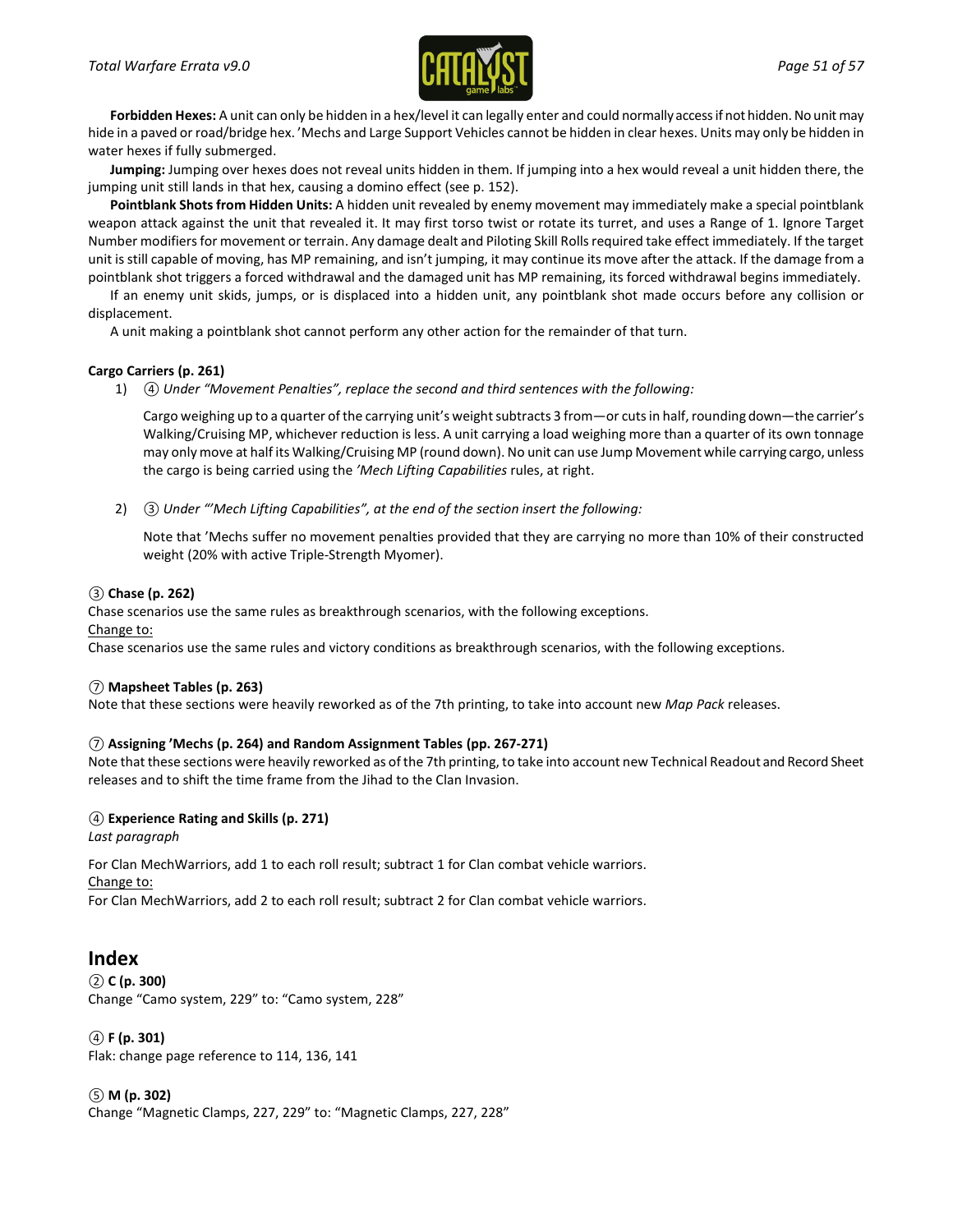

*⑤* **P (p. 302)**

Change "Pulse Weapons, 143" to: "Pulse Weapons, 113, 143"

## **Tables**

### **Inner Sphere Weapons and Equipment Table (p. 303)**

- 1) *④* Table Headers: Change "Attack Value" to "Aero Attack Value"
- 2) *④* Plasma Rifle: under "Type" column, delete "AI"
- 3) *⑤* B-Pods: under "Type" column, add "X"
- 4) *⑤* Under A-Pod, B-Pods, and Anti-Missile System, change all mentions of "PD" to "PB"
- 5) *④ Footnotes*

§See Burst-Fire Weapon Damage Vs. Conventional infantry Table, either p. 217 or p. 309. Change to:

§See Burst-Fire Weapon Damage Vs. Conventional infantry Table, either p. 217 or p. 310.

#### **Clan Weapons and Equipment Table (p. 304)**

- 1) *④* Table Headers: Change "Attack Value" to "Aero Attack Value"
- 2) *③* LB 2-X AC: under "Attack Value", change "1" to "2"
- 3) *④* Plasma Cannon: under "Type" column, delete "AI"
- 4) *④* ATM 6: under "Attack Value" column, change "8" to "10"
- 5) *②* ATM 12: under "Ammo Per Ton" column, change "4" to "5"
- 6) *⑤* SRM-2: change their Aero Attack Value from 2/5 to 2/4
- 7) *⑤* B-Pods: under "Type" column, add "X"
- 8) *⑤* Under A-Pod, B-Pods, and Anti-Missile System, change all mentions of "PD" to "PB"
- 9) *④ Footnotes*

§See Burst-Fire Weapon Damage Vs. Conventional infantry Table, either p. 217 or p. 309. Change to:

§See Burst-Fire Weapon Damage Vs. Conventional infantry Table, either p. 217 or p. 310.

10) *⑤* At the bottom, under "Weapons and Equipment Types Table", change "PD: Point-Blank Weapon" to "PB: Point-Blank Weapon"

#### **Additional Inner Sphere Weapons and Equipment For Battle Armor (p. 305)**

- 1) *④* Change "Grenade Launcher" to "Heavy Grenade Launcher"
- 2) *④*Under "Micro Grenade Launcher", "Heavy Grenade Launcher", "Light Mortar", and "Heavy Mortar", change the Type for all four entries from "DB, AI§" to "DB, AI, S§"
- 3) *④* Under "Man-Portable Plasma Rifle", change the Type from "DE" to "DE, H" and the Damage Value from "2" to "2§§"
- 4) *③ Under "Equipment" add the following line:*

Light Probe, E, -, -, -, -, 3, -,

5) *④ Under "Equipment" add the following line:*

Pop-Up Mine<sup>++</sup>, E, 4, -, -, -, 0, -,

6) *⑤ First footnote*

See the Weapon and Equipment Types Table, p. 306, Change to: See the Weapon and Equipment Types Table, p. 304,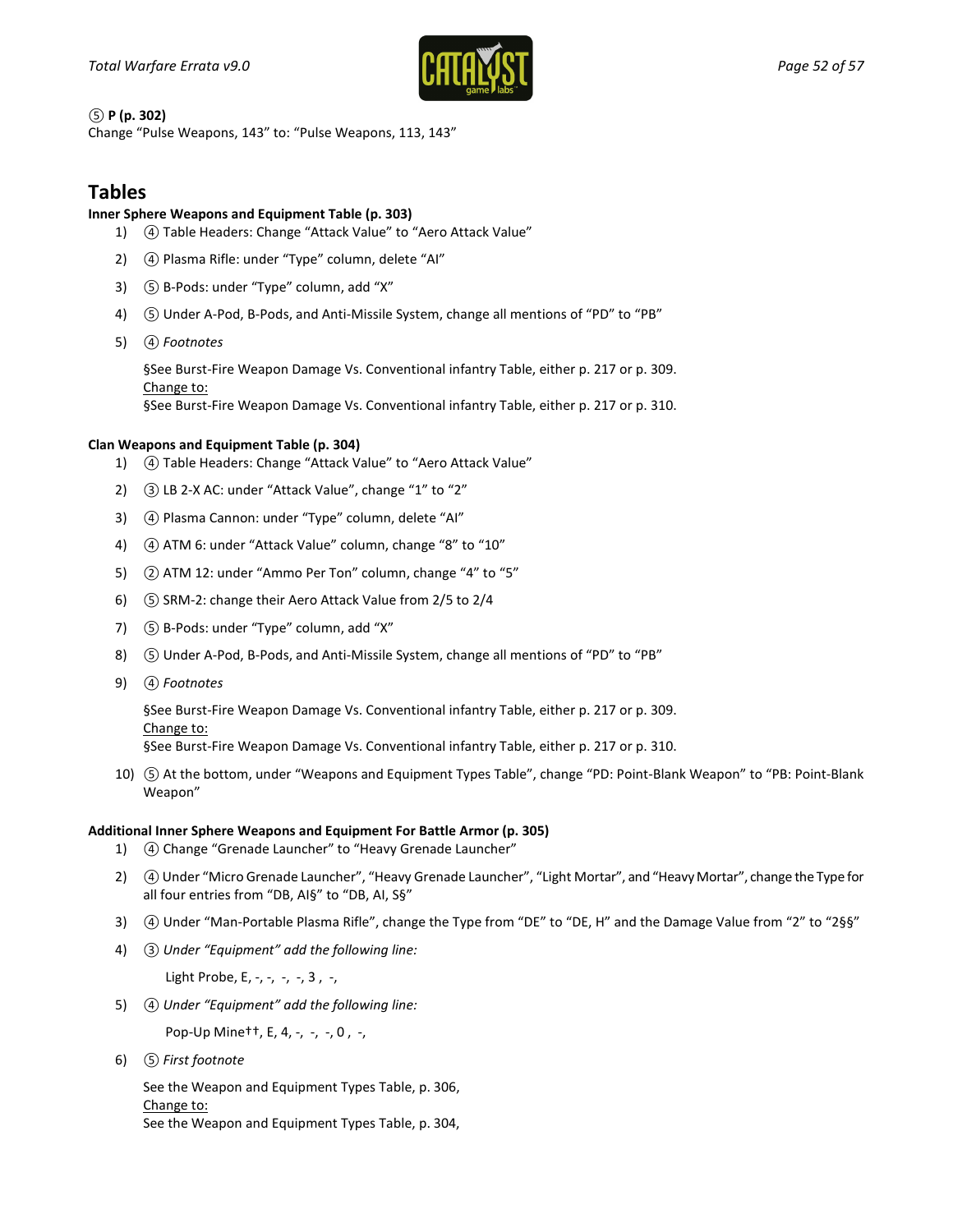

7) *④ Add the following footnote:*

†† See p. 229 for the full rules for Pop-Up Mines.

#### **Additional Clan Weapons and Equipment For Battle Armor (p. 305)**

- 1) (4) Under "Advanced SRM", change the Damage Value for all entries from "1/Msl, C2/‡" to "2/Msl, C2/‡"
- 2) *⑧ Table footnotes*

‡‡Treat as Flamer on Burst-Fire Weapon Damage Vs. Conventional Infantry Table, see either p. 217 or p. 310. Change to: ‡‡Treat as Battle Armor Flamer on Burst-Fire Weapon Damage Vs. Conventional Infantry Table, see either p. 217 or p. 310.

#### **Movement Costs Table (p. 306)**

- 1) *②* In the header, first column, change "Terrain Cost" to "Terrain Type"
- 2) *②* In the header, second column, change "Terrain Type" to "Terrain Cost"
- 3) *④* "Light Woods" row, "Prohibited Units" column: add footnote 9 to "Hover"
- 4) *⑤ Footnote 4*

Hovercraft may enter all water hexes along the surface and may enter such hexes using flanking movement.

#### Change to:

Hovercraft and WiGEs may enter all water hexes along the surface and may enter such hexes using flanking movement.

5) *⑤ Footnote 10*

Infantry pays only 1 MP (except mechanized infantry, which pays 2 MP) to enter any light woods hex. Change to: Infantry pays only 1 MP (except permitted mechanized infantry, which pays 2 MP) to enter any light woods hex.

6) *⑤ Footnote 11*

Infantry pays only 2 MP (except mechanized infantry, which pays 3 MP) to enter any heavy woods hex. Change to:

Infantry pays only 2 MP to enter any heavy woods hex.

#### *⑧* **Piloting/Driving Skill Roll Table (p. 306)**

Under "Building Movement", change each instance of "entering/leaving" to "entering"

#### **Attack Modifiers Table (p. 307)**

- 1) *②* Under "Target (modifiers cumulative)", delete the row: Airborne VTOL unit +1
- 2) *⑤ Under "Physical Attacks"*
	- a) Change the modifier for "Upper or lower leg actuator hit (each)" to +2 and half damage to all kick attacks
	- b) Change the modifier for "Foot actuator hit" to +1 to all kick attacks

#### *②* **Physical Attack Modifiers Table (p. 308)**

*\* footnote*

Whenever one unit charges another, compare their Piloting Skill Levels and use the difference between the two skill levels as a modifier to the to-hit number. If the target's skill level is lower, add the modifier to the to-hit number. If the attacker's Piloting Skill Level is lower, subtract the modifier from the to-hit number.

Change to:

Whenever one unit charges or DFAs another, compare their Piloting Skill Ratings and use the difference between the two skill ratings as a modifier to the to-hit number. If the target's skill rating is lower, add the modifier to the to-hit number. If the attacker's Piloting Skill Rating is lower, subtract the modifier from the to-hit number.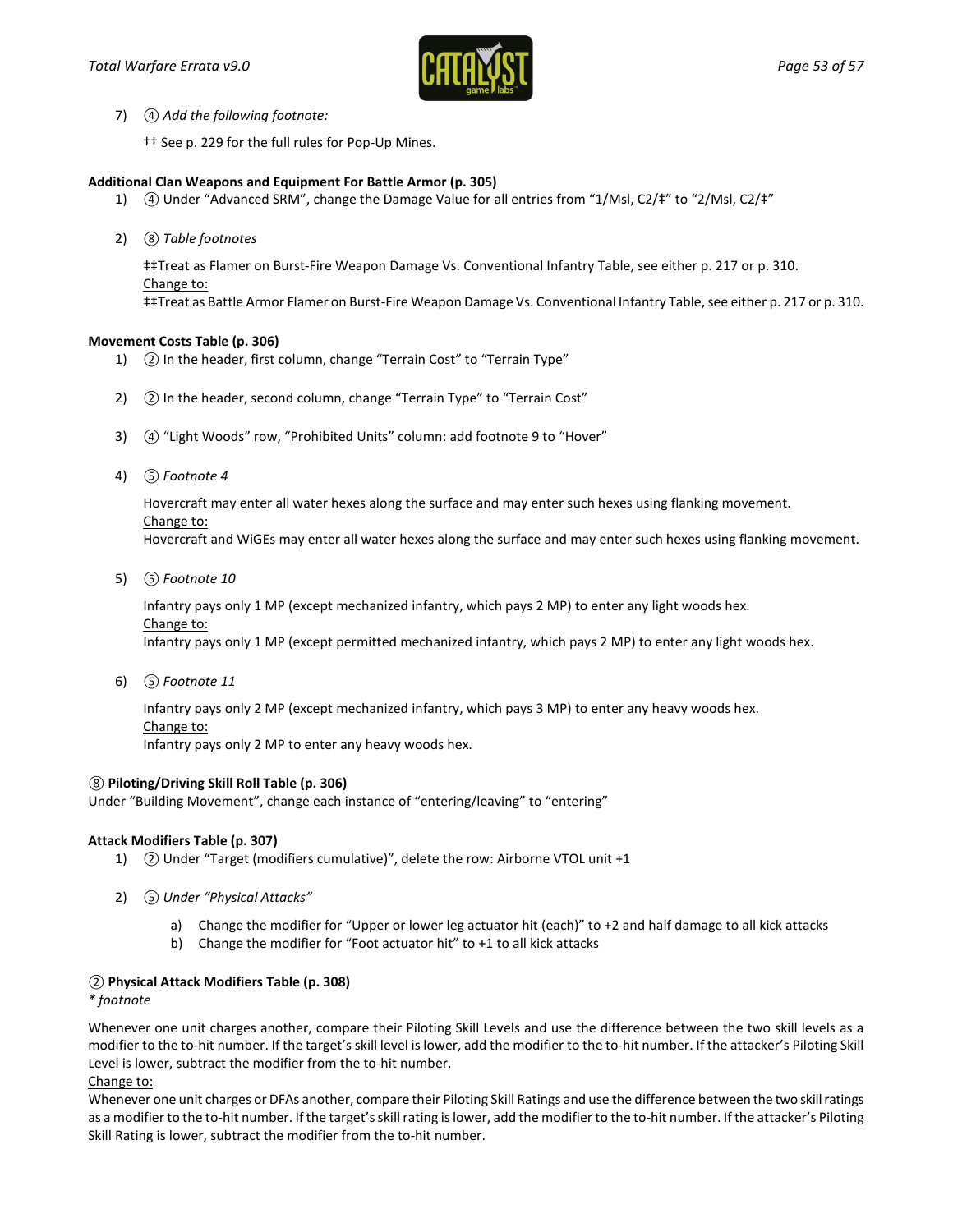

#### *②* **Motive System Damage Table (p. 309)**

1) *Footnote*

All movement and Driving Skill Roll penalties are cumulative.

#### Change to:

All movement and Driving Skill Roll penalties are cumulative. However, each Driving Skill Roll modifier can only be applied once.

2) *Insert the following sentence at the end of the footnote:*

If a hover vehicle is rendered immobile while over a Depth 1 or deeper water hex, it sinks and is destroyed.

### *②* **VTOL Combat Vehicle Critical Hits Table (p. 309)**

- 1) Change "Engine Hit" to "Engine Damage"
- 2) Change "Weapon Jam" to "Weapon Malfunction"

### *②* **Large Ground Support Vehicle Hit Location Table (p. 309)**

The "double S" in the "2" row of both Front Side and Rear Side columns should appear in the headers of those columns instead.

### *②* **Building Modifiers Table (p. 310)**

Change "Piloting Skill Modifier" in the header to "Piloting/Driving Skill Modifier"

### *②* **Building Movement Modifiers Table (p. 310)**

Change both instances of "Piloting Skill Modifier" in the header to "Piloting/Driving Skill Modifier"

### *③* **Aerospace Units Hit Location Table, DropShips/Small Craft (p. 311)**

On column "Side", on "Row 8", change "Collar Side/Door" to "Side/Door"

### *⑤* **Control Roll Table (p. 311)**

Remove the following line from the Control Roll Table: "Hovering (Spheroids)"

### *⑤* **Aerospace Attack Modifiers Table (p. 312)**

For both the "Target is evading" and "Attacker is evading" entries, change "Variable" to "Variable (see p. 77)"

### *②* **Air-to-Ground Attack Modifier Table (p. 312)**

Terrain and target movement modifiers do not apply to any type of bombing attack;

Change to:

Terrain and target movement modifiers (including the –4 modifier for an immobile target) do not apply to any type of bombing attack;

#### *⑤* **Failed Braking Maneuver Table (p. 311)**

*Third Effect, second sentence ("Landing Gear Damaged")*

The unit suffers 20 points of damage on the nose and the landing gear is destroyed.

Change to:

The unit suffers 20 points of damage on the nose and the landing gear is damaged.

### **Landing Modifiers Table (p. 312)**

| 1) | (8) First subtable, fourth line                     |                                  |
|----|-----------------------------------------------------|----------------------------------|
|    | Unit is attempting horizontal landing<br>Change to: | +1 per point of Velocity above 3 |
|    | Unit is attempting horizontal landing               | +1 per point of Velocity above 2 |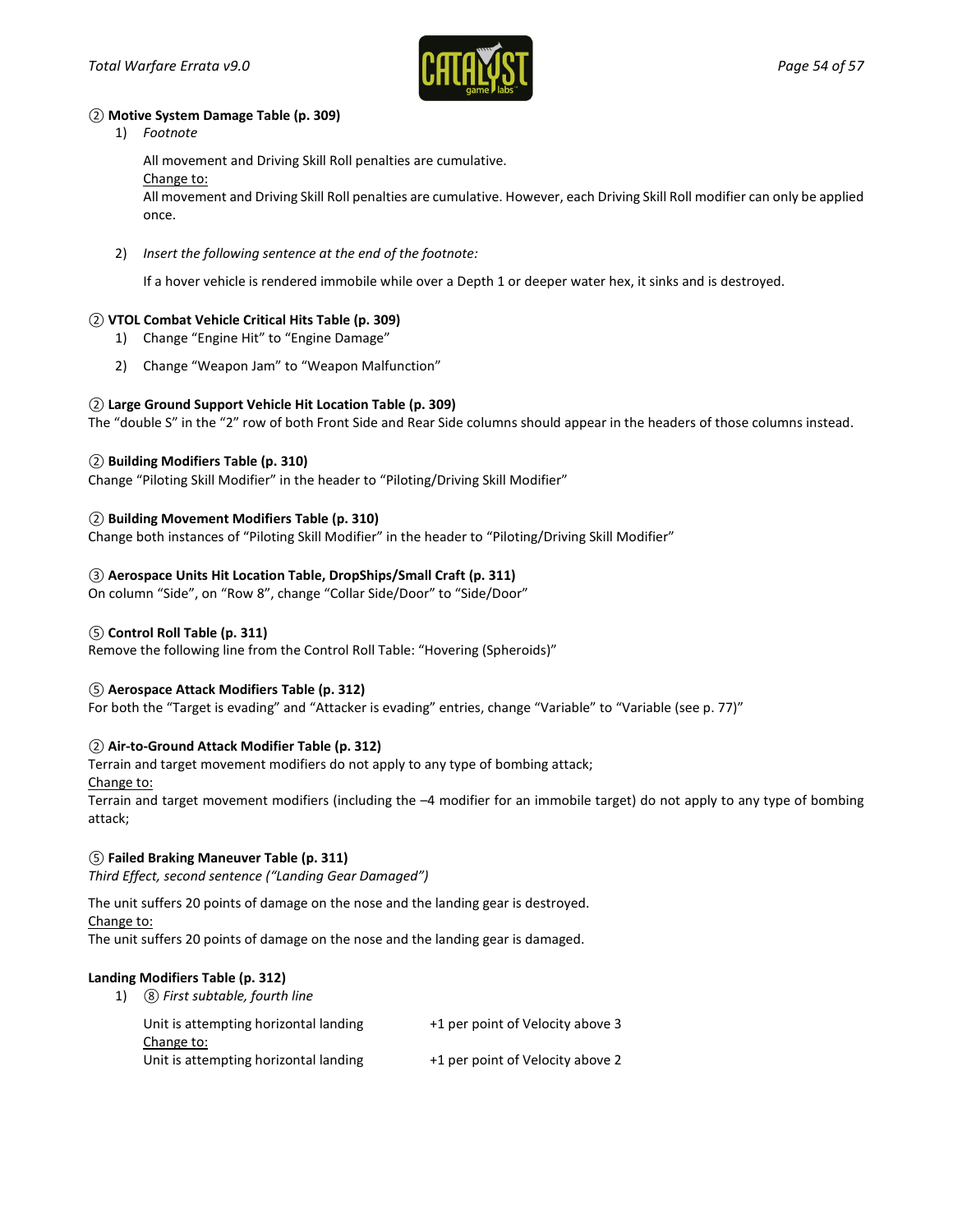

2) *⑤ First subtable, last row ("Landing Gear Damaged")*

| +3 per box crossed |
|--------------------|
| Change to:         |
| $+5$               |

3) *⑧ Second subtable, under "Condition", change "Unit is aerospace fighter making vertical landing +1†" to: This ruling has changed from previous errata versions.*

| Aerospace fighter making vertical landing                     | $+2/+0+$            |
|---------------------------------------------------------------|---------------------|
| Conventional fighter making vertical landing                  | NA/NA <sup>+</sup>  |
| Conventional fighter with VSTOL making vertical landing       | $+0/NAt$            |
| Fixed wing support vehicle making vertical landing            | NA/NA <sup>+</sup>  |
| Fixed wing support vehicle with VSTOL making vertical landing | $+2/0$ <sup>+</sup> |
| Aerodyne small craft and DropShips making vertical landing    | $NA/+0+$            |
| Spheroid small craft and DropShips making vertical landing    | $+0/+0+$            |

4) *⑤ Footnotes*

†Only applies in atmospheres and does not apply to VSTOL-equipped conventional fighters Change to:

†Number on left applies to atmospheric vertical landings, number on right applies to vacuum vertical landings. NA means the craft cannot land vertically; use stalling rules (see p. 84).

### *③* **Special Maneuvers Table (p. 312)**

*Under "Side-slip"*, *"Effect" column This ruling has changed from previous errata versions.*

Modifier is –1 for VSTOL units.

#### Change to:

(Modifier is –1 for conventional VSTOL-equipped fighters only.) When using *Aerospace Units on Ground Mapsheets* rules (see p. 91), the unit moves 8 hexes in the front-left or front-right hex direction and then an additional 8 hexes directly forward.

### *③* **Special Maneuvers Table (p. 312)**

*Under "VIFF"*

Change "A VSTOL unit halts its forward […]" to "Any VSTOL unit halts its forward […]"

#### *⑤* **Aerospace Attack Modifiers Table (p. 312)**

1) *Insert the following rows into the section for Target/Intervening Conditions:*

| Secondary target in forward arc                                                | $+1$ |
|--------------------------------------------------------------------------------|------|
| Secondary target in side or rear arc                                           | $+2$ |
| Target conducting air-to-ground attack this turn                               | $-3$ |
| Attacker is an OmniFighter flying at altitude 1 (NOE) attacking an air target  | $+1$ |
| Attacker is non-OmniFighter flying at altitude 1 (NOE) attacking an air target | $+2$ |

2) For both the "Target is evading" and "Attacker is evading" entries, change "Variable" to "Variable (see p. 77)"

**©2021 The Topps Company Inc. All Rights Reserved.**

**Catalyst Game Labs and the Catalyst Game Labs logo are trademarks of InMediaRes Productions, LLC.**

**Classic BattleTech, BattleTech, BattleMech, 'Mech, and MechWarrior are registered trademarks and/or trademarks of The Topps Company Inc. in the United States and/or other countries.**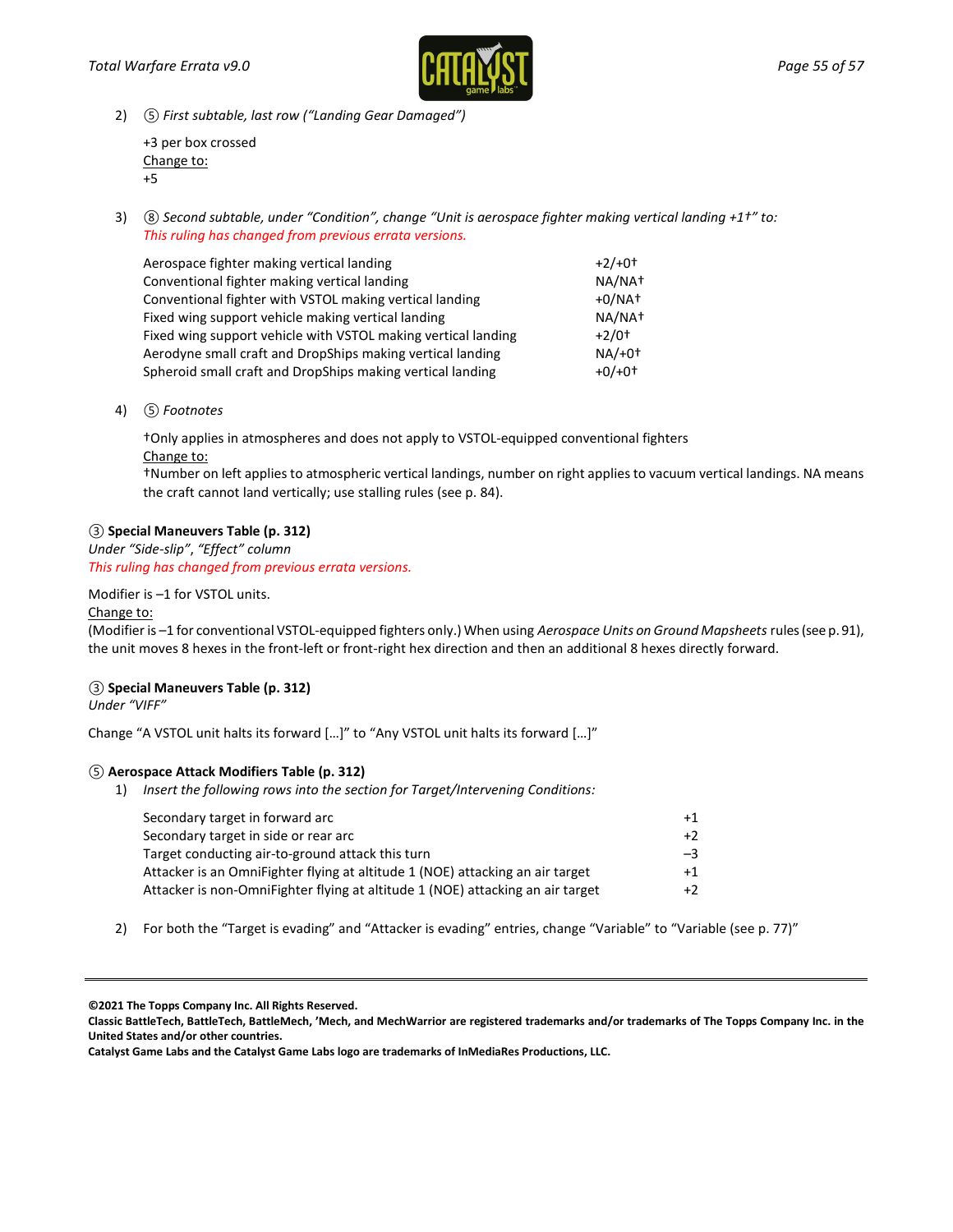

## **NEW ADDITIONS**

These are all the major new corrections or modifications of old entriesthat were implemented for the 9th printing of *Total Warfare*. They may also be found in the **Full Errata** section in the appropriate locations, marked with a *⑨*.

### *⑨* **Collisions (p. 63)**

*Under "Other Units"*, *first paragraph, second sentence*

The skidding unit takes damage from the target unit as if the target unit had executed a successful Kick attack.

Change to:

The skidding unit takes 1 point of damage for every 10 tons that the target weighs (round fractions up), applied in 5-point Damage Value groupings on the Front/Rear column.

### *⑨* **Falling Damage to the MechWarrior [example text] (p. 69)**

*Second sentence*

*It does not have any pre-existing damage, it did not take 20 points of damage in this turn,* Change to: *It does not have any pre-existing damage, it did not take 20 points of damage this phase,* 

### *⑨* **Proximity Damage (p. 88)**

*Replace the first paragraph with the following:*

The fusion exhaust of a DropShip can cause immense damage when it lands or takes off. DropShips inflict damage to according to the DropShip Exhaust Damage Table whenever it lands or takes off. This damage is broken into 5-point Damage Value groupings and applied using the appropriate hit location table; that is, the "attack" occurs along the line of sight between the DropShip's center hex and the affected unit's hex. This is treated as Area-Effect damage (see *Area-Effect Weapon*, p. 113). Spheroid DropShips inflict this damage to all hexes within six of the ones adjacent to the central landing hex, rather than on hexes within six of the central hex.

### *⑨* **Attack Declaration (p. 98)**

*At the end of the section insert the following:*

**Spotting:** If a player declares an LRM indirect fire attack (see p. 21), they must also declare which unit is spotting for that attack. One unit can spot for multiple attacks, but only if all those attacks are against a single target.

### *⑨* **Line of Sight (p. 99)**

*At the end of the third paragraph insert the following new paragraph:*

You can check for LOS before declaring an attack.

### *⑨* **Reversing (Flipping) Arms (p. 106)**

*Third paragraph, after the first sentence insert the following:*

A 'Mech cannot punch or make arm-mounted physical weapon attacks while its arms are reversed.

### *⑨* **Gyro (Torso) (p. 126)**

*Under "Heavy-Duty Gyros", second sentence*

on the first critical hit, a +1 modifier applies to all Piloting Skill Rolls, but no such rolls are required when the 'Mech runs or jumps; Change to:

the first critical hit does not force a Piloting Skill Roll, but simply applies a +1 modifier to all future such rolls;

#### *⑨* **Anti-Missile System (p. 130)**

*Second paragraph (first on the page, following the bullet points), replace the paragraph with the following:*

One shot of ammunition is marked off and 1 heat point generated each time the AMS engages a missile weapon.